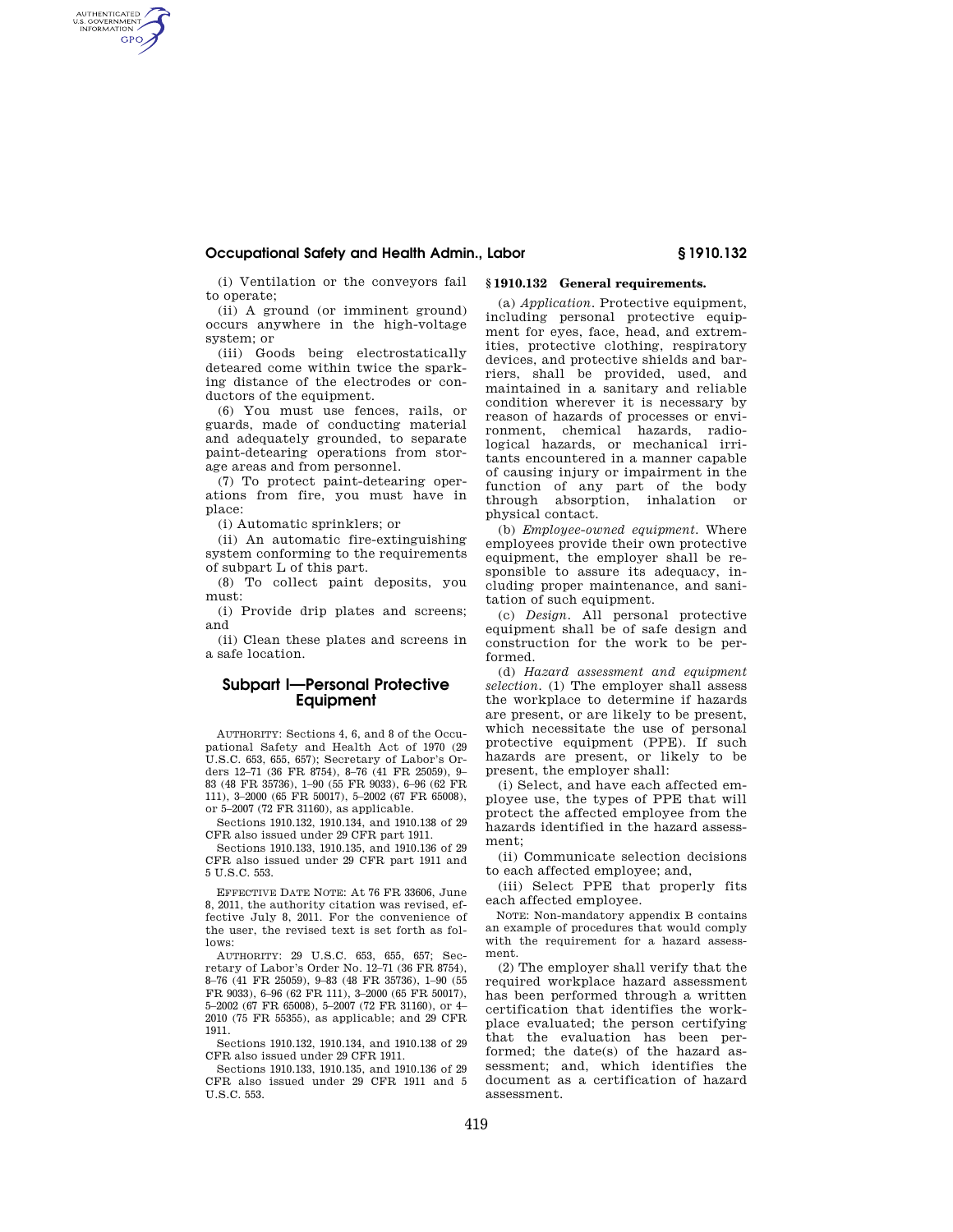(e) *Defective and damaged equipment.*  Defective or damaged personal protective equipment shall not be used.

(f) *Training.* (1) The employer shall provide training to each employee who is required by this section to use PPE. Each such employee shall be trained to know at least the following:

(i) When PPE is necessary;

(ii) What PPE is necessary;

(iii) How to properly don, doff, adjust, and wear PPE;

(iv) The limitations of the PPE; and, (v) The proper care, maintenance, useful life and disposal of the PPE.

(2) Each affected employee shall demonstrate an understanding of the training specified in paragraph  $(f)(1)$  of this section, and the ability to use PPE properly, before being allowed to perform work requiring the use of PPE.

(3) When the employer has reason to believe that any affected employee who has already been trained does not have the understanding and skill required by paragraph (f)(2) of this section, the employer shall retrain each such employee. Circumstances where retraining is required include, but are not limited to, situations where:

(i) Changes in the workplace render previous training obsolete; or

(ii) Changes in the types of PPE to be used render previous training obsolete; or

(iii) Inadequacies in an affected employee's knowledge or use of assigned PPE indicate that the employee has not retained the requisite understanding or skill.

(4) The employer shall verify that each affected employee has received and understood the required training through a written certification that contains the name of each employee trained, the date(s) of training, and that identifies the subject of the certification.

(g) Paragraphs (d) and (f) of this section apply only to §§1910.133, 1910.135, 1919.136, and 1910.138. Parpagraphs (d) and (f) of this section do not apply to §§1910.134 and 1910.137.

(h) *Payment for protective equipment.*  (1) Except as provided by paragraphs  $(h)(2)$  through  $(h)(6)$  of this section, the protective equipment, including personal protective equipment (PPE), used to comply with this part, shall be provided by the employer at no cost to employees.

(2) The employer is not required to pay for non-specialty safety-toe protective footwear (including steel-toe shoes or steel-toe boots) and non-specialty prescription safety eyewear, provided that the employer permits such items to be worn off the job-site.

(3) When the employer provides metatarsal guards and allows the employee, at his or her request, to use shoes or boots with built-in metatarsal protection, the employer is not required to reimburse the employee for the shoes or boots.

(4) The employer is not required to pay for:

(i) The logging boots required by 29 CFR 1910.266(d)(1)(v);

(ii) Everyday clothing, such as longsleeve shirts, long pants, street shoes, and normal work boots; or

(iii) Ordinary clothing, skin creams, or other items, used solely for protection from weather, such as winter coats, jackets, gloves, parkas, rubber boots, hats, raincoats, ordinary sunglasses, and sunscreen.

(5) The employer must pay for replacement PPE, except when the employee has lost or intentionally damaged the PPE.

(6) Where an employee provides adequate protective equipment he or she owns pursuant to paragraph (b) of this section, the employer may allow the employee to use it and is not required to reimburse the employee for that equipment. The employer shall not require an employee to provide or pay for his or her own PPE, unless the PPE is excepted by paragraphs (h)(2) through (h)(5) of this section.

(7) This paragraph (h) shall become effective on February 13, 2008. Employers must implement the PPE payment requirements no later than May 15, 2008.

NOTE TO §1910.132(h): When the provisions of another OSHA standard specify whether or not the employer must pay for specific equipment, the payment provisions of that standard shall prevail.

[39 FR 23502, June 27, 1974, as amended at 59 FR 16334, Apr. 6, 1994; 59 FR 33910, July 1, 1994; 72 FR 64428, Nov. 15, 2007]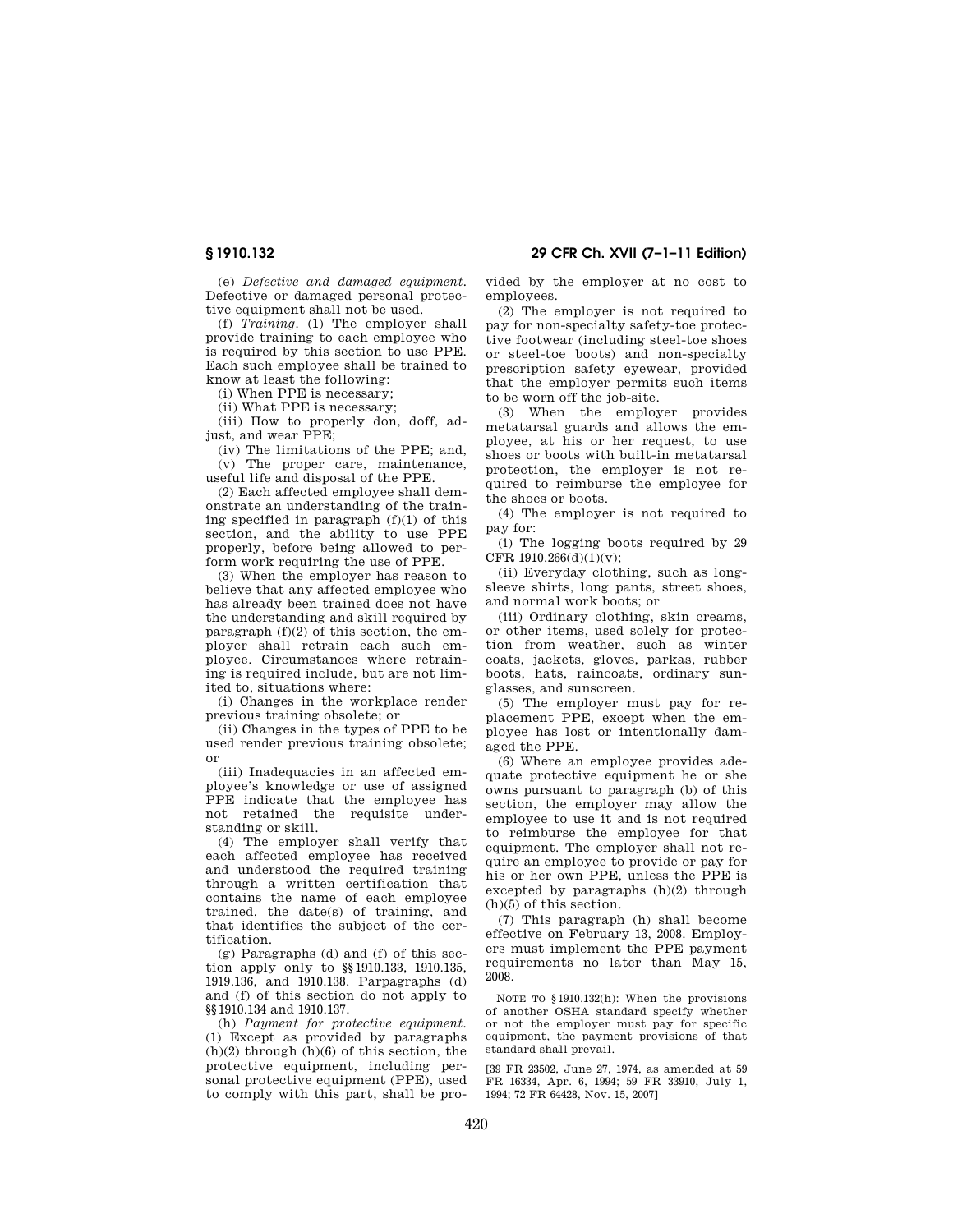EFFECTIVE DATE NOTE: At 76 FR 33606, June 8, 2011, §1910.132 was amended by removing paragraph (f)(4), effective July 8, 2011.

## **§ 1910.133 Eye and face protection.**

(a) *General requirements.* (1) The employer shall ensure that each affected employee uses appropriate eye or face protection when exposed to eye or face hazards from flying particles, molten metal, liquid chemicals, acids or caustic liquids, chemical gases or vapors, or potentially injurious light radiation.

(2) The employer shall ensure that each affected employee uses eye protection that provides side protection when there is a hazard from flying objects. Detachable side protectors (e.g. clip-on or slide-on side shields) meeting the pertinent requirements of this section are acceptable.

(3) The employer shall ensure that each affected employee who wears prescription lenses while engaged in operations that involve eye hazards wears eye protection that incorporates the prescription in its design, or wears eye protection that can be worn over the prescription lenses without disturbing the proper position of the prescription lenses or the protective lenses.

(4) Eye and face PPE shall be distinctly marked to facilitate identification of the manufacturer.

(5) The employer shall ensure that each affected employee uses equipment with filter lenses that have a shade number appropriate for the work being performed for protection from injurious light radiation. The following is a listing of appropriate shade numbers for various operations.

Filter Lenses for Protection Against Radiant Energy

| Electrode Size 1/32<br>Operations<br>in.            |             | <b>Arc Current</b> | Minimum* Pro-<br>tective Shade |
|-----------------------------------------------------|-------------|--------------------|--------------------------------|
| Shielded metal arc welding                          | Less than 3 | Less than 60       | 7                              |
|                                                     | $3-5$       | 60-160             | 8                              |
|                                                     | 5-8         | 160-250            | 10                             |
|                                                     | More than 8 | 250-550            | 11                             |
| Gas metal arc welding and<br>flux cored arc welding |             | less than 60       | 7                              |
|                                                     |             | $60-160$           | 10                             |
|                                                     |             | $160-250$          | 10                             |
|                                                     |             | 250-500            | 10                             |
| Gas Tungsten arc welding                            |             | less than 50       | 8                              |
|                                                     |             | 50-150             | 8                              |
|                                                     |             | 150-500            | 10                             |
| Air carbon                                          | (Light)     | less than 500      | 10                             |
| Arc cutting                                         | (Heavy)     | 500-1000           | 11                             |
| Plasma arc welding                                  |             | less than 20       | 6                              |
|                                                     |             | $20-100$           | 8                              |
|                                                     |             | 100-400            | 10                             |
|                                                     |             | 400-800            | 11                             |
| Plasma arc cutting                                  |             | less than 300      | 8                              |
|                                                     | (medium)**  | 300-400            | 9                              |
|                                                     | (heavy)**   | 400-800            | 10                             |
| Torch brazing                                       |             |                    | 3                              |
| Torch soldering                                     |             |                    | 2                              |
| Carbon arc welding                                  |             |                    | 14                             |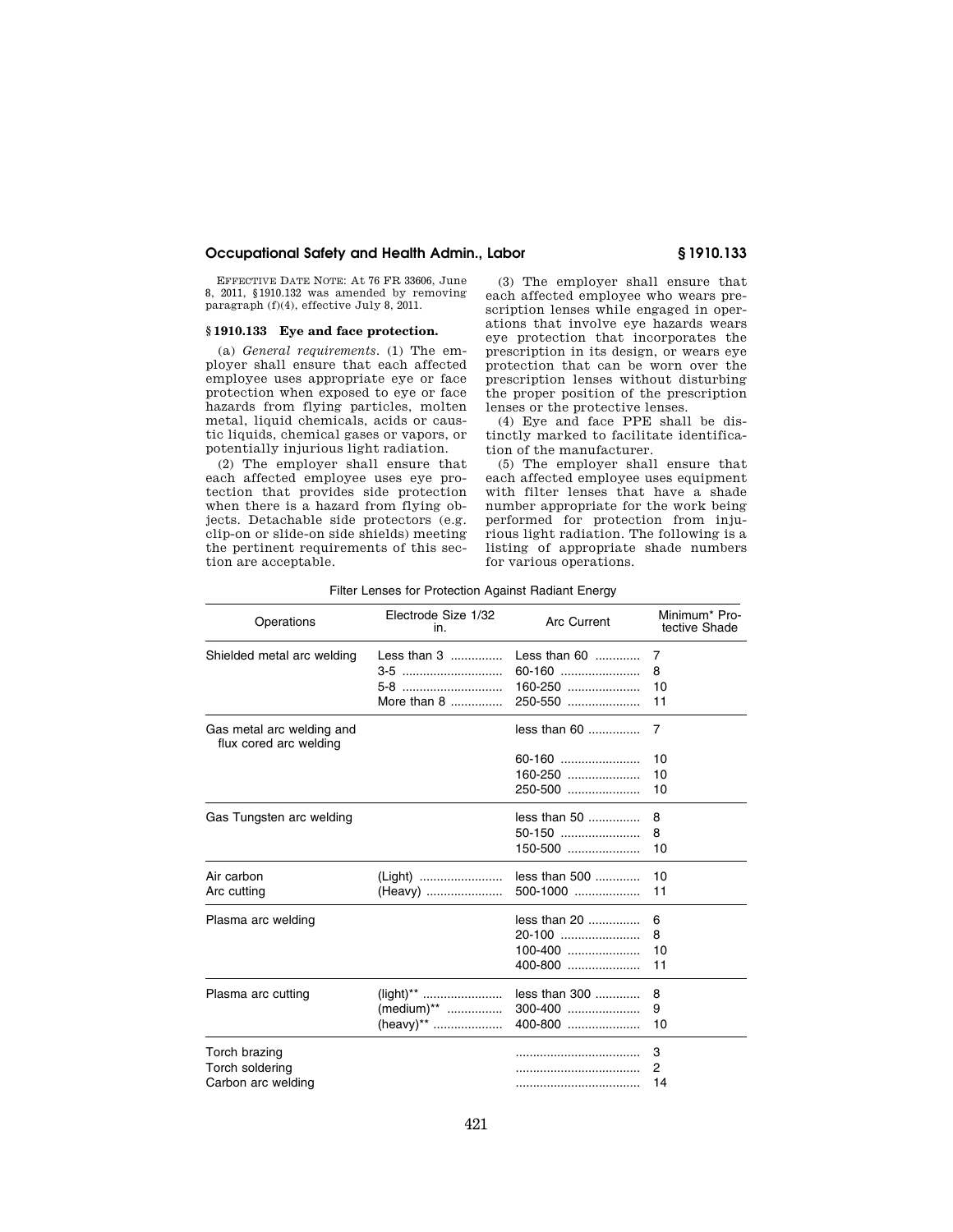# **§ 1910.134 29 CFR Ch. XVII (7–1–11 Edition)**

| Operations      | Plate thickness-<br>Plate thickness-mm<br>inches |                                                               | Minimum* Pro-<br>tective Shade |
|-----------------|--------------------------------------------------|---------------------------------------------------------------|--------------------------------|
| Gas Welding:    |                                                  |                                                               |                                |
| Light           |                                                  |                                                               |                                |
| Medium          |                                                  |                                                               | 5                              |
| Heavy           |                                                  |                                                               |                                |
| Oxygen cutting: |                                                  |                                                               |                                |
| Light           |                                                  |                                                               |                                |
| Medium          |                                                  | 1 to 6 $\ldots$ $\ldots$ 25 to 150 $\ldots$ $\ldots$ $\ldots$ |                                |
| Heavy           |                                                  |                                                               | 5                              |

Filter Lenses for Protection Against Radiant Energy

\* As a rule of thumb, start with a shade that is too dark to see the weld zone. Then go to a lighter shade which gives sufficient view of the weld zone without going below the minimum. In oxyfuel gas welding or cutting where the torch produces a high yellow light, it is desirable to use a filter lens that absorbs the yellow or sodium line in the visible light of the (spectrum) operation.

\*\* These values apply where the actual arc is clearly seen. Experience has shown that lighter filters may be used when the arc is hidden by the workpiece.

(b) *Criteria for protective eye and face protection.* (1) Protective eye and face protection devices must comply with any of the following consensus standards:

(i) ANSI Z87.1–2003, ''American National Standard Practice for Occupational and Educational Eye and Face Protection,'' which is incorporated by reference in §1910.6;

(ii) ANSI Z87.1–1989 (R–1998), ''American National Standard Practice for Occupational and Educational Eye and Face Protection,'' which is incorporated by reference in §1910.6; or

(iii) ANSI Z87.1–1989, ''American National Standard Practice for Occupational and Educational Eye and Face Protection,'' which is incorporated by reference in §1910.6.

(2) Protective eye and face protection devices that the employer demonstrates are at least as effective as protective eye and face protection devices that are constructed in accordance with one of the above consensus standards will be deemed to be in compliance with the requirements of this section.

[59 FR 16360, Apr. 6, 1994; 59 FR 33911, July 1, 1994, as amended at 61 FR 9238, Mar. 7, 1996; 61 FR 19548, May 2, 1996; 74 FR 46356, Sept. 9, 2009]

# **§ 1910.134 Respiratory protection.**

This section applies to General Industry (part 1910), Shipyards (part 1915), Marine Terminals (part 1917), Longshoring (part 1918), and Construction (part 1926).

(a) *Permissible practice.* (1) In the control of those occupational diseases caused by breathing air contaminated with harmful dusts, fogs, fumes, mists, gases, smokes, sprays, or vapors, the primary objective shall be to prevent atmospheric contamination. This shall be accomplished as far as feasible by accepted engineering control measures (for example, enclosure or confinement of the operation, general and local ventilation, and substitution of less toxic materials). When effective engineering controls are not feasible, or while they are being instituted, appropriate respirators shall be used pursuant to this section.

(2) A respirator shall be provided to each employee when such equipment is necessary to protect the health of such employee. The employer shall provide the respirators which are applicable and suitable for the purpose intended. The employer shall be responsible for the establishment and maintenance of a respiratory protection program, which shall include the requirements outlined in paragraph (c) of this section. The program shall cover each employee required by this section to use a respirator.

(b) *Definitions.* The following definitions are important terms used in the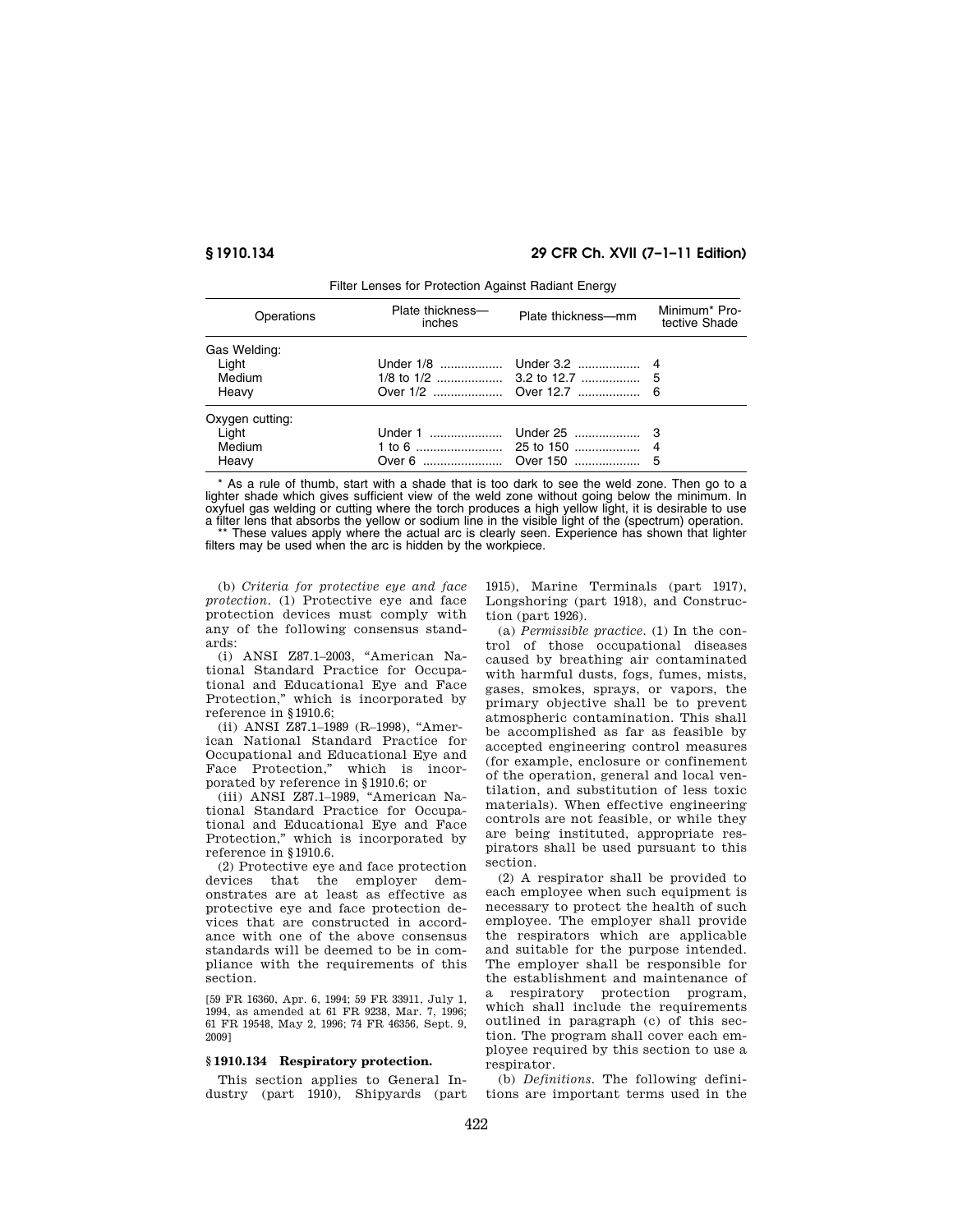respiratory protection standard in this section.

*Air-purifying respirator* means a respirator with an air-purifying filter, cartridge, or canister that removes specific air contaminants by passing ambient air through the air-purifying element.

*Assigned protection factor (APF)* means the workplace level of respiratory protection that a respirator or class of respirators is expected to provide to employees when the employer implements a continuing, effective respiratory protection program as specified by this section.

*Atmosphere-supplying respirator* means a respirator that supplies the respirator user with breathing air from a source independent of the ambient atmosphere, and includes supplied-air respirators (SARs) and self-contained breathing apparatus (SCBA) units.

*Canister or cartridge* means a container with a filter, sorbent, or catalyst, or combination of these items, which removes specific contaminants from the air passed through the container.

*Demand respirator* means an atmosphere-supplying respirator that admits breathing air to the facepiece only when a negative pressure is created inside the facepiece by inhalation.

*Emergency situation* means any occurrence such as, but not limited to, equipment failure, rupture of containers, or failure of control equipment that may or does result in an uncontrolled significant release of an airborne contaminant.

*Employee exposure* means exposure to a concentration of an airborne contaminant that would occur if the employee were not using respiratory protection.

*End-of-service-life indicator (ESLI)*  means a system that warns the respirator user of the approach of the end of adequate respiratory protection, for example, that the sorbent is approaching saturation or is no longer effective.

*Escape-only respirator* means a respirator intended to be used only for emergency exit.

*Filter or air purifying element* means a component used in respirators to remove solid or liquid aerosols from the inspired air.

*Filtering facepiece* (dust mask) means a negative pressure particulate respirator with a filter as an integral part of the facepiece or with the entire facepiece composed of the filtering medium.

*Fit factor* means a quantitative estimate of the fit of a particular respirator to a specific individual, and typically estimates the ratio of the concentration of a substance in ambient air to its concentration inside the respirator when worn.

*Fit test* means the use of a protocol to qualitatively or quantitatively evaluate the fit of a respirator on an individual. (See also Qualitative fit test QLFT and Quantitative fit test QNFT.)

*Helmet* means a rigid respiratory inlet covering that also provides head protection against impact and penetration.

*High efficiency particulate air (HEPA) filter* means a filter that is at least 99.97% efficient in removing efficient monodisperse particles of 0.3 micrometers in diameter. The equivalent NIOSH 42 CFR 84 particulate filters are the N100, R100, and P100 filters.

*Hood* means a respiratory inlet covering that completely covers the head and neck and may also cover portions of the shoulders and torso.

*Immediately dangerous to life or health (IDLH)* means an atmosphere that poses an immediate threat to life, would cause irreversible adverse health effects, or would impair an individual's ability to escape from a dangerous atmosphere.

*Interior structural firefighting* means the physical activity of fire suppression, rescue or both, inside of buildings or enclosed structures which are involved in a fire situation beyond the incipient stage. (See 29 CFR 1910.155)

*Loose-fitting facepiece* means a respiratory inlet covering that is designed to form a partial seal with the face.

*Maximum use concentration (MUC)*  means the maximum atmospheric concentration of a hazardous substance from which an employee can be expected to be protected when wearing a respirator, and is determined by the assigned protection factor of the respirator or class of respirators and the exposure limit of the hazardous substance. The MUC can be determined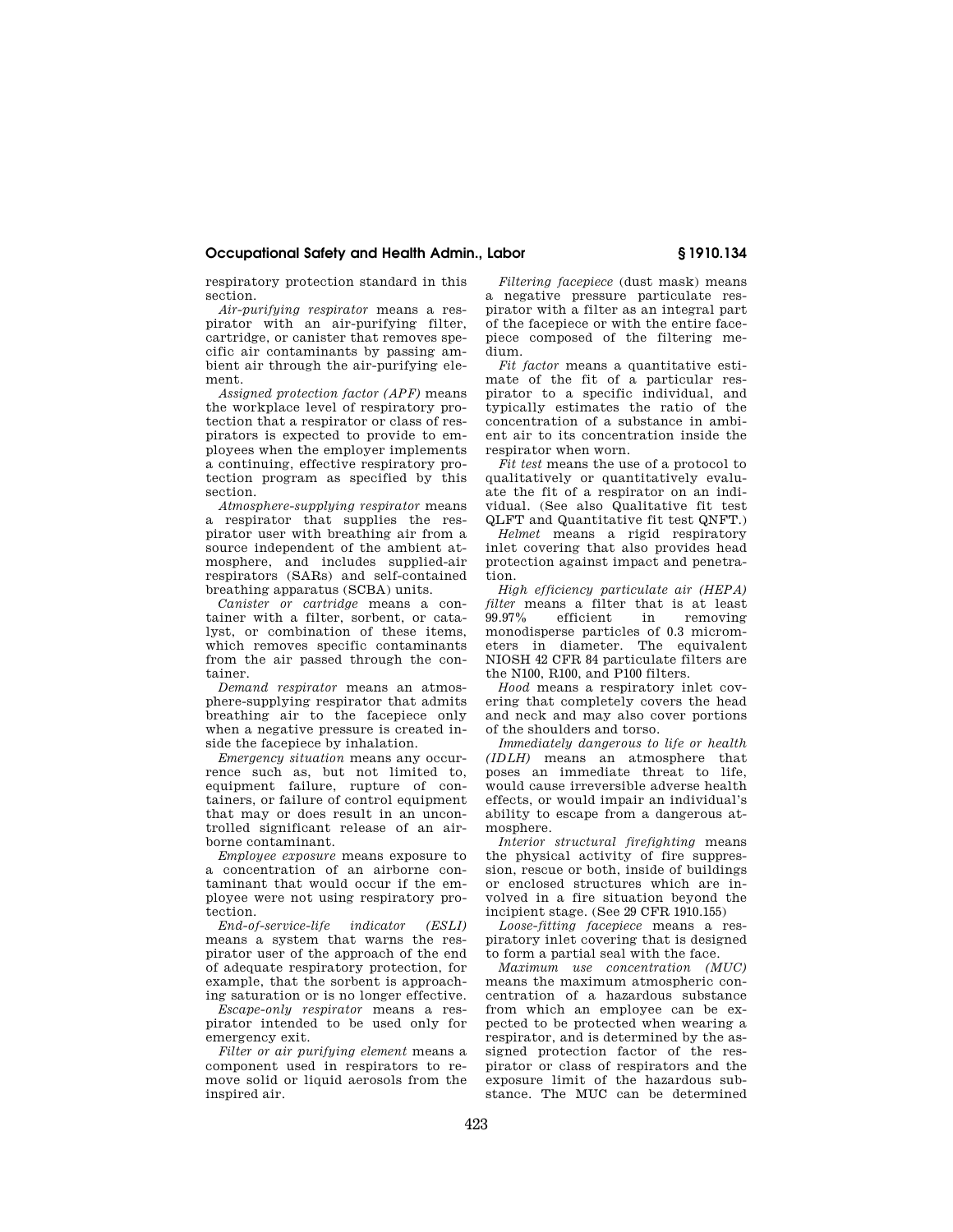mathematically by multiplying the assigned protection factor specified for a respirator by the required OSHA permissible exposure limit, short-term exposure limit, or ceiling limit. When no OSHA exposure limit is available for a hazardous substance, an employer must determine an MUC on the basis of relevant available information and informed professional judgment.

*Negative pressure respirator (tight fitting)* means a respirator in which the air pressure inside the facepiece is negative during inhalation with respect to the ambient air pressure outside the respirator.

*Oxygen deficient atmosphere* means an atmosphere with an oxygen content below 19.5% by volume.

*Physician or other licensed health care professional (PLHCP)* means an individual whose legally permitted scope of practice (*i.e.,* license, registration, or certification) allows him or her to independently provide, or be delegated the responsibility to provide, some or all of the health care services required by paragraph (e) of this section.

*Positive pressure respirator* means a respirator in which the pressure inside the respiratory inlet covering exceeds the ambient air pressure outside the respirator.<br>Powered

*Powered air-purifying respirator (PAPR)* means an air-purifying respirator that uses a blower to force the ambient air through air-purifying elements to the inlet covering.

*Pressure demand respirator* means a positive pressure atmosphere-supplying respirator that admits breathing air to the facepiece when the positive pressure is reduced inside the facepiece by inhalation.

*Qualitative fit test (QLFT)* means a pass/fail fit test to assess the adequacy of respirator fit that relies on the individual's response to the test agent.

*Quantitative fit test (QNFT)* means an assessment of the adequacy of respirator fit by numerically measuring the amount of leakage into the respirator.

*Respiratory inlet covering* means that portion of a respirator that forms the protective barrier between the user's respiratory tract and an air-purifying device or breathing air source, or both. It may be a facepiece, helmet, hood,

suit, or a mouthpiece respirator with nose clamp.<br>Self-contained

*Self-contained breathing apparatus (SCBA)* means an atmosphere-supplying respirator for which the breathing air source is designed to be carried by the user.

*Service life* means the period of time that a respirator, filter or sorbent, or other respiratory equipment provides adequate protection to the wearer.

*Supplied-air respirator (SAR) or airline respirator* means an atmosphere-supplying respirator for which the source of breathing air is not designed to be carried by the user.

*This section* means this respiratory protection standard.

*Tight-fitting facepiece* means a respiratory inlet covering that forms a complete seal with the face.

*User seal check* means an action conducted by the respirator user to determine if the respirator is properly seated to the face.

(c) *Respiratory protection program.*  This paragraph requires the employer to develop and implement a written respiratory protection program with required worksite-specific procedures and elements for required respirator use. The program must be administered by a suitably trained program administrator. In addition, certain program elements may be required for voluntary use to prevent potential hazards associated with the use of the respirator. The Small Entity Compliance Guide contains criteria for the selection of a program administrator and a sample program that meets the requirements of this paragraph. Copies of the Small Entity Compliance Guide will be available on or about April 8, 1998 from the Occupational Safety and Health Administration's Office of Publications, Room N 3101, 200 Constitution Avenue, NW, Washington, DC, 20210 (202–219–4667).

(1) In any workplace where respirators are necessary to protect the health of the employee or whenever respirators are required by the employer, the employer shall establish and implement a written respiratory protection program with worksite-specific procedures. The program shall be updated as necessary to reflect those changes in workplace conditions that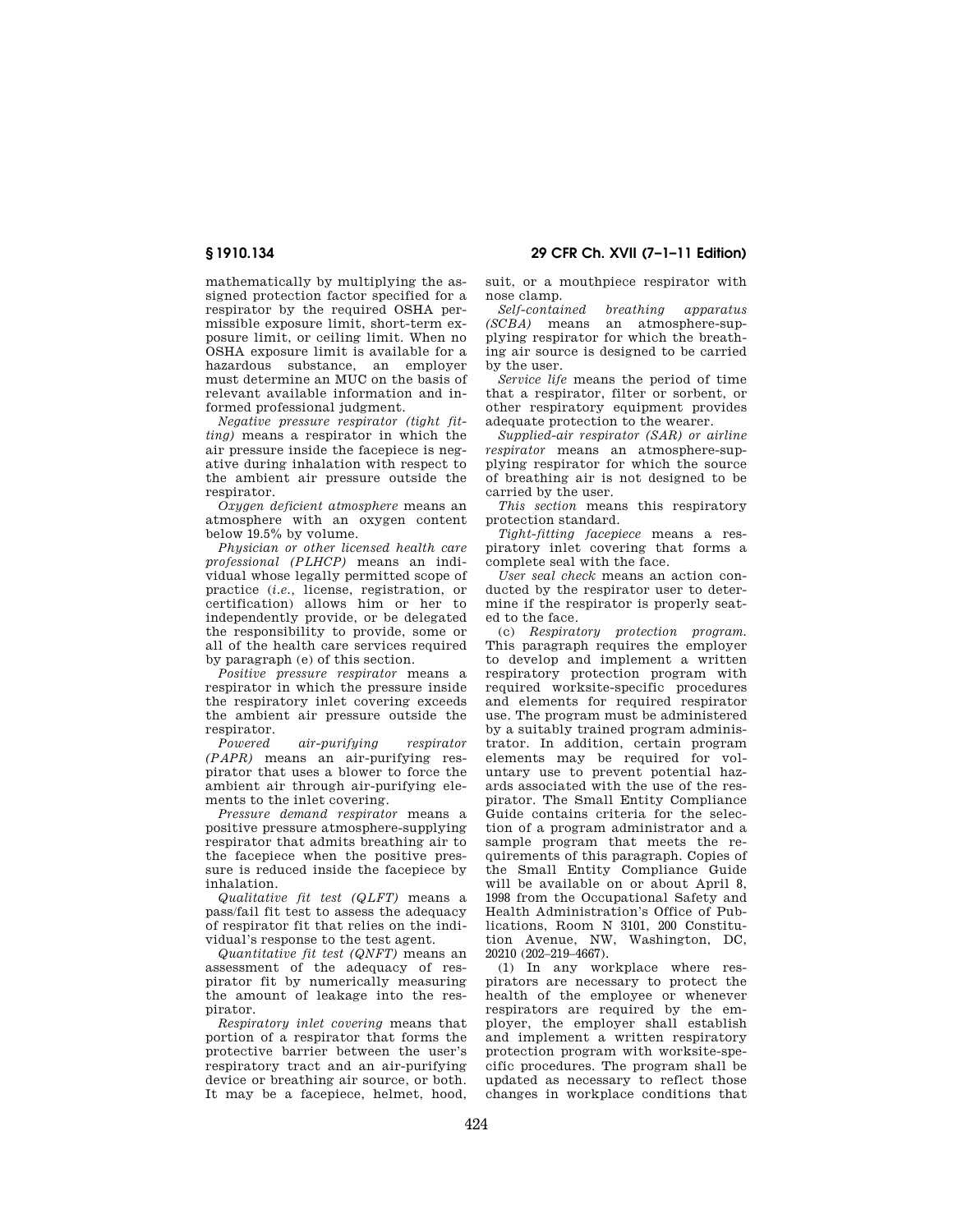affect respirator use. The employer shall include in the program the following provisions of this section, as applicable:

(i) Procedures for selecting respirators for use in the workplace;

(ii) Medical evaluations of employees required to use respirators;

(iii) Fit testing procedures for tightfitting respirators;

(iv) Procedures for proper use of respirators in routine and reasonably foreseeable emergency situations;

(v) Procedures and schedules for cleaning, disinfecting, storing, inspecting, repairing, discarding, and otherwise maintaining respirators;

(vi) Procedures to ensure adequate air quality, quantity, and flow of breathing air for atmosphere-supplying respirators;

(vii) Training of employees in the respiratory hazards to which they are potentially exposed during routine and emergency situations;

(viii) Training of employees in the proper use of respirators, including putting on and removing them, any limitations on their use, and their maintenance; and

(ix) Procedures for regularly evaluating the effectiveness of the program.

(2) Where respirator use is not required:

(i) An employer may provide respirators at the request of employees or permit employees to use their own respirators, if the employer determines that such respirator use will not in itself create a hazard. If the employer determines that any voluntary respirator use is permissible, the employer shall provide the respirator users with the information contained in appendix D to this section (''Information for Employees Using Respirators When Not Required Under the Standard''); and

(ii) In addition, the employer must establish and implement those elements of a written respiratory protection program necessary to ensure that any employee using a respirator voluntarily is medically able to use that respirator, and that the respirator is cleaned, stored, and maintained so that its use does not present a health hazard to the user. Exception: Employers are not required to include in a written

respiratory protection program those employees whose only use of respirators involves the voluntary use of filtering facepieces (dust masks).

(3) The employer shall designate a program administrator who is qualified by appropriate training or experience that is commensurate with the complexity of the program to administer or oversee the respiratory protection program and conduct the required evaluations of program effectiveness.

(4) The employer shall provide respirators, training, and medical evaluations at no cost to the employee.

(d) *Selection of respirators.* This paragraph requires the employer to evaluate respiratory hazard(s) in the workplace, identify relevant workplace and user factors, and base respirator selection on these factors. The paragraph also specifies appropriately protective respirators for use in IDLH atmospheres, and limits the selection and use of air-purifying respirators.

(1) *General requirements.* (i) The employer shall select and provide an appropriate respirator based on the respiratory hazard(s) to which the worker is exposed and workplace and user factors that affect respirator performance and reliability.

(ii) The employer shall select a NIOSH-certified respirator. The respirator shall be used in compliance with the conditions of its certification.

(iii) The employer shall identify and evaluate the respiratory hazard(s) in the workplace; this evaluation shall include a reasonable estimate of employee exposures to respiratory hazard(s) and an identification of the contaminant's chemical state and physical form. Where the employer cannot identify or reasonably estimate the employee exposure, the employer shall consider the atmosphere to be IDLH.

(iv) The employer shall select respirators from a sufficient number of respirator models and sizes so that the respirator is acceptable to, and correctly fits, the user.

(2) *Respirators for IDLH atmospheres.*  (i) The employer shall provide the following respirators for employee use in IDLH atmospheres:

(A) A full facepiece pressure demand SCBA certified by NIOSH for a minimum service life of thirty minutes, or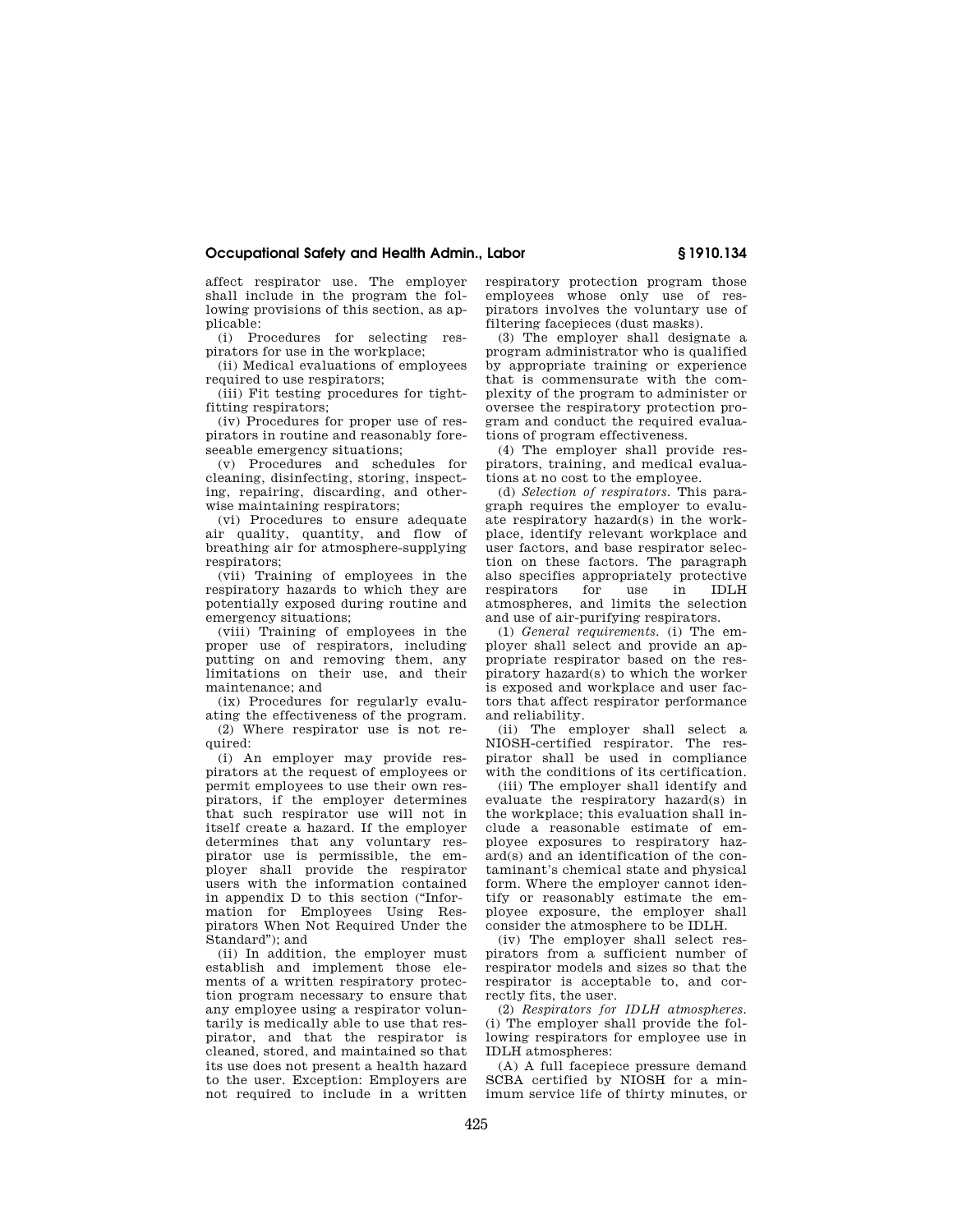**§ 1910.134 29 CFR Ch. XVII (7–1–11 Edition)** 

(B) A combination full facepiece pressure demand supplied-air respirator (SAR) with auxiliary self-contained air supply.

(ii) Respirators provided only for escape from IDLH atmospheres shall be NIOSH-certified for escape from the atmosphere in which they will be used.

(iii) All oxygen-deficient atmospheres shall be considered IDLH. Exception: If the employer demonstrates that, under all foreseeable conditions, the oxygen concentration can be maintained within the ranges specified in Table II of this section (i.e., for the altitudes set out in the table), then any atmosphere-supplying respirator may be used.

(3) *Respirators for atmospheres that are not IDLH.* (i) The employer shall provide a respirator that is adequate to protect the health of the employee and ensure compliance with all other OSHA statutory and regulatory requirements, under routine and reasonably foreseeable emergency situations.

(A) *Assigned Protection Factors (APFs).*  Employers must use the assigned protection factors listed in Table 1 to select a respirator that meets or exceeds the required level of employee protection. When using a combination respirator (e.g., airline respirators with an air-purifying filter), employers must ensure that the assigned protection factor is appropriate to the mode of operation in which the respirator is being used.

| TABLE 1-ASSIGNED PROTECTION FACTORS <sup>5</sup> |  |  |  |                          |  |
|--------------------------------------------------|--|--|--|--------------------------|--|
|                                                  |  |  |  | Quarter J. J. Hullface J |  |

| Type of respirator $1,2$                                | Quarter<br>mask | Half mask | Full face-<br>piece | Helmet/<br>hood | Loose-fitting<br>facepiece |
|---------------------------------------------------------|-----------------|-----------|---------------------|-----------------|----------------------------|
|                                                         | 5               | 310       | 50                  |                 |                            |
| 2. Powered Air-Purifying Respirator (PAPR)              |                 | 50        | 1.000               | 425/1.000       | 25                         |
| 3. Supplied-Air Respirator (SAR) or Airline Respirator. |                 |           |                     |                 |                            |
|                                                         |                 | 10        | 50                  |                 |                            |
|                                                         |                 | 50        | 1.000               | 425/1.000       | 25                         |
| • Pressure-demand or other positive-pres-               |                 |           |                     |                 |                            |
|                                                         |                 | 50        | 1.000               |                 |                            |
| 4. Self-Contained Breathing Apparatus (SCBA).           |                 |           |                     |                 |                            |
|                                                         |                 | 10        | 50                  | 50              |                            |
| • Pressure-demand or other positive-pres-               |                 |           |                     |                 |                            |
| sure mode (e.g., open/closed circuit)                   |                 |           | 10.000              | 10.000          |                            |

**Notes:** 

<sup>1</sup> Employers may select respirators assigned for use in higher workplace concentrations of a hazardous substance for use at lower concentrations of that substance, or when required respirator use is independent of concentration.<br><sup>2</sup> The assigned protection factors in Table 1 are only effective when the employer implements a continuing, effectiv

program as required by this section (29 CFR 1910.134), including training, fit testing, maintenance, and use requirements.<br><sup>3</sup> This APF category includes filtering facepieces, and half masks with elastomeric facepieces.<br><sup>4</sup>

(B) *Maximum Use Concentration (MUC).* (*1*) The employer must select a respirator for employee use that maintains the employee's exposure to the hazardous substance, when measured outside the respirator, at or below the MUC.

(*2*) Employers must not apply MUCs to conditions that are immediately dangerous to life or health (IDLH); instead, they must use respirators listed for IDLH conditions in paragraph  $(d)(2)$ of this standard.

(*3*) When the calculated MUC exceeds the IDLH level for a hazardous substance, or the performance limits of the cartridge or canister, then employers must set the maximum MUC at that lower limit.

(ii) The respirator selected shall be appropriate for the chemical state and physical form of the contaminant.

(iii) For protection against gases and vapors, the employer shall provide:

(A) An atmosphere-supplying respirator, or

(B) An air-purifying respirator, provided that: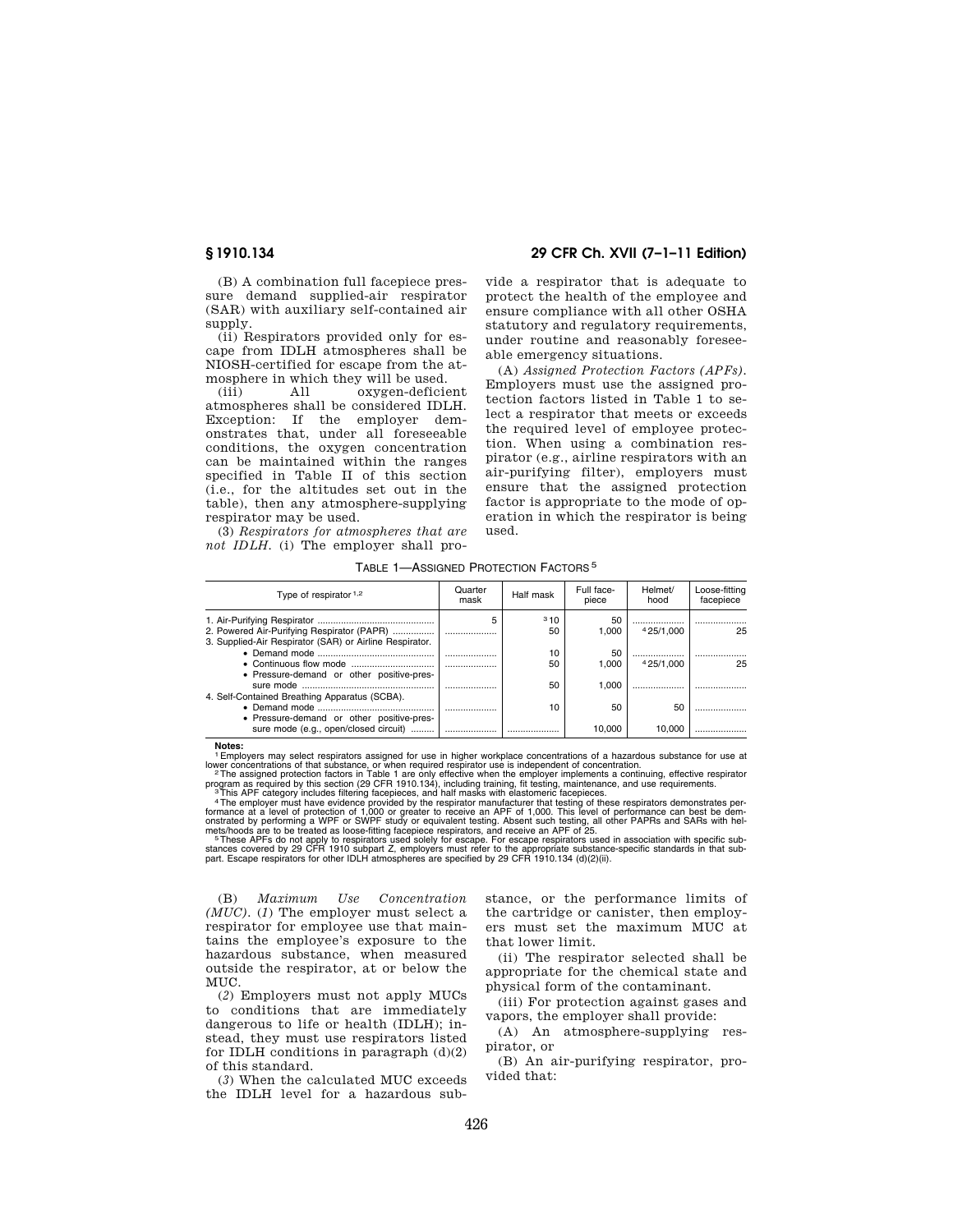(*1*) The respirator is equipped with an end-of-service-life indicator (ESLI) certified by NIOSH for the contaminant; or

(*2*) If there is no ESLI appropriate for conditions in the employer's workplace, the employer implements a change schedule for canisters and cartridges that is based on objective information or data that will ensure that canisters and cartridges are changed before the end of their service life. The employer shall describe in the respirator program the information and data relied upon and the basis for the canister and cartridge change schedule and the basis for reliance on the data.

(iv) For protection against particulates, the employer shall provide: (A) An atmosphere-supplying res-

pirator; or  $(B)$  An

air-purifying respirator equipped with a filter certified by NIOSH under 30 CFR part 11 as a high efficiency particulate air (HEPA) filter, or an air-purifying respirator equipped with a filter certified for particulates by NIOSH under 42 CFR part 84; or

(C) For contaminants consisting primarily of particles with mass median aerodynamic diameters (MMAD) of at least 2 micrometers, an air-purifying respirator equipped with any filter certified for particulates by NIOSH.

# TABLE I—ASSIGNED PROTECTION FACTORS [RESERVED]

TABLE II

| Altitude (ft.)                                | Oxygen deficient<br>Atmospheres $(\% 0_2)$ for<br>which the employer may rely<br>on atmosphere-supplying res-<br>pirators |
|-----------------------------------------------|---------------------------------------------------------------------------------------------------------------------------|
| Less than 3,001<br>4,001-5,000<br>6,001-7,000 | $16.0 - 19.5$<br>16.4-19.5<br>$17.1 - 19.5$<br>17.8-19.5<br>18.5-19.5<br>$19.3 - 19.5$ .                                  |

1Above 8,000 feet the exception does not apply. Oxygen-enriched breathing air must be supplied above 14,000 feet.

(e) *Medical evaluation.* Using a respirator may place a physiological burden on employees that varies with the type of respirator worn, the job and workplace conditions in which the respirator is used, and the medical status of the employee. Accordingly, this paragraph specifies the minimum requirements for medical evaluation that employers must implement to determine the employee's ability to use a respirator.

(1) *General.* The employer shall provide a medical evaluation to determine the employee's ability to use a respirator, before the employee is fit tested or required to use the respirator in the workplace. The employer may discontinue an employee's medical evaluations when the employee is no longer required to use a respirator.

(2) *Medical evaluation procedures.* (i) The employer shall identify a physician or other licensed health care professional (PLHCP) to perform medical evaluations using a medical questionnaire or an initial medical examination that obtains the same information as the medical questionnaire.

(ii) The medical evaluation shall obtain the information requested by the questionnaire in Sections 1 and 2, part A of appendix C of this section.

(3) *Follow-up medical examination.* (i) The employer shall ensure that a follow-up medical examination is provided for an employee who gives a positive response to any question among questions 1 through 8 in Section 2, part A of appendix C or whose initial medical examination demonstrates the need for a follow-up medical examination.

(ii) The follow-up medical examination shall include any medical tests, consultations, or diagnostic procedures that the PLHCP deems necessary to make a final determination.

(4) *Administration of the medical questionnaire and examinations.* (i) The medical questionnaire and examinations shall be administered confidentially during the employee's normal working hours or at a time and place convenient to the employee. The medical questionnaire shall be administered in a manner that ensures that the employee understands its content.

(ii) The employer shall provide the employee with an opportunity to discuss the questionnaire and examination results with the PLHCP.

(5) *Supplemental information for the PLHCP.* (i) The following information must be provided to the PLHCP before the PLHCP makes a recommendation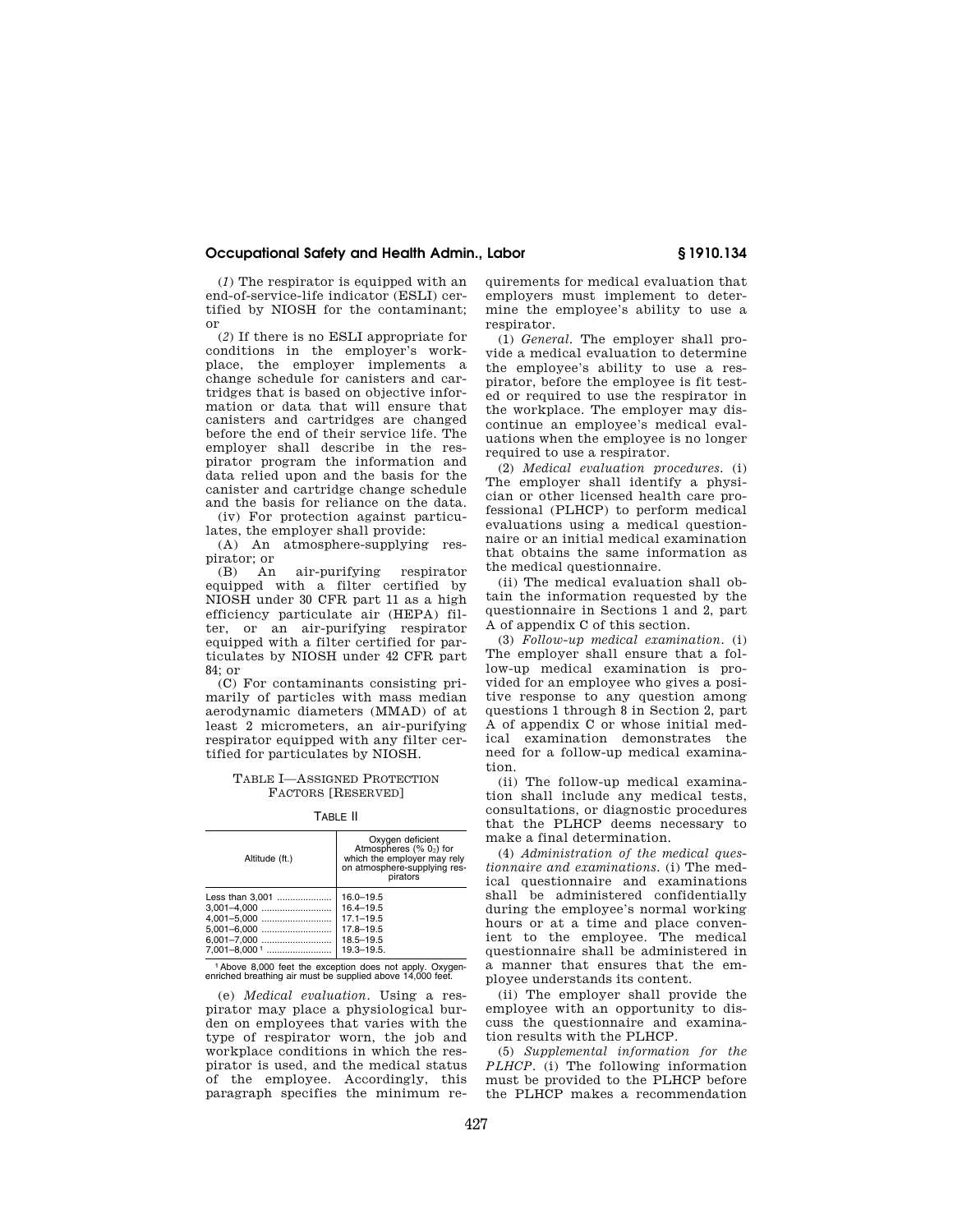concerning an employee's ability to use a respirator:

(A) The type and weight of the respirator to be used by the employee;

(B) The duration and frequency of respirator use (including use for rescue and escape):

(C) The expected physical work effort;

(D) Additional protective clothing and equipment to be worn; and

(E) Temperature and humidity extremes that may be encountered.

(ii) Any supplemental information provided previously to the PLHCP regarding an employee need not be provided for a subsequent medical evaluation if the information and the PLHCP remain the same.

(iii) The employer shall provide the PLHCP with a copy of the written respiratory protection program and a copy of this section.

NOTE TO PARAGRAPH (e)(5)(iii): When the employer replaces a PLHCP, the employer must ensure that the new PLHCP obtains this information, either by providing the documents directly to the PLHCP or having the documents transferred from the former PLHCP to the new PLHCP. However, OSHA does not expect employers to have employees medically reevaluated solely because a new PLHCP has been selected.

(6) *Medical determination.* In determining the employee's ability to use a respirator, the employer shall:

(i) Obtain a written recommendation regarding the employee's ability to use the respirator from the PLHCP. The recommendation shall provide only the following information:

(A) Any limitations on respirator use related to the medical condition of the employee, or relating to the workplace conditions in which the respirator will be used, including whether or not the employee is medically able to use the respirator;

(B) The need, if any, for follow-up medical evaluations; and

(C) A statement that the PLHCP has provided the employee with a copy of the PLHCP's written recommendation.

(ii) If the respirator is a negative pressure respirator and the PLHCP finds a medical condition that may place the employee's health at increased risk if the respirator is used, the employer shall provide a PAPR if the PLHCP's medical evaluation finds that the employee can use such a respirator; if a subsequent medical evaluation finds that the employee is medically able to use a negative pressure respirator, then the employer is no longer required to provide a PAPR.

(7) *Additional medical evaluations.* At a minimum, the employer shall provide additional medical evaluations that comply with the requirements of this section if:

(i) An employee reports medical signs or symptoms that are related to ability to use a respirator;

(ii) A PLHCP, supervisor, or the respirator program administrator informs the employer that an employee needs to be reevaluated;

(iii) Information from the respiratory protection program, including observations made during fit testing and program evaluation, indicates a need for employee reevaluation; or

(iv) A change occurs in workplace conditions (e.g., physical work effort, protective clothing, temperature) that may result in a substantial increase in the physiological burden placed on an employee.

(f) *Fit testing.* This paragraph requires that, before an employee may be required to use any respirator with a negative or positive pressure tight-fitting facepiece, the employee must be fit tested with the same make, model, style, and size of respirator that will be used. This paragraph specifies the kinds of fit tests allowed, the procedures for conducting them, and how the results of the fit tests must be used.

(1) The employer shall ensure that employees using a tight-fitting facepiece respirator pass an appropriate qualitative fit test (QLFT) or quantitative fit test (QNFT) as stated in this paragraph.

(2) The employer shall ensure that an employee using a tight-fitting facepiece respirator is fit tested prior to initial use of the respirator, whenever a different respirator facepiece (size, style, model or make) is used, and at least annually thereafter.

(3) The employer shall conduct an additional fit test whenever the employee reports, or the employer, PLHCP, supervisor, or program administrator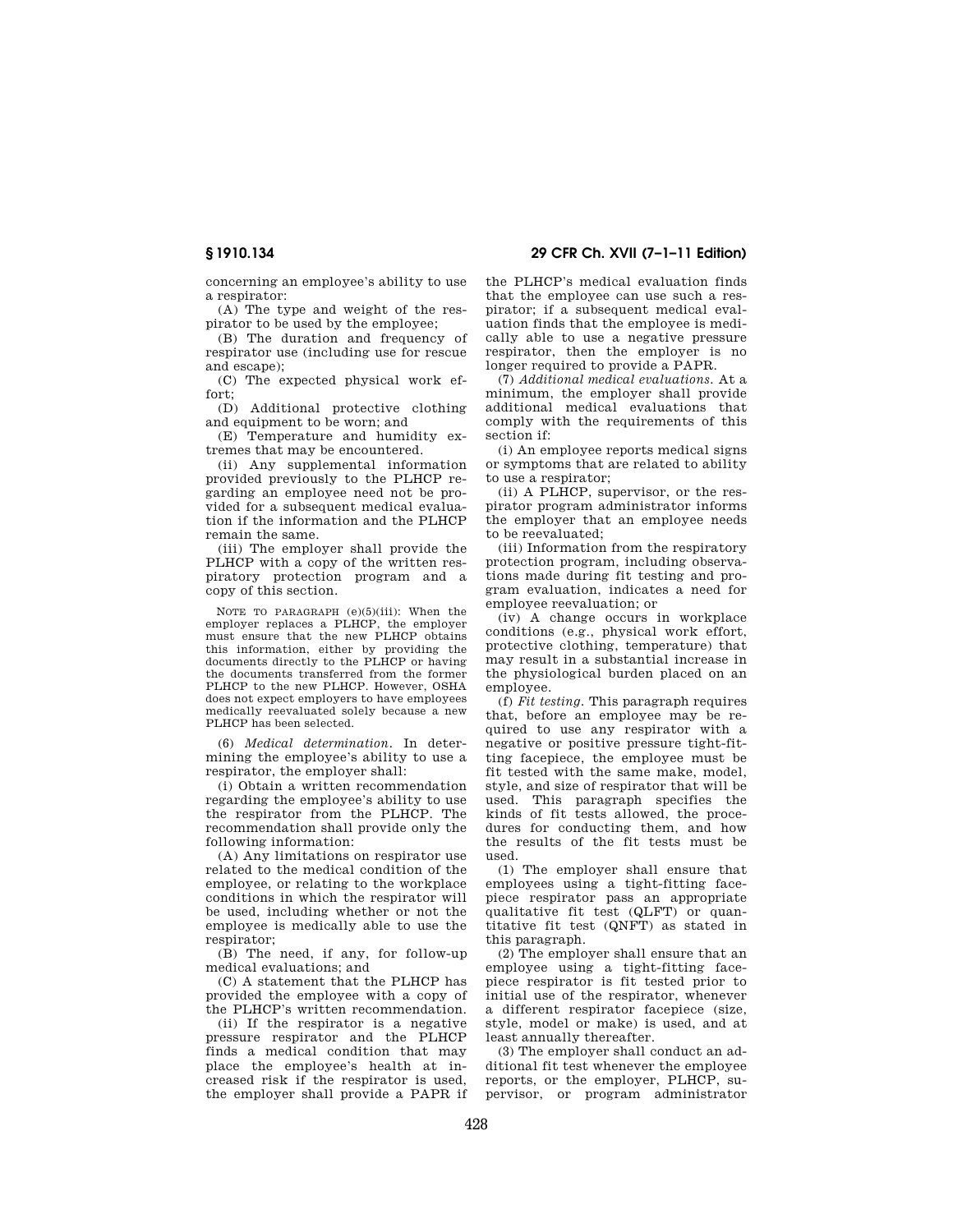makes visual observations of, changes in the employee's physical condition that could affect respirator fit. Such conditions include, but are not limited to, facial scarring, dental changes, cosmetic surgery, or an obvious change in body weight.

(4) If after passing a QLFT or QNFT, the employee subsequently notifies the employer, program administrator, supervisor, or PLHCP that the fit of the respirator is unacceptable, the employee shall be given a reasonable opportunity to select a different respirator facepiece and to be retested.

(5) The fit test shall be administered using an OSHA-accepted QLFT or QNFT protocol. The OSHA-accepted QLFT and QNFT protocols and procedures are contained in appendix A of this section.

(6) QLFT may only be used to fit test negative pressure air-purifying respirators that must achieve a fit factor of 100 or less.

(7) If the fit factor, as determined through an OSHA-accepted QNFT protocol, is equal to or greater than 100 for tight-fitting half facepieces, or equal to or greater than 500 for tight-fitting full facepieces, the QNFT has been passed with that respirator.

(8) Fit testing of tight-fitting atmosphere-supplying respirators and tightfitting powered air-purifying respirators shall be accomplished by performing quantitative or qualitative fit testing in the negative pressure mode, regardless of the mode of operation (negative or positive pressure) that is used for respiratory protection.

(i) Qualitative fit testing of these respirators shall be accomplished by temporarily converting the respirator user's actual facepiece into a negative pressure respirator with appropriate filters, or by using an identical negative pressure air-purifying respirator facepiece with the same sealing surfaces as a surrogate for the atmosphere-supplying or powered air-purifying respirator facepiece.

(ii) Quantitative fit testing of these respirators shall be accomplished by modifying the facepiece to allow sampling inside the facepiece in the breathing zone of the user, midway between the nose and mouth. This requirement shall be accomplished by installing a permanent sampling probe onto a surrogate facepiece, or by using a sampling adapter designed to temporarily provide a means of sampling air from inside the facepiece.

(iii) Any modifications to the respirator facepiece for fit testing shall be completely removed, and the facepiece restored to NIOSH-approved configuration, before that facepiece can be used in the workplace.

(g) *Use of respirators.* This paragraph requires employers to establish and implement procedures for the proper use of respirators. These requirements include prohibiting conditions that may result in facepiece seal leakage, preventing employees from removing respirators in hazardous environments, taking actions to ensure continued effective respirator operation throughout the work shift, and establishing procedures for the use of respirators in IDLH atmospheres or in interior structural firefighting situations.

(1) *Facepiece seal protection.* (i) The employer shall not permit respirators with tight-fitting facepieces to be worn by employees who have:

(A) Facial hair that comes between the sealing surface of the facepiece and the face or that interferes with valve function; or

(B) Any condition that interferes with the face-to-facepiece seal or valve function.

(ii) If an employee wears corrective glasses or goggles or other personal protective equipment, the employer shall ensure that such equipment is worn in a manner that does not interfere with the seal of the facepiece to the face of the user.

(iii) For all tight-fitting respirators, the employer shall ensure that employees perform a user seal check each time they put on the respirator using the procedures in appendix B–1 or procedures recommended by the respirator manufacturer that the employer demonstrates are as effective as those in appendix B–1 of this section.

(2) *Continuing respirator effectiveness.*  (i) Appropriate surveillance shall be maintained of work area conditions and degree of employee exposure or stress. When there is a change in work area conditions or degree of employee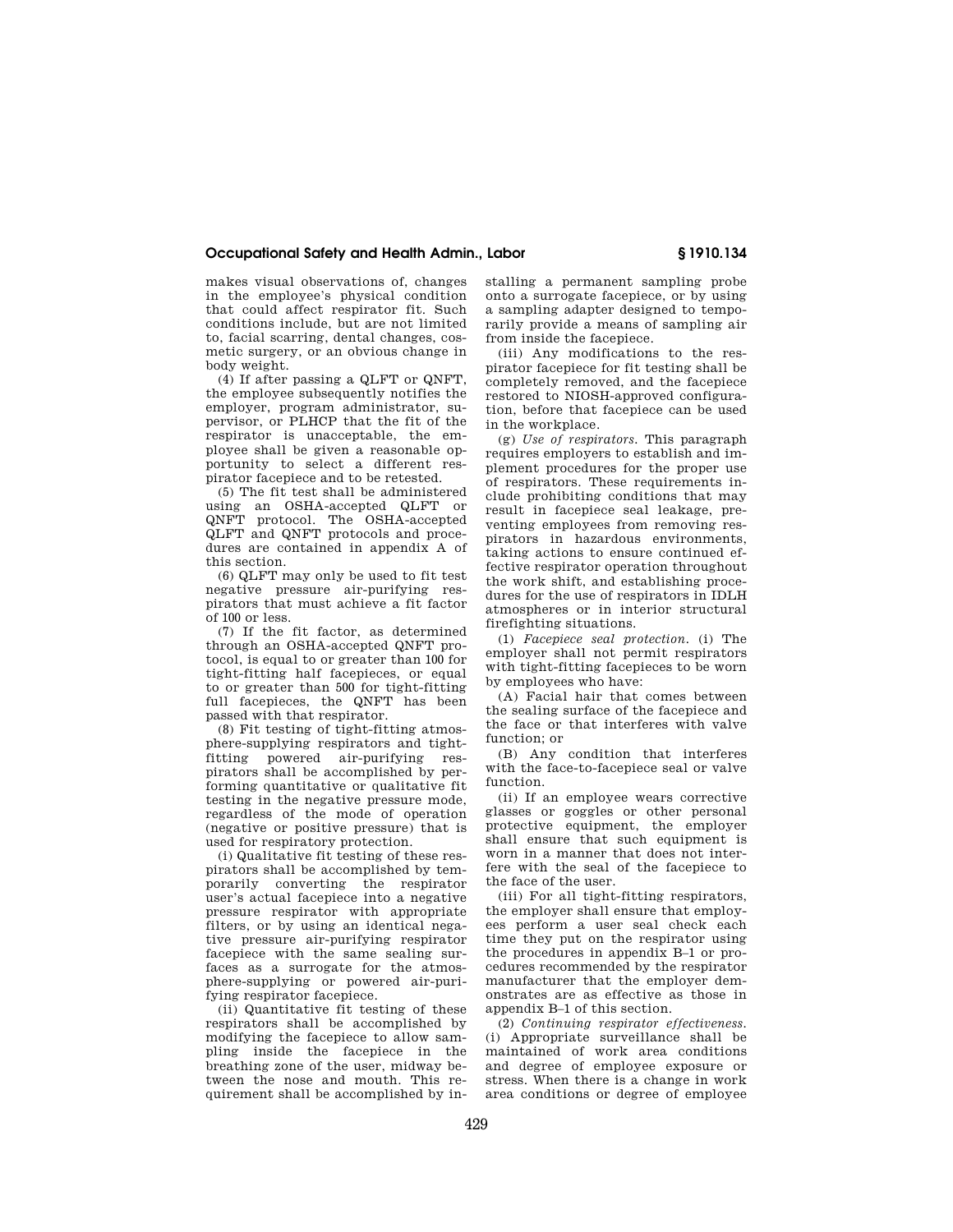exposure or stress that may affect respirator effectiveness, the employer shall reevaluate the continued effectiveness of the respirator.

(ii) The employer shall ensure that employees leave the respirator use area:

(A) To wash their faces and respirator facepieces as necessary to prevent eye or skin irritation associated with respirator use; or

(B) If they detect vapor or gas breakthrough, changes in breathing resistance, or leakage of the facepiece; or

(C) To replace the respirator or the filter, cartridge, or canister elements.

(iii) If the employee detects vapor or gas breakthrough, changes in breathing resistance, or leakage of the facepiece, the employer must replace or repair the respirator before allowing the employee to return to the work area.

(3) *Procedures for IDLH atmospheres.*  For all IDLH atmospheres, the employer shall ensure that:

(i) One employee or, when needed, more than one employee is located outside the IDLH atmosphere;

(ii) Visual, voice, or signal line communication is maintained between the employee(s) in the IDLH atmosphere and the employee(s) located outside the IDLH atmosphere;

(iii) The employee(s) located outside the IDLH atmosphere are trained and equipped to provide effective emergency rescue;

(iv) The employer or designee is notified before the employee(s) located outside the IDLH atmosphere enter the IDLH atmosphere to provide emergency rescue;

(v) The employer or designee authorized to do so by the employer, once notified, provides necessary assistance appropriate to the situation;

(vi) Employee(s) located outside the IDLH atmospheres are equipped with:

(A) Pressure demand or other positive pressure SCBAs, or a pressure demand or other positive pressure supplied-air respirator with auxiliary SCBA; and either

(B) Appropriate retrieval equipment for removing the employee(s) who enter(s) these hazardous atmospheres where retrieval equipment would contribute to the rescue of the employee(s)

**§ 1910.134 29 CFR Ch. XVII (7–1–11 Edition)** 

and would not increase the overall risk resulting from entry; or

(C) Equivalent means for rescue where retrieval equipment is not required under paragraph  $(g)(3)(vi)(B)$ .

(4) *Procedures for interior structural firefighting.* In addition to the requirements set forth under paragraph (g)(3), in interior structural fires, the employer shall ensure that:

(i) At least two employees enter the IDLH atmosphere and remain in visual or voice contact with one another at all times;

(ii) At least two employees are located outside the IDLH atmosphere; and

(iii) All employees engaged in interior structural firefighting use SCBAs.

NOTE 1 TO PARAGRAPH (g): One of the two individuals located outside the IDLH atmosphere may be assigned to an additional role, such as incident commander in charge of the emergency or safety officer, so long as this individual is able to perform assistance or rescue activities without jeopardizing the safety or health of any firefighter working at the incident.

NOTE 2 TO PARAGRAPH (g): Nothing in this section is meant to preclude firefighters from performing emergency rescue activities before an entire team has assembled.

(h) *Maintenance and care of respirators.* This paragraph requires the employer to provide for the cleaning and disinfecting, storage, inspection, and repair of respirators used by employees.

(1) *Cleaning and disinfecting.* The employer shall provide each respirator user with a respirator that is clean, sanitary, and in good working order. The employer shall ensure that respirators are cleaned and disinfected using the procedures in appendix B–2 of this section, or procedures recommended by the respirator manufacturer, provided that such procedures are of equivalent effectiveness. The respirators shall be cleaned and disinfected at the following intervals:

(i) Respirators issued for the exclusive use of an employee shall be cleaned and disinfected as often as necessary to be maintained in a sanitary condition;

(ii) Respirators issued to more than one employee shall be cleaned and disinfected before being worn by different individuals;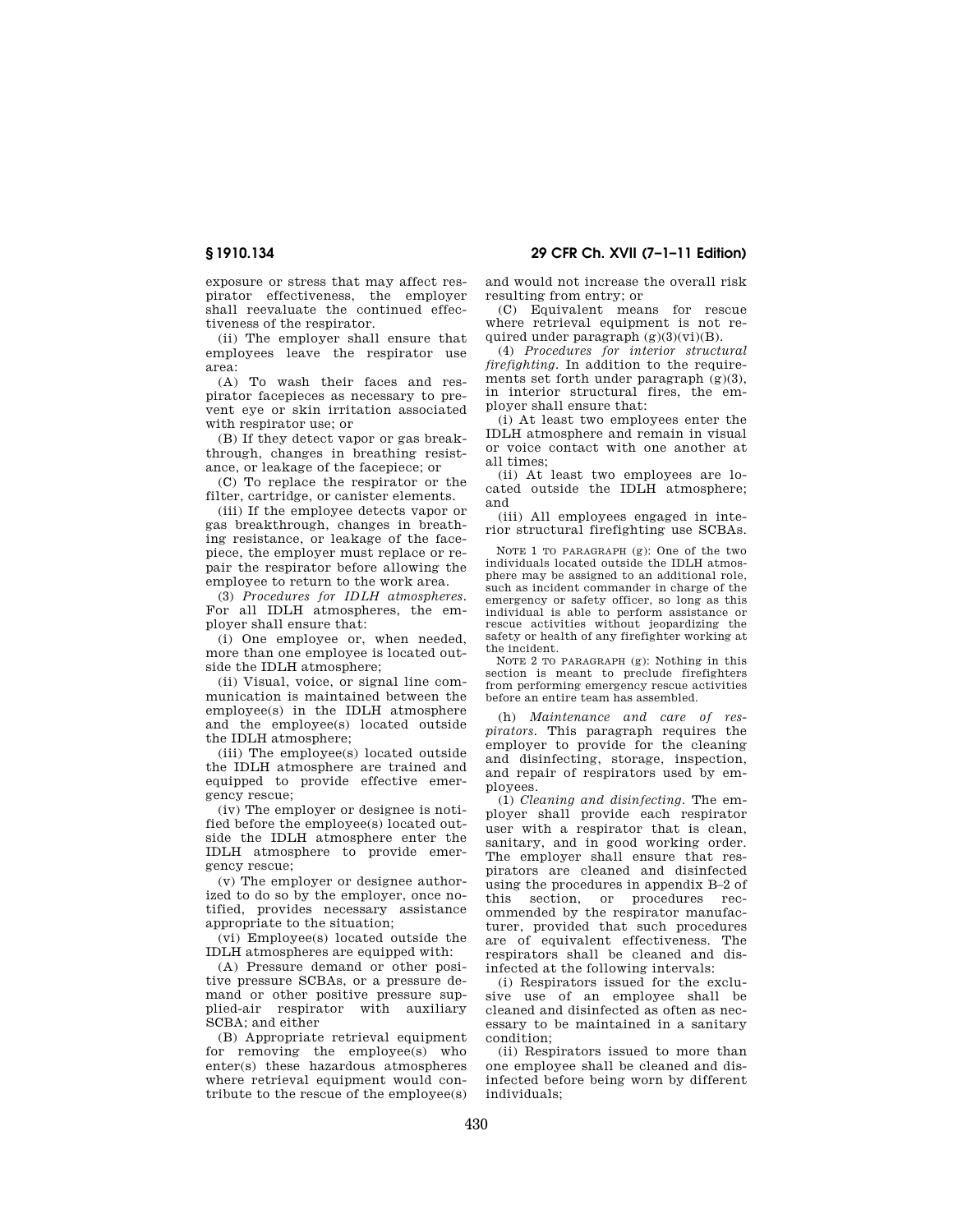(iii) Respirators maintained for emergency use shall be cleaned and disinfected after each use; and

(iv) Respirators used in fit testing and training shall be cleaned and disinfected after each use.

(2) *Storage.* The employer shall ensure that respirators are stored as follows:

(i) All respirators shall be stored to protect them from damage, contamination, dust, sunlight, extreme temperatures, excessive moisture, and damaging chemicals, and they shall be packed or stored to prevent deformation of the facepiece and exhalation valve.

(ii) In addition to the requirements of paragraph  $(h)(2)(i)$  of this section, emergency respirators shall be:

(A) Kept accessible to the work area; (B) Stored in compartments or in covers that are clearly marked as containing emergency respirators; and

(C) Stored in accordance with any applicable manufacturer instructions.

(3) *Inspection.* (i) The employer shall ensure that respirators are inspected as follows:

(A) All respirators used in routine situations shall be inspected before each use and during cleaning;

(B) All respirators maintained for use in emergency situations shall be inspected at least monthly and in accordance with the manufacturer's recommendations, and shall be checked for proper function before and after each use; and

(C) Emergency escape-only respirators shall be inspected before being carried into the workplace for use.

(ii) The employer shall ensure that respirator inspections include the following:

(A) A check of respirator function, tightness of connections, and the condition of the various parts including, but not limited to, the facepiece, head straps, valves, connecting tube, and cartridges, canisters or filters; and

(B) A check of elastomeric parts for pliability and signs of deterioration.

(iii) In addition to the requirements of paragraphs  $(h)(3)(i)$  and  $(ii)$  of this section, self-contained breathing apparatus shall be inspected monthly. Air and oxygen cylinders shall be maintained in a fully charged state and shall be recharged when the pressure

falls to 90% of the manufacturer's recommended pressure level. The employer shall determine that the regulator and warning devices function properly.

(iv) For respirators maintained for emergency use, the employer shall:

(A) Certify the respirator by documenting the date the inspection was performed, the name (or signature) of the person who made the inspection, the findings, required remedial action, and a serial number or other means of identifying the inspected respirator; and

(B) Provide this information on a tag or label that is attached to the storage compartment for the respirator, is kept with the respirator, or is included in inspection reports stored as paper or electronic files. This information shall be maintained until replaced following a subsequent certification.

(4) *Repairs.* The employer shall ensure that respirators that fail an inspection or are otherwise found to be defective are removed from service, and are discarded or repaired or adjusted in accordance with the following procedures:

(i) Repairs or adjustments to respirators are to be made only by persons appropriately trained to perform such operations and shall use only the respirator manufacturer's NIOSH-approved parts designed for the respirator;

(ii) Repairs shall be made according to the manufacturer's recommendations and specifications for the type and extent of repairs to be performed; and

(iii) Reducing and admission valves, regulators, and alarms shall be adjusted or repaired only by the manufacturer or a technician trained by the manufacturer.

(i) *Breathing air quality and use.* This paragraph requires the employer to provide employees using atmospheresupplying respirators (supplied-air and SCBA) with breathing gases of high purity.

(1) The employer shall ensure that compressed air, compressed oxygen, liquid air, and liquid oxygen used for respiration accords with the following specifications: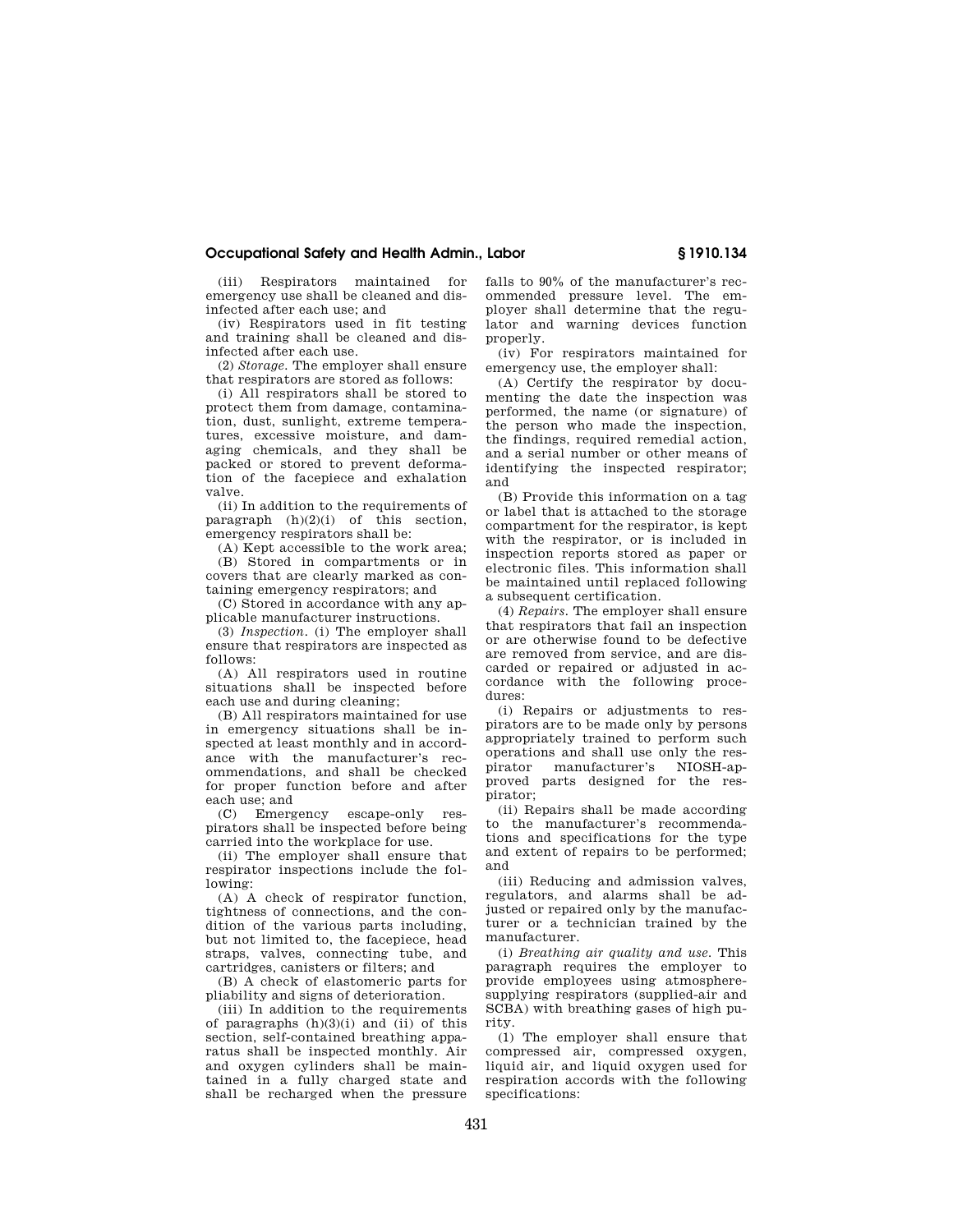(i) Compressed and liquid oxygen shall meet the United States Pharmacopoeia requirements for medical or breathing oxygen; and

(ii) Compressed breathing air shall meet at least the requirements for Grade D breathing air described in<br>ANSI/Compressed Gas Association ANSI/Compressed Gas Association Commodity Specification for Air, G– 7.1–1989, to include:

(A) Oxygen content (v/v) of 19.5–  $23.5\%$ :

(B) Hydrocarbon (condensed) content of 5 milligrams per cubic meter of air or less;

(C) Carbon monoxide (CO) content of 10 ppm or less;

(D) Carbon dioxide content of 1,000 ppm or less; and

(E) Lack of noticeable odor.

(2) The employer shall ensure that compressed oxygen is not used in atmosphere-supplying respirators that have previously used compressed air.

(3) The employer shall ensure that oxygen concentrations greater than 23.5% are used only in equipment designed for oxygen service or distribution.

(4) The employer shall ensure that cylinders used to supply breathing air to respirators meet the following requirements:

(i) Cylinders are tested and maintained as prescribed in the Shipping Container Specification Regulations of the Department of Transportation (49 CFR part 173 and part 178);

(ii) Cylinders of purchased breathing air have a certificate of analysis from the supplier that the breathing air meets the requirements for Grade D breathing air; and

(iii) The moisture content in the cylinder does not exceed a dew point of  $-50$  °F ( $-45.6$  °C) at 1 atmosphere pressure.

(5) The employer shall ensure that compressors used to supply breathing air to respirators are constructed and situated so as to:

(i) Prevent entry of contaminated air into the air-supply system;

(ii) Minimize moisture content so that the dew point at 1 atmosphere pressure is 10 degrees F (5.56 °C) below the ambient temperature;

(iii) Have suitable in-line air-purifying sorbent beds and filters to fur-

**§ 1910.134 29 CFR Ch. XVII (7–1–11 Edition)** 

ther ensure breathing air quality. Sorbent beds and filters shall be maintained and replaced or refurbished periodically following the manufacturer's instructions.

(iv) Have a tag containing the most recent change date and the signature of the person authorized by the employer to perform the change. The tag shall be maintained at the compressor.

(6) For compressors that are not oillubricated, the employer shall ensure that carbon monoxide levels in the breathing air do not exceed 10 ppm.

(7) For oil-lubricated compressors, the employer shall use a high-temperature or carbon monoxide alarm, or both, to monitor carbon monoxide levels. If only high-temperature alarms are used, the air supply shall be monitored at intervals sufficient to prevent carbon monoxide in the breathing air from exceeding 10 ppm.

(8) The employer shall ensure that breathing air couplings are incompatible with outlets for nonrespirable worksite air or other gas systems. No asphyxiating substance shall be introduced into breathing air lines.

(9) The employer shall use breathing gas containers marked in accordance with the NIOSH respirator certification standard, 42 CFR part 84.

(j) *Identification of filters, cartridges, and canisters.* The employer shall ensure that all filters, cartridges and canisters used in the workplace are labeled and color coded with the NIOSH approval label and that the label is not removed and remains legible.

(k) *Training and information.* This paragraph requires the employer to provide effective training to employees who are required to use respirators. The training must be comprehensive, understandable, and recur annually, and more often if necessary. This paragraph also requires the employer to provide the basic information on respirators in appendix D of this section to employees who wear respirators when not required by this section or by the employer to do so.

(1) The employer shall ensure that each employee can demonstrate knowledge of at least the following: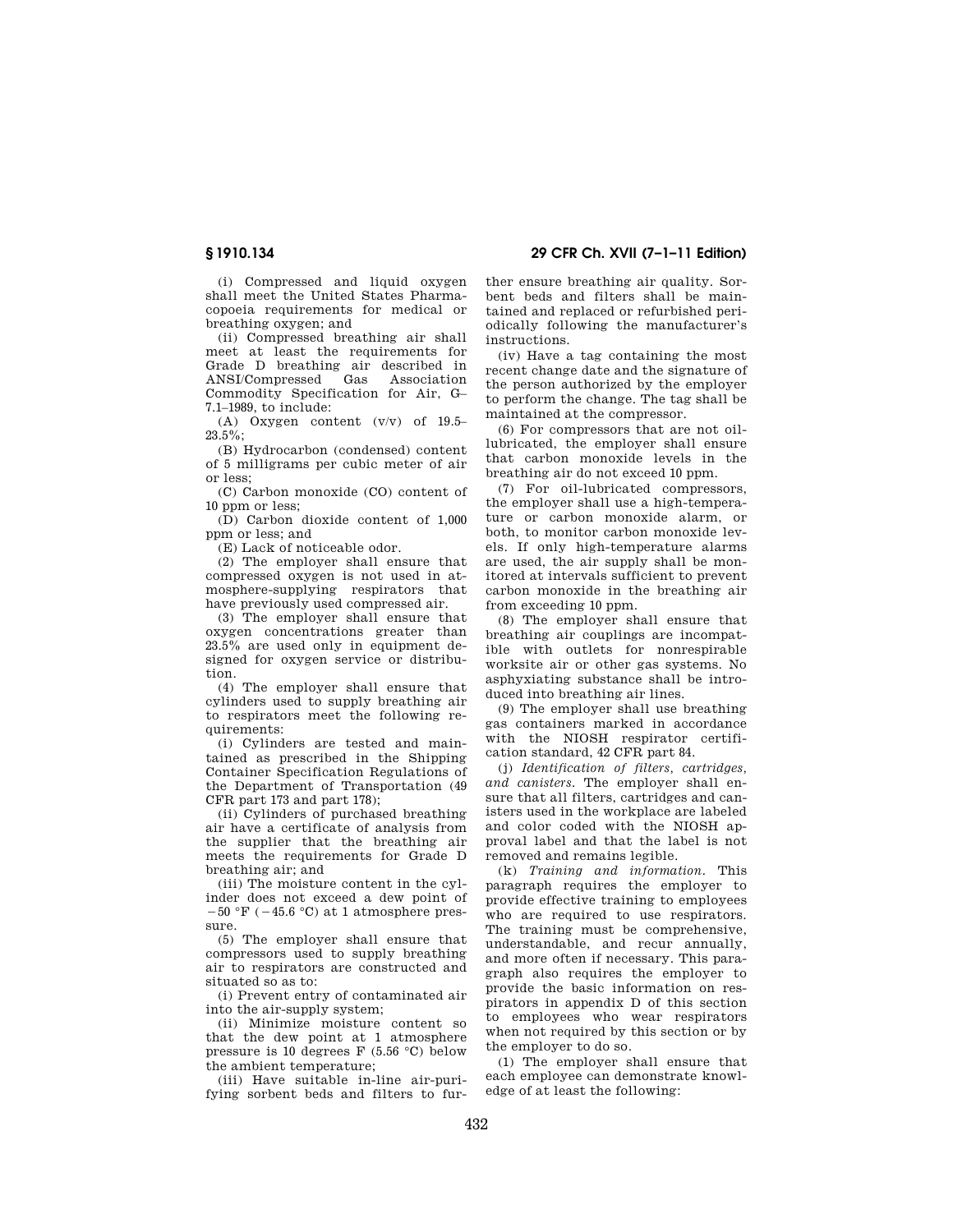(i) Why the respirator is necessary and how improper fit, usage, or maintenance can compromise the protective effect of the respirator;

(ii) What the limitations and capabilities of the respirator are;

(iii) How to use the respirator effectively in emergency situations, including situations in which the respirator malfunctions;

(iv) How to inspect, put on and remove, use, and check the seals of the respirator;

(v) What the procedures are for maintenance and storage of the respirator;

(vi) How to recognize medical signs and symptoms that may limit or prevent the effective use of respirators; and

(vii) The general requirements of this section.

(2) The training shall be conducted in a manner that is understandable to the employee.

(3) The employer shall provide the training prior to requiring the employee to use a respirator in the workplace.

(4) An employer who is able to demonstrate that a new employee has received training within the last 12 months that addresses the elements specified in paragraph  $(k)(1)(i)$  through (vii) is not required to repeat such training provided that, as required by paragraph  $(k)(1)$ , the employee can demonstrate knowledge of those element(s). Previous training not repeated initially by the employer must be provided no later than 12 months from the date of the previous training.

(5) Retraining shall be administered annually, and when the following situations occur:

(i) Changes in the workplace or the type of respirator render previous training obsolete;

(ii) Inadequacies in the employee's knowledge or use of the respirator indicate that the employee has not retained the requisite understanding or skill; or

(iii) Any other situation arises in which retraining appears necessary to ensure safe respirator use.

(6) The basic advisory information on respirators, as presented in appendix D of this section, shall be provided by the employer in any written or oral format, to employees who wear respirators when such use is not required by this section or by the employer.

(l) *Program evaluation.* This section requires the employer to conduct evaluations of the workplace to ensure that the written respiratory protection program is being properly implemented, and to consult employees to ensure that they are using the respirators properly.

(1) The employer shall conduct evaluations of the workplace as necessary to ensure that the provisions of the current written program are being effectively implemented and that it continues to be effective.

(2) The employer shall regularly consult employees required to use respirators to assess the employees' views on program effectiveness and to identify any problems. Any problems that are identified during this assessment shall be corrected. Factors to be assessed include, but are not limited to:

(i) Respirator fit (including the ability to use the respirator without interfering with effective workplace performance);

(ii) Appropriate respirator selection for the hazards to which the employee is exposed;

(iii) Proper respirator use under the workplace conditions the employee encounters; and

(iv) Proper respirator maintenance.

(m) *Recordkeeping.* This section requires the employer to establish and retain written information regarding medical evaluations, fit testing, and the respirator program. This information will facilitate employee involvement in the respirator program, assist the employer in auditing the adequacy of the program, and provide a record for compliance determinations by OSHA.

(1) *Medical evaluation.* Records of medical evaluations required by this section must be retained and made available in accordance with 29 CFR 1910.1020.

(2) *Fit testing.* (i) The employer shall establish a record of the qualitative and quantitative fit tests administered to an employee including:

(A) The name or identification of the employee tested;

(B) Type of fit test performed;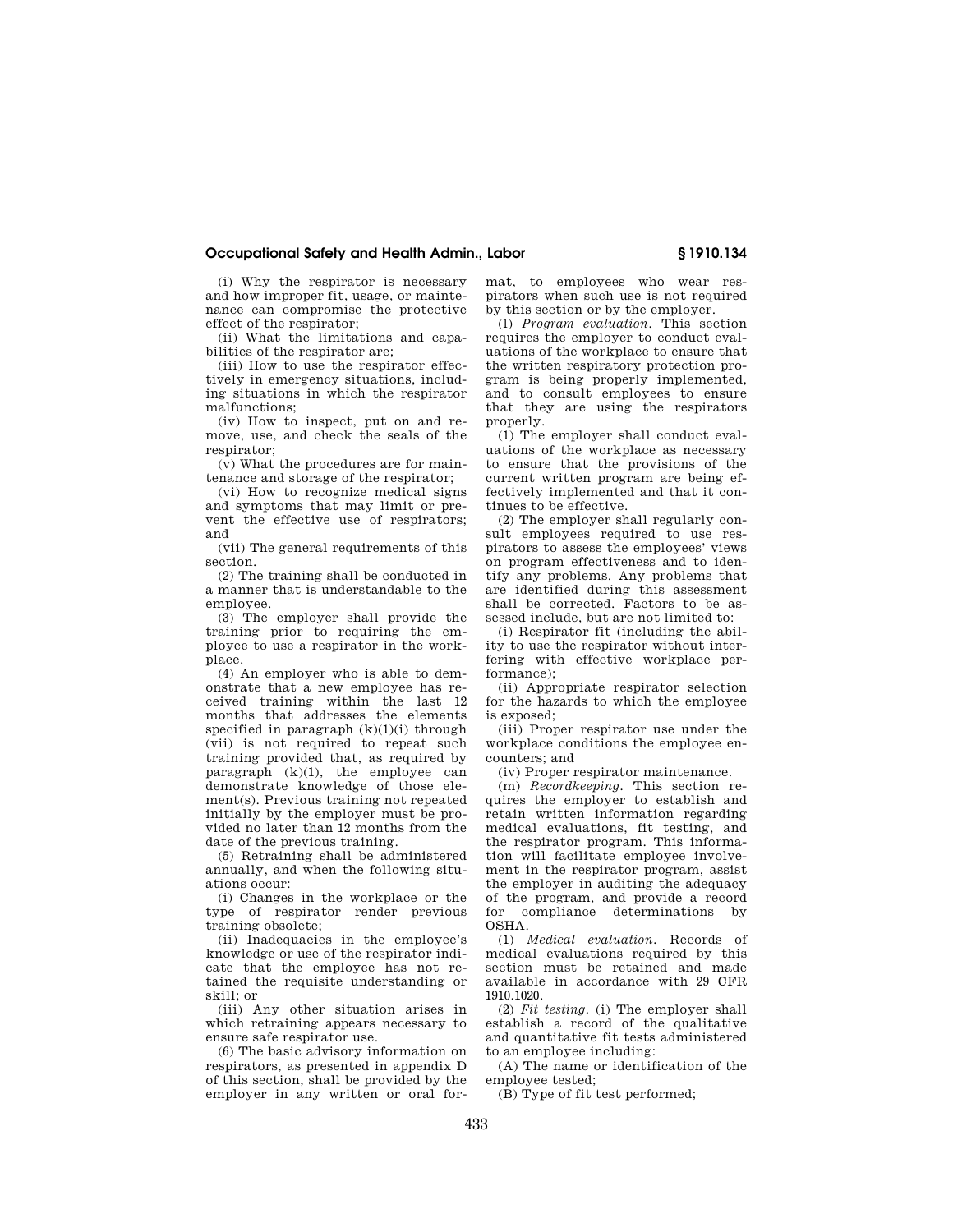(C) Specific make, model, style, and size of respirator tested;

(D) Date of test; and

(E) The pass/fail results for QLFTs or the fit factor and strip chart recording or other recording of the test results for QNFTs.

(ii) Fit test records shall be retained for respirator users until the next fit test is administered.

(3) A written copy of the current respirator program shall be retained by the employer.

(4) Written materials required to be retained under this paragraph shall be made available upon request to affected employees and to the Assistant Secretary or designee for examination and copying.

(n) *Effective date.* Paragraphs  $(d)(3)(i)(A)$  and  $(d)(3)(i)(B)$  of this section become effective November 22, 2006.

(o) *Appendices.* (1) Compliance with appendix A, appendix B–1, appendix B– 2, and appendix C of this section is mandatory.

(2) appendix D of this section is nonmandatory and is not intended to create any additional obligations not otherwise imposed or to detract from any existing obligations.

### APPENDIX A TO §1910.134—FIT TESTING PROCEDURES (MANDATORY)

## PART I. OSHA-ACCEPTED FIT TEST PROTOCOLS

### *A. Fit Testing Procedures—General Requirements*

The employer shall conduct fit testing using the following procedures. The requirements in this appendix apply to all OSHA-accepted fit test methods, both QLFT and QNFT.

1. The test subject shall be allowed to pick the most acceptable respirator from a sufficient number of respirator models and sizes so that the respirator is acceptable to, and correctly fits, the user.

2. Prior to the selection process, the test subject shall be shown how to put on a respirator, how it should be positioned on the face, how to set strap tension and how to determine an acceptable fit. A mirror shall be available to assist the subject in evaluating the fit and positioning of the respirator. This instruction may not constitute the subject's formal training on respirator use, because it is only a review.

3. The test subject shall be informed that he/she is being asked to select the respirator

# **§ 1910.134 29 CFR Ch. XVII (7–1–11 Edition)**

that provides the most acceptable fit. Each respirator represents a different size and shape, and if fitted and used properly, will provide adequate protection.

4. The test subject shall be instructed to hold each chosen facepiece up to the face and eliminate those that obviously do not give an acceptable fit.

5. The more acceptable facepieces are noted in case the one selected proves unacceptable; the most comfortable mask is donned and worn at least five minutes to assess comfort. Assistance in assessing comfort can be given by discussing the points in the following item A.6. If the test subject is not familiar with using a particular respirator, the test subject shall be directed to don the mask several times and to adjust the straps each time to become adept at setting proper tension on the straps.

6. Assessment of comfort shall include a review of the following points with the test subject and allowing the test subject adequate time to determine the comfort of the respirator:

(a) Position of the mask on the nose

(b) Room for eye protection

(c) Room to talk

(d) Position of mask on face and cheeks 7. The following criteria shall be used to

help determine the adequacy of the respirator fit: (a) Chin properly placed;

(b) Adequate strap tension, not overly tightened;

(c) Fit across nose bridge;

(d) Respirator of proper size to span distance from nose to chin;

(e) Tendency of respirator to slip;

(f) Self-observation in mirror to evaluate fit and respirator position.

8. The test subject shall conduct a user seal check, either the negative and positive pressure seal checks described in appendix B–1 of this section or those recommended by the respirator manufacturer which provide equivalent protection to the procedures in appendix B–1. Before conducting the negative and positive pressure checks, the subject shall be told to seat the mask on the face by moving the head from side-to-side and up and down slowly while taking in a few slow deep breaths. Another facepiece shall be selected and retested if the test subject fails the user seal check tests.

9. The test shall not be conducted if there is any hair growth between the skin and the facepiece sealing surface, such as stubble beard growth, beard, mustache or sideburns which cross the respirator sealing surface. Any type of apparel which interferes with a satisfactory fit shall be altered or removed.

10. If a test subject exhibits difficulty in breathing during the tests, she or he shall be referred to a physician or other licensed health care professional, as appropriate, to determine whether the test subject can wear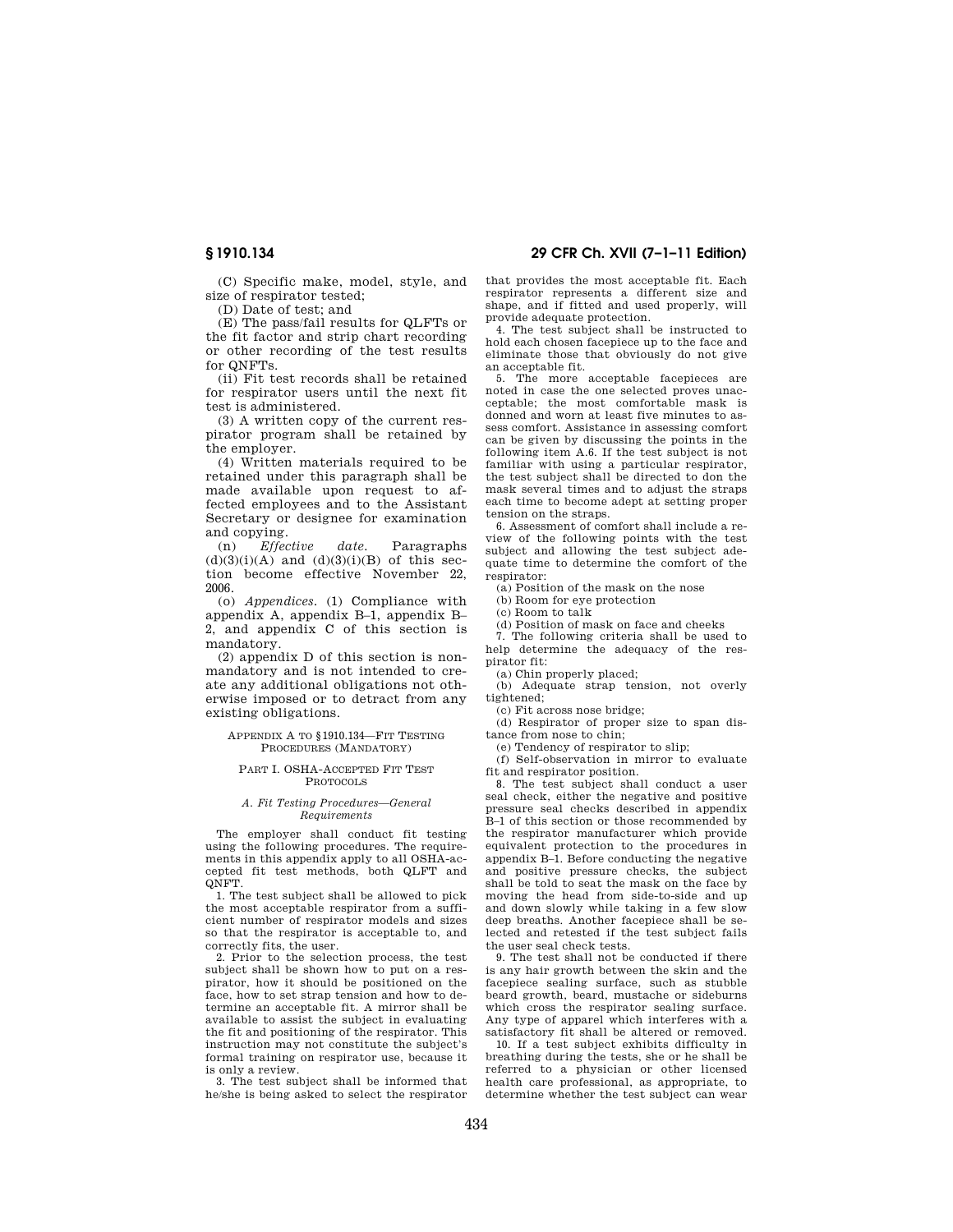a respirator while performing her or his duties.

11. If the employee finds the fit of the respirator unacceptable, the test subject shall be given the opportunity to select a different respirator and to be retested.

12. Exercise regimen. Prior to the commencement of the fit test, the test subject shall be given a description of the fit test and the test subject's responsibilities during the test procedure. The description of the process shall include a description of the test exercises that the subject will be performing. The respirator to be tested shall be worn for at least 5 minutes before the start of the fit test.

13. The fit test shall be performed while the test subject is wearing any applicable safety equipment that may be worn during actual respirator use which could interfere with respirator fit.

14. Test Exercises. (a) Employers must perform the following test exercises for all fit testing methods prescribed in this appendix, except for the CNP quantitative fit testing protocol and the CNP REDON quantitative fit testing protocol. For these two protocols, employers must ensure that the test subjects (*i.e.*, employees) perform the exercise procedure specified in part I.C.4(b) of this appendix for the CNP quantitative fit testing protocol, or the exercise procedure described in part I.C.5(b) of this appendix for the CNP REDON quantitative fit-testing protocol. For the remaining fit testing methods, employers must ensure that employees perform the test exercises in the appropriate test environment in the following manner:

(1) Normal breathing. In a normal standing position, without talking, the subject shall breathe normally.

(2) Deep breathing. In a normal standing position, the subject shall breathe slowly and deeply, taking caution so as not to hyperventilate.

(3) Turning head side to side. Standing in place, the subject shall slowly turn his/her head from side to side between the extreme positions on each side. The head shall be held at each extreme momentarily so the subject can inhale at each side.

(4) Moving head up and down. Standing in place, the subject shall slowly move his/her head up and down. The subject shall be instructed to inhale in the up position (i.e., when looking toward the ceiling).

(5) Talking. The subject shall talk out loud slowly and loud enough so as to be heard clearly by the test conductor. The subject can read from a prepared text such as the Rainbow Passage, count backward from 100, or recite a memorized poem or song.

### *Rainbow Passage*

When the sunlight strikes raindrops in the air, they act like a prism and form a rainbow. The rainbow is a division of white light into many beautiful colors. These take the shape of a long round arch, with its path high above, and its two ends apparently beyond the horizon. There is, according to legend, a boiling pot of gold at one end. People look, but no one ever finds it. When a man looks for something beyond reach, his friends say he is looking for the pot of gold at the end of the rainbow.

(6) Grimace. The test subject shall grimace by smiling or frowning. (This applies only to QNFT testing; it is not performed for QLFT)

(7) Bending over. The test subject shall bend at the waist as if he/she were to touch his/her toes. Jogging in place shall be substituted for this exercise in those test environments such as shroud type QNFT or QLFT units that do not permit bending over at the waist.

(8) Normal breathing. Same as exercise (1). (b) Each test exercise shall be performed for one minute except for the grimace exercise which shall be performed for 15 seconds. The test subject shall be questioned by the test conductor regarding the comfort of the respirator upon completion of the protocol. If it has become unacceptable, another model of respirator shall be tried. The respirator shall not be adjusted once the fit test exercises begin. Any adjustment voids the test, and the fit test must be repeated.

## *B. Qualitative Fit Test (QLFT) Protocols*

### 1. General

(a) The employer shall ensure that persons administering QLFT are able to prepare test solutions, calibrate equipment and perform tests properly, recognize invalid tests, and ensure that test equipment is in proper working order.

(b) The employer shall ensure that QLFT equipment is kept clean and well maintained so as to operate within the parameters for which it was designed.

### 2. Isoamyl Acetate Protocol

NOTE: This protocol is not appropriate to use for the fit testing of particulate respirators. If used to fit test particulate respirators, the respirator must be equipped with an organic vapor filter.

(a) Odor Threshold Screening

Odor threshold screening, performed without wearing a respirator, is intended to determine if the individual tested can detect the odor of isoamyl acetate at low levels.

(1) Three 1 liter glass jars with metal lids are required.

(2) Odor-free water (e.g., distilled or spring water) at approximately 25 °C (77 °F) shall be used for the solutions.

(3) The isoamyl acetate (IAA) (also known at isopentyl acetate) stock solution is prepared by adding 1 ml of pure IAA to 800 ml of odor-free water in a 1 liter jar, closing the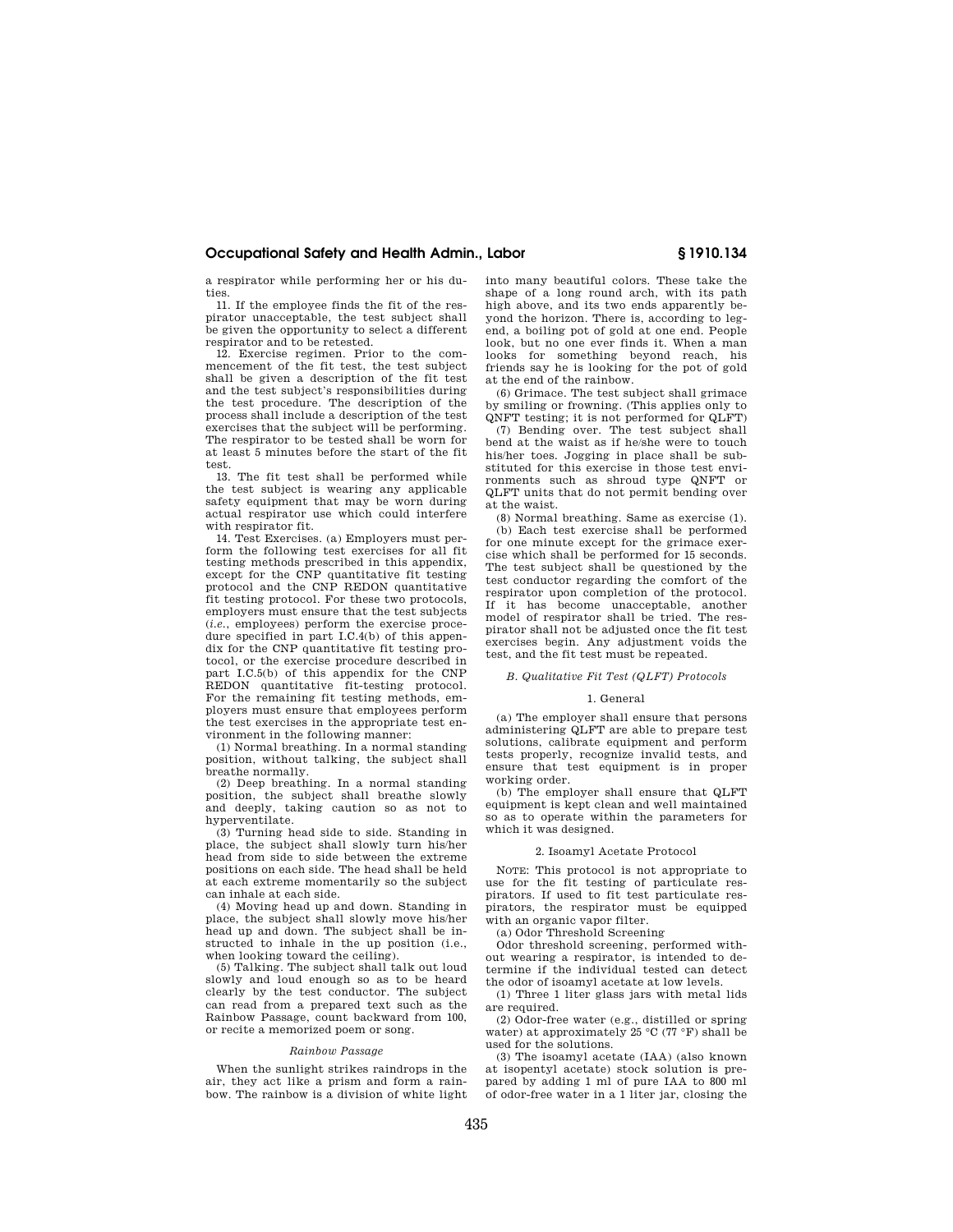lid and shaking for 30 seconds. A new solution shall be prepared at least weekly.

(4) The screening test shall be conducted in a room separate from the room used for actual fit testing. The two rooms shall be wellventilated to prevent the odor of IAA from becoming evident in the general room air where testing takes place.

(5) The odor test solution is prepared in a second jar by placing 0.4 ml of the stock solution into 500 ml of odor-free water using a clean dropper or pipette. The solution shall be shaken for 30 seconds and allowed to stand for two to three minutes so that the IAA concentration above the liquid may reach equilibrium. This solution shall be used for only one day.

(6) A test blank shall be prepared in a third jar by adding 500 cc of odor-free water.

(7) The odor test and test blank jar lids shall be labeled (e.g., 1 and 2) for jar identification. Labels shall be placed on the lids so that they can be peeled off periodically and switched to maintain the integrity of the test.

(8) The following instruction shall be typed on a card and placed on the table in front of the two test jars (i.e., 1 and 2): ''The purpose of this test is to determine if you can smell banana oil at a low concentration. The two bottles in front of you contain water. One of these bottles also contains a small amount of banana oil. Be sure the covers are on tight, then shake each bottle for two seconds. Unscrew the lid of each bottle, one at a time, and sniff at the mouth of the bottle. Indicate to the test conductor which bottle contains banana oil.''

(9) The mixtures used in the IAA odor detection test shall be prepared in an area separate from where the test is performed, in order to prevent olfactory fatigue in the subject.

(10) If the test subject is unable to correctly identify the jar containing the odor test solution, the IAA qualitative fit test shall not be performed.

(11) If the test subject correctly identifies the jar containing the odor test solution, the test subject may proceed to respirator selection and fit testing.

(b) Isoamyl Acetate Fit Test

(1) The fit test chamber shall be a clear 55 gallon drum liner suspended inverted over a 2-foot diameter frame so that the top of the chamber is about 6 inches above the test subject's head. If no drum liner is available, a similar chamber shall be constructed using plastic sheeting. The inside top center of the chamber shall have a small hook attached.

(2) Each respirator used for the fitting and fit testing shall be equipped with organic vapor cartridges or offer protection against organic vapors.

(3) After selecting, donning, and properly adjusting a respirator, the test subject shall wear it to the fit testing room. This room

**§ 1910.134 29 CFR Ch. XVII (7–1–11 Edition)** 

shall be separate from the room used for odor threshold screening and respirator selection, and shall be well-ventilated, as by an exhaust fan or lab hood, to prevent general room contamination.

(4) A copy of the test exercises and any prepared text from which the subject is to read shall be taped to the inside of the test chamber.

(5) Upon entering the test chamber, the test subject shall be given a 6-inch by 5-inch piece of paper towel, or other porous, absorbent, single-ply material, folded in half and wetted with 0.75 ml of pure IAA. The test subject shall hang the wet towel on the hook at the top of the chamber. An IAA test swab or ampule may be substituted for the IAA wetted paper towel provided it has been demonstrated that the alternative IAA source will generate an IAA test atmosphere with a concentration equivalent to that generated by the paper towel method.

(6) Allow two minutes for the IAA test concentration to stabilize before starting the fit test exercises. This would be an appropriate time to talk with the test subject; to explain the fit test, the importance of his/her cooperation, and the purpose for the test exercises; or to demonstrate some of the exercises.

(7) If at any time during the test, the subject detects the banana-like odor of IAA, the test is failed. The subject shall quickly exit from the test chamber and leave the test area to avoid olfactory fatigue.

(8) If the test is failed, the subject shall return to the selection room and remove the respirator. The test subject shall repeat the odor sensitivity test, select and put on another respirator, return to the test area and again begin the fit test procedure described in (b) (1) through (7) above. The process continues until a respirator that fits well has been found. Should the odor sensitivity test be failed, the subject shall wait at least 5 minutes before retesting. Odor sensitivity will usually have returned by this time.

(9) If the subject passes the test, the efficiency of the test procedure shall be demonstrated by having the subject break the respirator face seal and take a breath before exiting the chamber.

(10) When the test subject leaves the chamber, the subject shall remove the saturated towel and return it to the person conducting the test, so that there is no significant IAA concentration buildup in the chamber during subsequent tests. The used towels shall be kept in a self-sealing plastic bag to keep the test area from being contaminated.

### 3. Saccharin Solution Aerosol Protocol

The entire screening and testing procedure shall be explained to the test subject prior to the conduct of the screening test.

(a) Taste threshold screening. The saccharin taste threshold screening, performed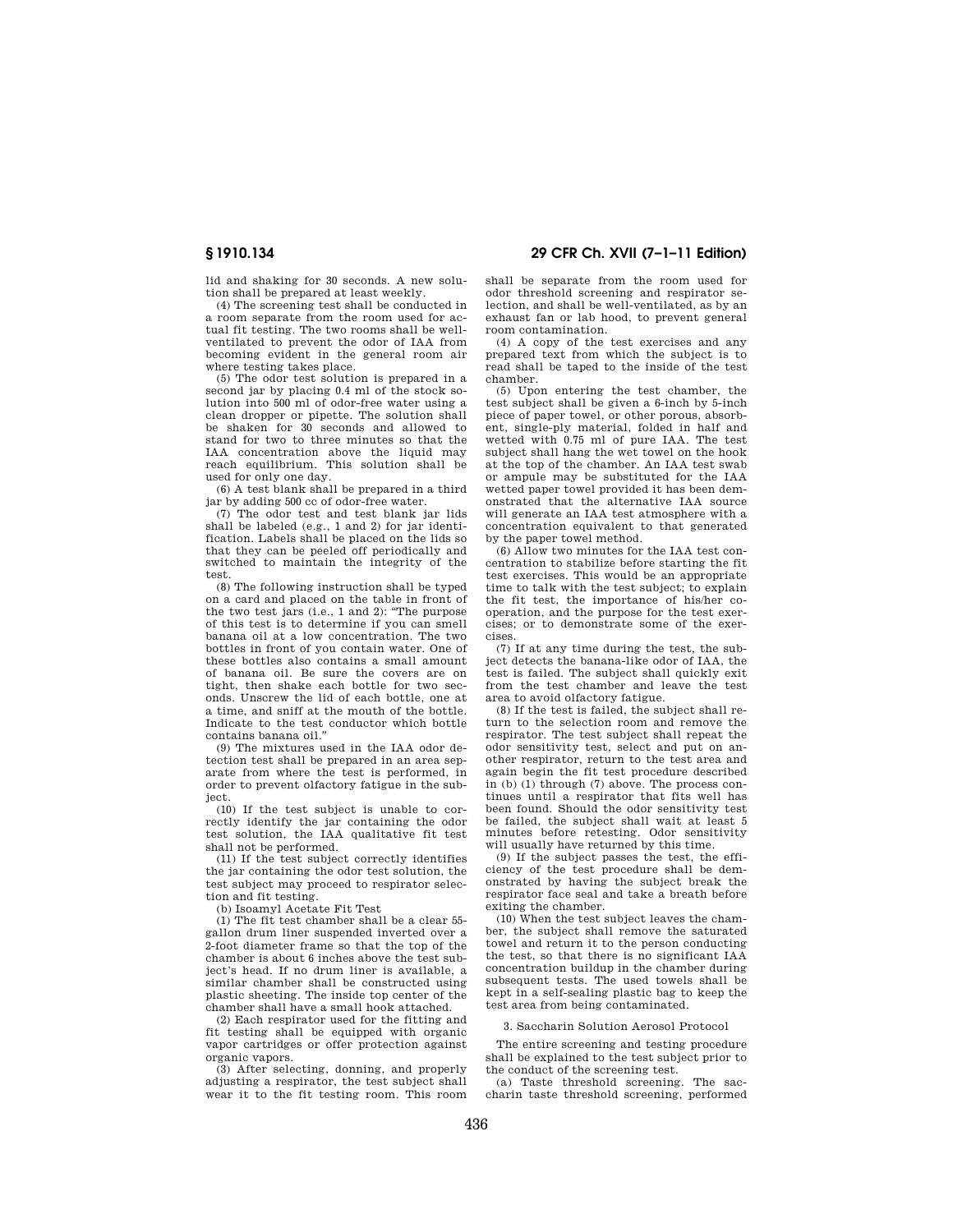without wearing a respirator, is intended to determine whether the individual being tested can detect the taste of saccharin.

(1) During threshold screening as well as during fit testing, subjects shall wear an enclosure about the head and shoulders that is approximately 12 inches in diameter by 14 inches tall with at least the front portion clear and that allows free movements of the head when a respirator is worn. An enclosure substantially similar to the 3M hood assembly, parts  $\#$  FT 14 and  $\#$  FT 15 combined, is adequate.

(2) The test enclosure shall have a 3⁄4-inch (1.9 cm) hole in front of the test subject's nose and mouth area to accommodate the nebulizer nozzle.

(3) The test subject shall don the test enclosure. Throughout the threshold screening test, the test subject shall breathe through his/her slightly open mouth with tongue extended. The subject is instructed to report when he/she detects a sweet taste.

(4) Using a DeVilbiss Model 40 Inhalation Medication Nebulizer or equivalent, the test conductor shall spray the threshold check solution into the enclosure. The nozzle is directed away from the nose and mouth of the person. This nebulizer shall be clearly marked to distinguish it from the fit test solution nebulizer.

(5) The threshold check solution is prepared by dissolving 0.83 gram of sodium saccharin USP in 100 ml of warm water. It can be prepared by putting 1 ml of the fit test solution (see (b)(5) below) in 100 ml of distilled water.

(6) To produce the aerosol, the nebulizer bulb is firmly squeezed so that it collapses completely, then released and allowed to fully expand.

(7) Ten squeezes are repeated rapidly and then the test subject is asked whether the saccharin can be tasted. If the test subject reports tasting the sweet taste during the ten squeezes, the screening test is completed. The taste threshold is noted as ten regardless of the number of squeezes actually completed.

(8) If the first response is negative, ten more squeezes are repeated rapidly and the test subject is again asked whether the saccharin is tasted. If the test subject reports tasting the sweet taste during the second ten squeezes, the screening test is completed. The taste threshold is noted as twenty regardless of the number of squeezes actually completed.

(9) If the second response is negative, ten more squeezes are repeated rapidly and the test subject is again asked whether the saccharin is tasted. If the test subject reports tasting the sweet taste during the third set of ten squeezes, the screening test is completed. The taste threshold is noted as thirty regardless of the number of squeezes actually completed.

(10) The test conductor will take note of the number of squeezes required to solicit a taste response.

(11) If the saccharin is not tasted after 30 squeezes (step 10), the test subject is unable to taste saccharin and may not perform the saccharin fit test.

NOTE TO PARAGRAPH 3(a): If the test subject eats or drinks something sweet before the screening test, he/she may be unable to taste the weak saccharin solution.

(12) If a taste response is elicited, the test subject shall be asked to take note of the taste for reference in the fit test.

(13) Correct use of the nebulizer means that approximately 1 ml of liquid is used at a time in the nebulizer body.

(14) The nebulizer shall be thoroughly rinsed in water, shaken dry, and refilled at least each morning and afternoon or at least every four hours.

(b) Saccharin solution aerosol fit test procedure.

(1) The test subject may not eat, drink (except plain water), smoke, or chew gum for 15 minutes before the test.

(2) The fit test uses the same enclosure described in 3. (a) above.

(3) The test subject shall don the enclosure while wearing the respirator selected in section I. A. of this appendix. The respirator shall be properly adjusted and equipped with a particulate filter(s).

(4) A second DeVilbiss Model 40 Inhalation Medication Nebulizer or equivalent is used to spray the fit test solution into the enclosure. This nebulizer shall be clearly marked to distinguish it from the screening test solution nebulizer.

(5) The fit test solution is prepared by adding 83 grams of sodium saccharin to 100 ml of warm water.

(6) As before, the test subject shall breathe through the slightly open mouth with tongue extended, and report if he/she tastes the sweet taste of saccharin.

(7) The nebulizer is inserted into the hole in the front of the enclosure and an initial concentration of saccharin fit test solution is sprayed into the enclosure using the same number of squeezes (either 10, 20 or 30 squeezes) based on the number of squeezes required to elicit a taste response as noted during the screening test. A minimum of 10 squeezes is required.

(8) After generating the aerosol, the test subject shall be instructed to perform the exercises in section I. A. 14. of this appendix.

(9) Every 30 seconds the aerosol concentration shall be replenished using one half the original number of squeezes used initially (e.g., 5, 10 or 15).

(10) The test subject shall indicate to the test conductor if at any time during the fit test the taste of saccharin is detected. If the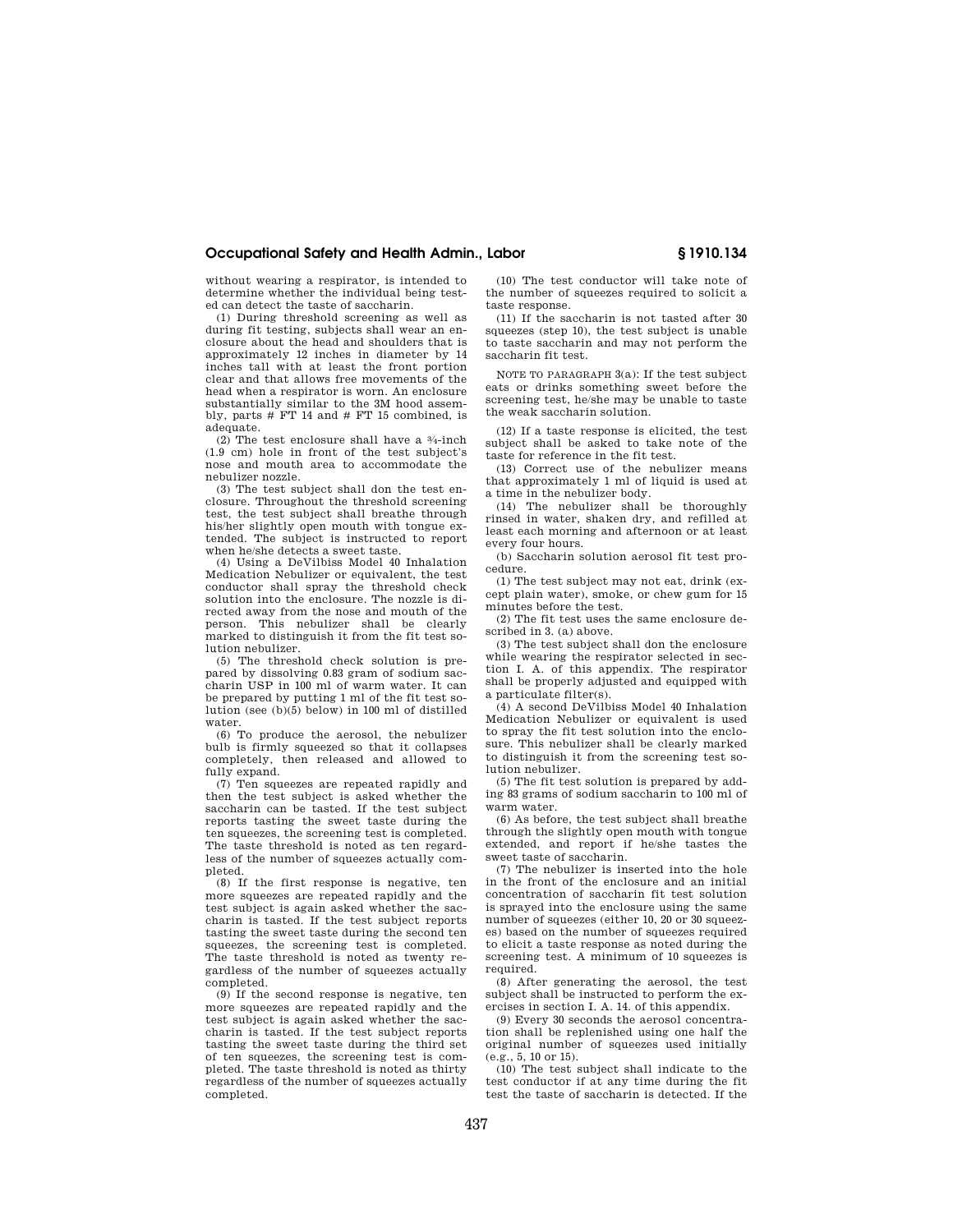test subject does not report tasting the saccharin, the test is passed.

(11) If the taste of saccharin is detected, the fit is deemed unsatisfactory and the test is failed. A different respirator shall be tried and the entire test procedure is repeated (taste threshold screening and fit testing).

(12) Since the nebulizer has a tendency to clog during use, the test operator must make periodic checks of the nebulizer to ensure that it is not clogged. If clogging is found at the end of the test session, the test is invalid.

 $4.$   $\rm Bitrex^{TM}$  (Denatonium Benzoate) Solution Aerosol Qualitative Fit Test Protocol

The BitrexTM (Denatonium benzoate) solution aerosol QLFT protocol uses the published saccharin test protocol because that protocol is widely accepted. Bitrex is routinely used as a taste aversion agent in household liquids which children should not be drinking and is endorsed by the American Medical Association, the National Safety Council, and the American Association of Poison Control Centers. The entire screening and testing procedure shall be explained to the test subject prior to the conduct of the screening test.

(a) Taste Threshold Screening.

The Bitrex taste threshold screening, performed without wearing a respirator, is intended to determine whether the individual being tested can detect the taste of Bitrex.

(1) During threshold screening as well as during fit testing, subjects shall wear an enclosure about the head and shoulders that is approximately 12 inches (30.5 cm) in diameter by 14 inches (35.6 cm) tall. The front portion of the enclosure shall be clear from the respirator and allow free movement of the head when a respirator is worn. An enclosure substantially similar to the 3M hood assembly, parts # FT 14 and # FT 15 combined, is adequate.

(2) The test enclosure shall have a  $\frac{3}{4}$  inch (1.9 cm) hole in front of the test subject's nose and mouth area to accommodate the nebulizer nozzle.

(3) The test subject shall don the test enclosure. Throughout the threshold screening test, the test subject shall breathe through his or her slightly open mouth with tongue extended. The subject is instructed to report when he/she detects a bitter taste.

(4) Using a DeVilbiss Model 40 Inhalation Medication Nebulizer or equivalent, the test conductor shall spray the Threshold Check Solution into the enclosure. This Nebulizer shall be clearly marked to distinguish it from the fit test solution nebulizer.

(5) The Threshold Check Solution is prepared by adding 13.5 milligrams of Bitrex to 100 ml of 5% salt (NaCl) solution in distilled water.

(6) To produce the aerosol, the nebulizer bulb is firmly squeezed so that the bulb col-

**§ 1910.134 29 CFR Ch. XVII (7–1–11 Edition)** 

lapses completely, and is then released and allowed to fully expand.

(7) An initial ten squeezes are repeated rapidly and then the test subject is asked whether the Bitrex can be tasted. If the test subject reports tasting the bitter taste during the ten squeezes, the screening test is completed. The taste threshold is noted as ten regardless of the number of squeezes actually completed.

(8) If the first response is negative, ten more squeezes are repeated rapidly and the test subject is again asked whether the Bitrex is tasted. If the test subject reports tasting the bitter taste during the second ten squeezes, the screening test is completed. The taste threshold is noted as twenty regardless of the number of squeezes actually completed.

(9) If the second response is negative, ten more squeezes are repeated rapidly and the test subject is again asked whether the Bitrex is tasted. If the test subject reports tasting the bitter taste during the third set of ten squeezes, the screening test is completed. The taste threshold is noted as thirty regardless of the number of squeezes actually completed.

(10) The test conductor will take note of the number of squeezes required to solicit a taste response.

(11) If the Bitrex is not tasted after 30 squeezes (step 10), the test subject is unable to taste Bitrex and may not perform the Bitrex fit test.

(12) If a taste response is elicited, the test subject shall be asked to take note of the taste for reference in the fit test.

(13) Correct use of the nebulizer means that approximately 1 ml of liquid is used at a time in the nebulizer body.

(14) The nebulizer shall be thoroughly rinsed in water, shaken to dry, and refilled at least each morning and afternoon or at least every four hours.

(b) Bitrex Solution Aerosol Fit Test Procedure.

(1) The test subject may not eat, drink (except plain water), smoke, or chew gum for 15 minutes before the test.

(2) The fit test uses the same enclosure as that described in 4. (a) above.

(3) The test subject shall don the enclosure while wearing the respirator selected according to section I. A. of this appendix. The respirator shall be properly adjusted and equipped with any type particulate filter(s).

(4) A second DeVilbiss Model 40 Inhalation Medication Nebulizer or equivalent is used to spray the fit test solution into the enclosure. This nebulizer shall be clearly marked to distinguish it from the screening test solution nebulizer.

(5) The fit test solution is prepared by adding 337.5 mg of Bitrex to 200 ml of a 5% salt (NaCl) solution in warm water.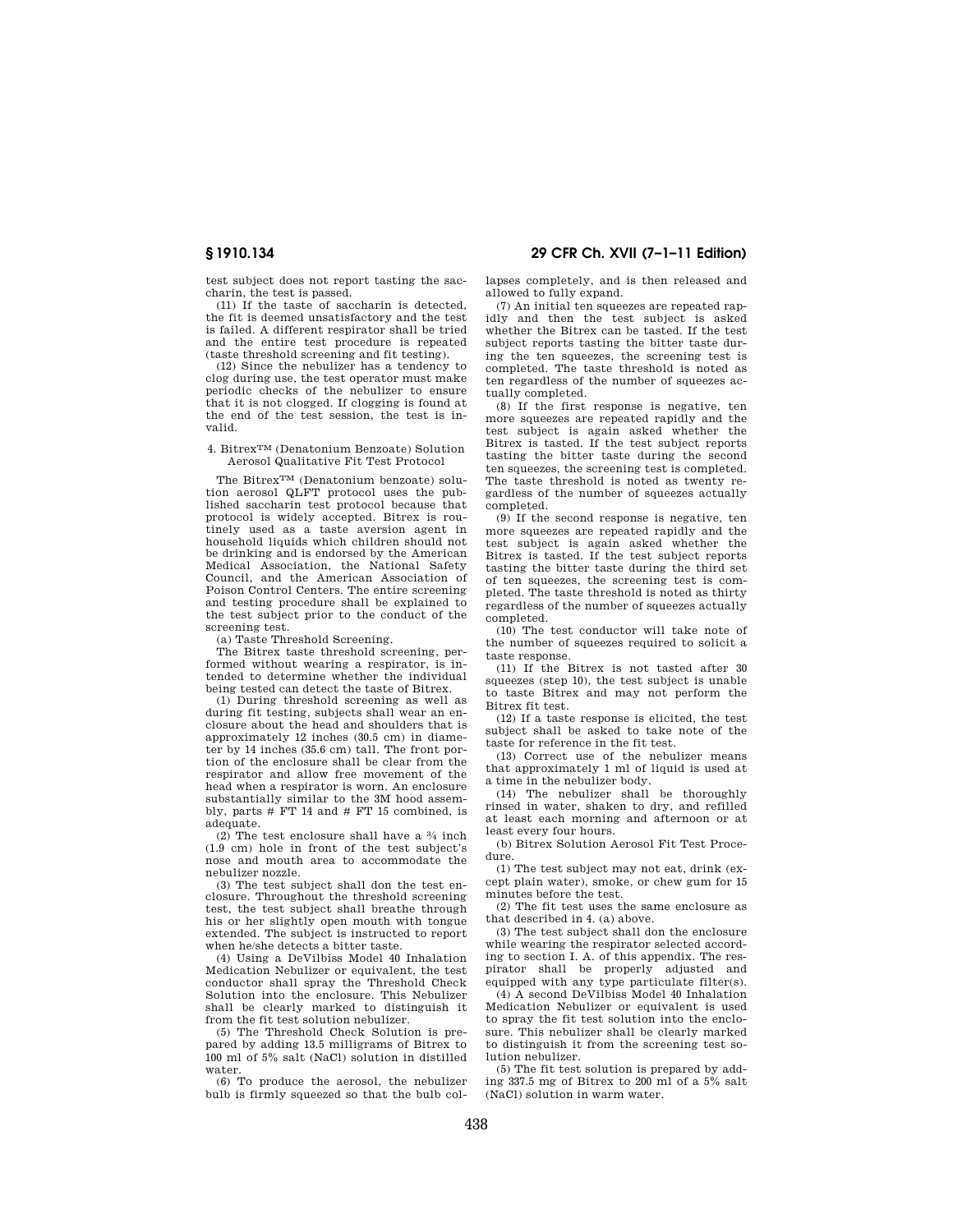(6) As before, the test subject shall breathe through his or her slightly open mouth with tongue extended, and be instructed to report if he/she tastes the bitter taste of Bitrex.

(7) The nebulizer is inserted into the hole in the front of the enclosure and an initial concentration of the fit test solution is sprayed into the enclosure using the same number of squeezes (either 10, 20 or 30 squeezes) based on the number of squeezes required to elicit a taste response as noted during the screening test.

(8) After generating the aerosol, the test subject shall be instructed to perform the exercises in section I. A. 14. of this appendix.

(9) Every 30 seconds the aerosol concentration shall be replenished using one half the number of squeezes used initially (e.g., 5, 10 or 15).

(10) The test subject shall indicate to the test conductor if at any time during the fit test the taste of Bitrex is detected. If the test subject does not report tasting the Bitrex, the test is passed.

(11) If the taste of Bitrex is detected, the fit is deemed unsatisfactory and the test is failed. A different respirator shall be tried and the entire test procedure is repeated (taste threshold screening and fit testing).

### 5. Irritant Smoke (Stannic Chloride) Protocol

This qualitative fit test uses a person's response to the irritating chemicals released in the "smoke" produced by a stannic chloride ventilation smoke tube to detect leakage into the respirator.

(a) General Requirements and Precautions (1) The respirator to be tested shall be equipped with high efficiency particulate air (HEPA) or P100 series filter(s).

(2) Only stannic chloride smoke tubes shall be used for this protocol.

(3) No form of test enclosure or hood for the test subject shall be used.

(4) The smoke can be irritating to the eyes, lungs, and nasal passages. The test conductor shall take precautions to minimize the test subject's exposure to irritant smoke. Sensitivity varies, and certain individuals may respond to a greater degree to irritant smoke. Care shall be taken when performing the sensitivity screening checks that determine whether the test subject can detect irritant smoke to use only the minimum amount of smoke necessary to elicit a response from the test subject.

(5) The fit test shall be performed in an area with adequate ventilation to prevent exposure of the person conducting the fit test or the build-up of irritant smoke in the general atmosphere.

(b) Sensitivity Screening Check

The person to be tested must demonstrate his or her ability to detect a weak concentration of the irritant smoke.

(1) The test operator shall break both ends of a ventilation smoke tube containing stannic chloride, and attach one end of the smoke tube to a low flow air pump set to deliver 200 milliliters per minute, or an aspirator squeeze bulb. The test operator shall cover the other end of the smoke tube with a short piece of tubing to prevent potential injury from the jagged end of the smoke tube.

(2) The test operator shall advise the test subject that the smoke can be irritating to the eyes, lungs, and nasal passages and instruct the subject to keep his/her eyes closed while the test is performed.

(3) The test subject shall be allowed to smell a weak concentration of the irritant smoke before the respirator is donned to become familiar with its irritating properties and to determine if he/she can detect the irritating properties of the smoke. The test operator shall carefully direct a small amount of the irritant smoke in the test subject's direction to determine that he/she can detect it.

(c) Irritant Smoke Fit Test Procedure

(1) The person being fit tested shall don the respirator without assistance, and perform the required user seal check $(s)$ .

(2) The test subject shall be instructed to keep his/her eyes closed.

(3) The test operator shall direct the stream of irritant smoke from the smoke tube toward the faceseal area of the test subject, using the low flow pump or the squeeze bulb. The test operator shall begin at least 12 inches from the facepiece and move the smoke stream around the whole perimeter of the mask. The operator shall gradually make two more passes around the perimeter of the mask, moving to within six inches of the respirator.

(4) If the person being tested has not had an involuntary response and/or detected the irritant smoke, proceed with the test exercises.

(5) The exercises identified in section I.A. 14. of this appendix shall be performed by the test subject while the respirator seal is being continually challenged by the smoke, directed around the perimeter of the respirator at a distance of six inches.

(6) If the person being fit tested reports detecting the irritant smoke at any time, the test is failed. The person being retested must repeat the entire sensitivity check and fit test procedure.

(7) Each test subject passing the irritant smoke test without evidence of a response (involuntary cough, irritation) shall be given a second sensitivity screening check, with the smoke from the same smoke tube used during the fit test, once the respirator has been removed, to determine whether he/she still reacts to the smoke. Failure to evoke a response shall void the fit test.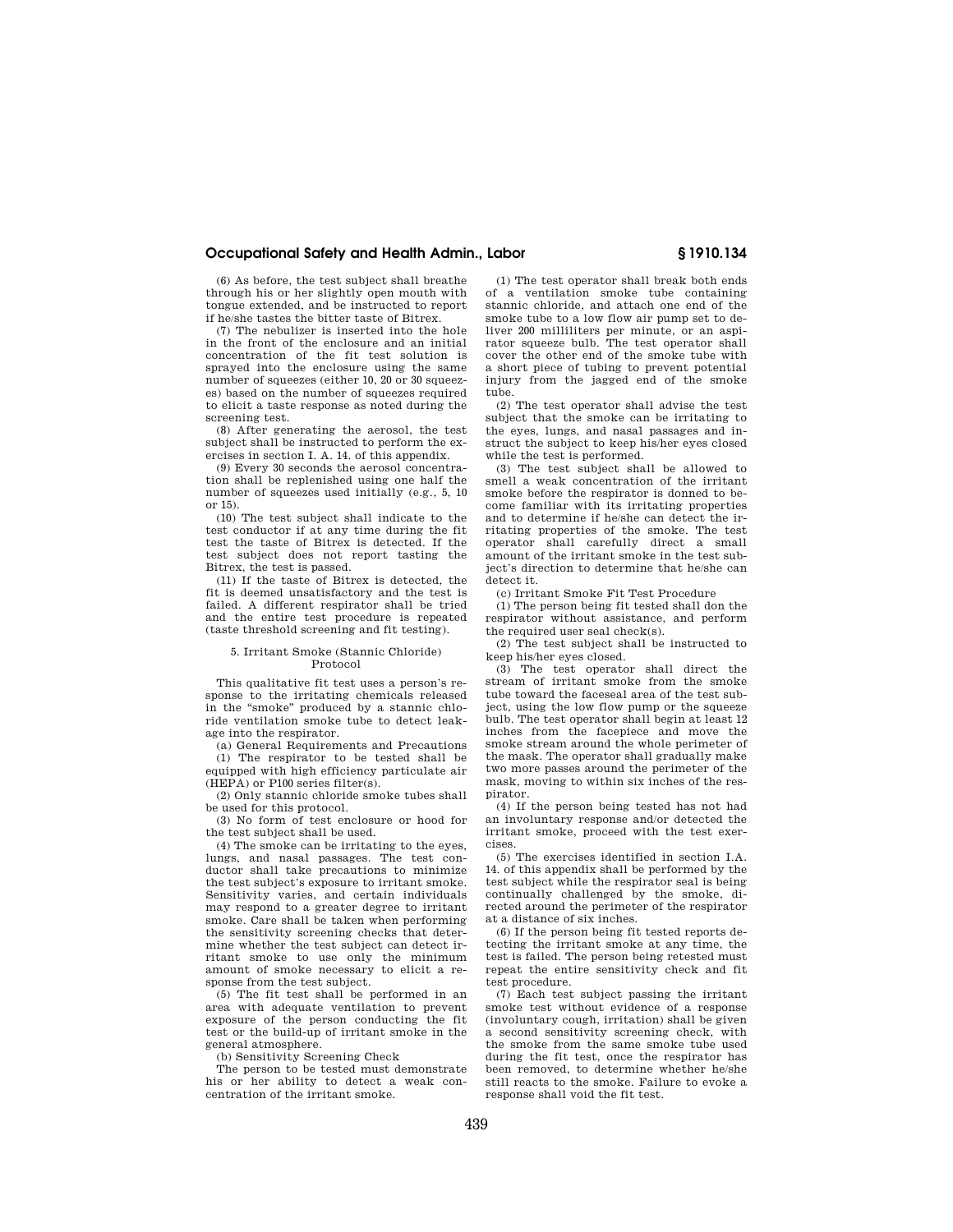(8) If a response is produced during this second sensitivity check, then the fit test is passed.

## *C. Quantitative Fit Test (QNFT) Protocols*

The following quantitative fit testing procedures have been demonstrated to be acceptable: Quantitative fit testing using a non-hazardous test aerosol (such as corn oil, polyethylene glycol 400 [PEG 400], di-2-ethyl hexyl sebacate [DEHS], or sodium chloride) generated in a test chamber, and employing instrumentation to quantify the fit of the respirator; Quantitative fit testing using ambient aerosol as the test agent and appropriate instrumentation (condensation nuclei counter) to quantify the respirator fit; Quantitative fit testing using controlled negative pressure and appropriate instrumentation to measure the volumetric leak rate of a facepiece to quantify the respirator fit.

### 1. General

(a) The employer shall ensure that persons administering QNFT are able to calibrate equipment and perform tests properly, recognize invalid tests, calculate fit factors properly and ensure that test equipment is in proper working order.

(b) The employer shall ensure that QNFT equipment is kept clean, and is maintained and calibrated according to the manufacturer's instructions so as to operate at the parameters for which it was designed.

### 2. Generated Aerosol Quantitative Fit Testing Protocol

(a) Apparatus.

(1) Instrumentation. Aerosol generation, dilution, and measurement systems using particulates (corn oil, polyethylene glycol 400 [PEG 400], di-2-ethyl hexyl sebacate [DEHS] or sodium chloride) as test aerosols shall be used for quantitative fit testing.

(2) Test chamber. The test chamber shall be large enough to permit all test subjects to perform freely all required exercises without disturbing the test agent concentration or the measurement apparatus. The test chamber shall be equipped and constructed so that the test agent is effectively isolated from the ambient air, yet uniform in concentration throughout the chamber.

(3) When testing air-purifying respirators, the normal filter or cartridge element shall be replaced with a high efficiency particulate air (HEPA) or P100 series filter supplied by the same manufacturer.

(4) The sampling instrument shall be selected so that a computer record or strip chart record may be made of the test showing the rise and fall of the test agent concentration with each inspiration and expiration at fit factors of at least 2,000. Integrators or computers that integrate the amount of test agent penetration leakage into the

## **§ 1910.134 29 CFR Ch. XVII (7–1–11 Edition)**

respirator for each exercise may be used provided a record of the readings is made.

(5) The combination of substitute air-purifying elements, test agent and test agent concentration shall be such that the test subject is not exposed in excess of an established exposure limit for the test agent at any time during the testing process, based upon the length of the exposure and the exposure limit duration.

(6) The sampling port on the test specimen respirator shall be placed and constructed so that no leakage occurs around the port (e.g., where the respirator is probed), a free air flow is allowed into the sampling line at all times, and there is no interference with the fit or performance of the respirator. The inmask sampling device (probe) shall be designed and used so that the air sample is drawn from the breathing zone of the test subject, midway between the nose and mouth and with the probe extending into the facepiece cavity at least 1/4 inch.

(7) The test setup shall permit the person administering the test to observe the test subject inside the chamber during the test.

(8) The equipment generating the test atmosphere shall maintain the concentration of test agent constant to within a 10 percent variation for the duration of the test.

(9) The time lag (interval between an event and the recording of the event on the strip chart or computer or integrator) shall be kept to a minimum. There shall be a clear association between the occurrence of an event and its being recorded.

(10) The sampling line tubing for the test chamber atmosphere and for the respirator sampling port shall be of equal diameter and of the same material. The length of the two lines shall be equal.

(11) The exhaust flow from the test chamber shall pass through an appropriate filter (i.e., high efficiency particulate filter) before release.

(12) When sodium chloride aerosol is used, the relative humidity inside the test chamber shall not exceed 50 percent.

(13) The limitations of instrument detection shall be taken into account when determining the fit factor.

(14) Test respirators shall be maintained in proper working order and be inspected regularly for deficiencies such as cracks or missing valves and gaskets.

(b) Procedural Requirements.

(1) When performing the initial user seal check using a positive or negative pressure check, the sampling line shall be crimped closed in order to avoid air pressure leakage during either of these pressure checks.

(2) The use of an abbreviated screening QLFT test is optional. Such a test may be utilized in order to quickly identify poor fitting respirators that passed the positive and/ or negative pressure test and reduce the amount of QNFT time. The use of the CNC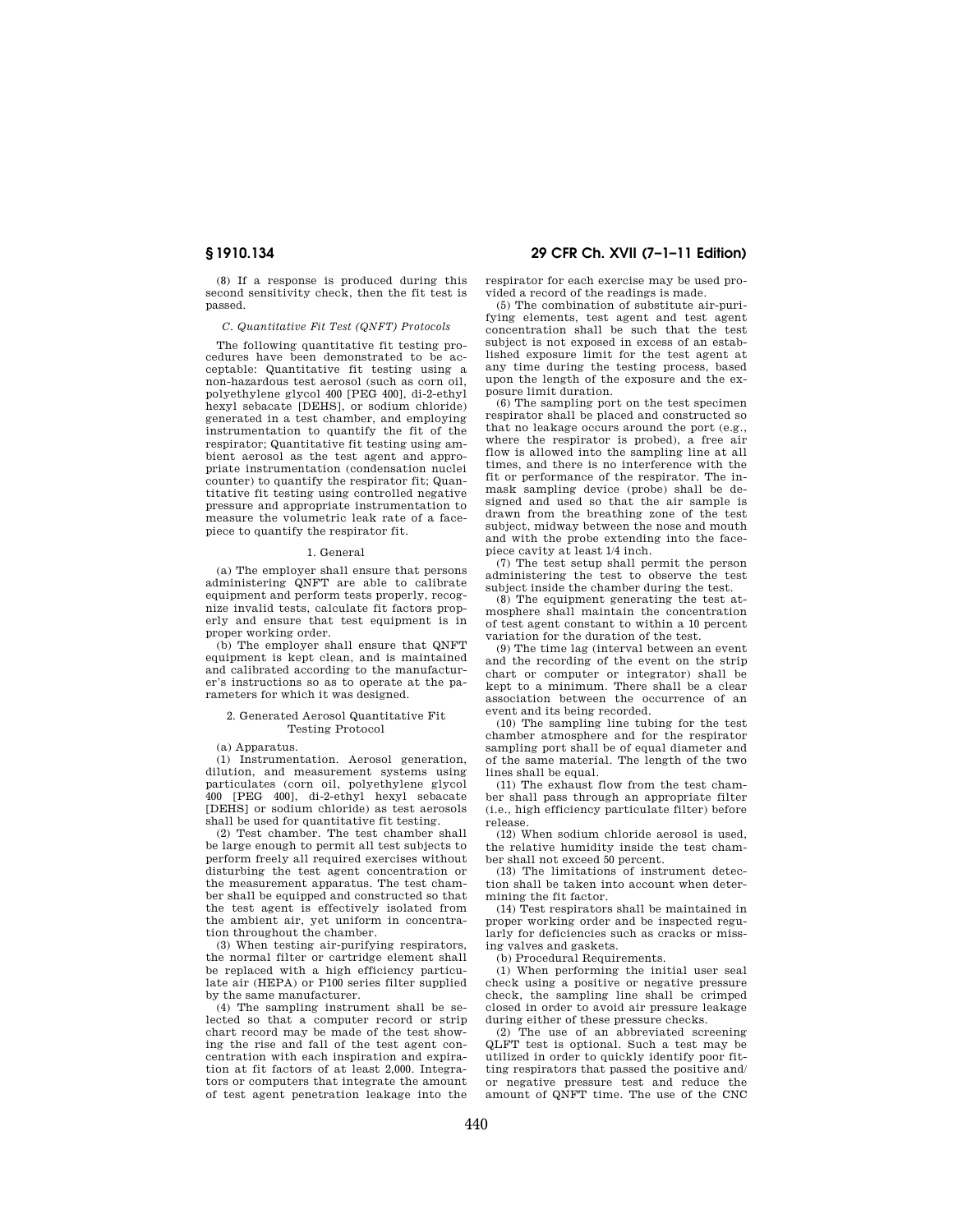QNFT instrument in the count mode is another optional method to obtain a quick estimate of fit and eliminate poor fitting respirators before going on to perform a full QNFT.

(3) A reasonably stable test agent concentration shall be measured in the test chamber prior to testing. For canopy or shower curtain types of test units, the determination of the test agent's stability may be established after the test subject has entered the test environment.

(4) Immediately after the subject enters the test chamber, the test agent concentration inside the respirator shall be measured to ensure that the peak penetration does not exceed 5 percent for a half mask or 1 percent for a full facepiece respirator.

(5) A stable test agent concentration shall be obtained prior to the actual start of testing.

(6) Respirator restraining straps shall not be over-tightened for testing. The straps shall be adjusted by the wearer without assistance from other persons to give a reasonably comfortable fit typical of normal use. The respirator shall not be adjusted once the fit test exercises begin.

(7) The test shall be terminated whenever any single peak penetration exceeds 5 percent for half masks and 1 percent for full facepiece respirators. The test subject shall be refitted and retested.

(8) Calculation of fit factors.

(i) The fit factor shall be determined for the quantitative fit test by taking the ratio of the average chamber concentration to the concentration measured inside the respirator for each test exercise except the grimace exercise.

(ii) The average test chamber concentration shall be calculated as the arithmetic average of the concentration measured before and after each test (i.e., 7 exercises) or the arithmetic average of the concentration measured before and after each exercise or the true average measured continuously during the respirator sample.

(iii) The concentration of the challenge agent inside the respirator shall be determined by one of the following methods:

(*A*) Average peak penetration method means the method of determining test agent penetration into the respirator utilizing a strip chart recorder, integrator, or computer. The agent penetration is determined by an average of the peak heights on the graph or by computer integration, for each exercise except the grimace exercise. Integrators or computers that calculate the actual test agent penetration into the respirator for each exercise will also be considered to meet the requirements of the average peak penetration method.

(*B*) Maximum peak penetration method means the method of determining test agent penetration in the respirator as determined by strip chart recordings of the test. The highest peak penetration for a given exercise is taken to be representative of average penetration into the respirator for that exercise.

(*C*) Integration by calculation of the area under the individual peak for each exercise except the grimace exercise. This includes computerized integration.

(*D*) The calculation of the overall fit factor using individual exercise fit factors involves first converting the exercise fit factors to penetration values, determining the average, and then converting that result back to a fit factor. This procedure is described in the following equation:

| Overall Fit Factor $=$ - | Number of exercises                                            |
|--------------------------|----------------------------------------------------------------|
|                          | $1/ff_1 + 1/ff_2 + 1/ff_3 + 1/ff_4 + 1/ff_5 + 1/ff_7 + 1/ff_8$ |

Where  $\mathrm{ff}_1$ ,  $\mathrm{ff}_2$ ,  $\mathrm{ff}_3$ , etc. are the fit factors for exercises 1, 2, 3, etc.

(9) The test subject shall not be permitted to wear a half mask or quarter facepiece respirator unless a minimum fit factor of 100 is obtained, or a full facepiece respirator unless a minimum fit factor of 500 is obtained.

(10) Filters used for quantitative fit testing shall be replaced whenever increased breathing resistance is encountered, or when the test agent has altered the integrity of the filter media.

3. Ambient aerosol condensation nuclei counter (CNC) quantitative fit testing protocol.

The ambient aerosol condensation nuclei counter (CNC) quantitative fit testing (Portacount TM ) protocol quantitatively fit tests respirators with the use of a probe. The probed respirator is only used for quantitative fit tests. A probed respirator has a special sampling device, installed on the respirator, that allows the probe to sample the air from inside the mask. A probed respirator is required for each make, style, model, and size that the employer uses and can be obtained from the respirator manufacturer or distributor. The CNC instrument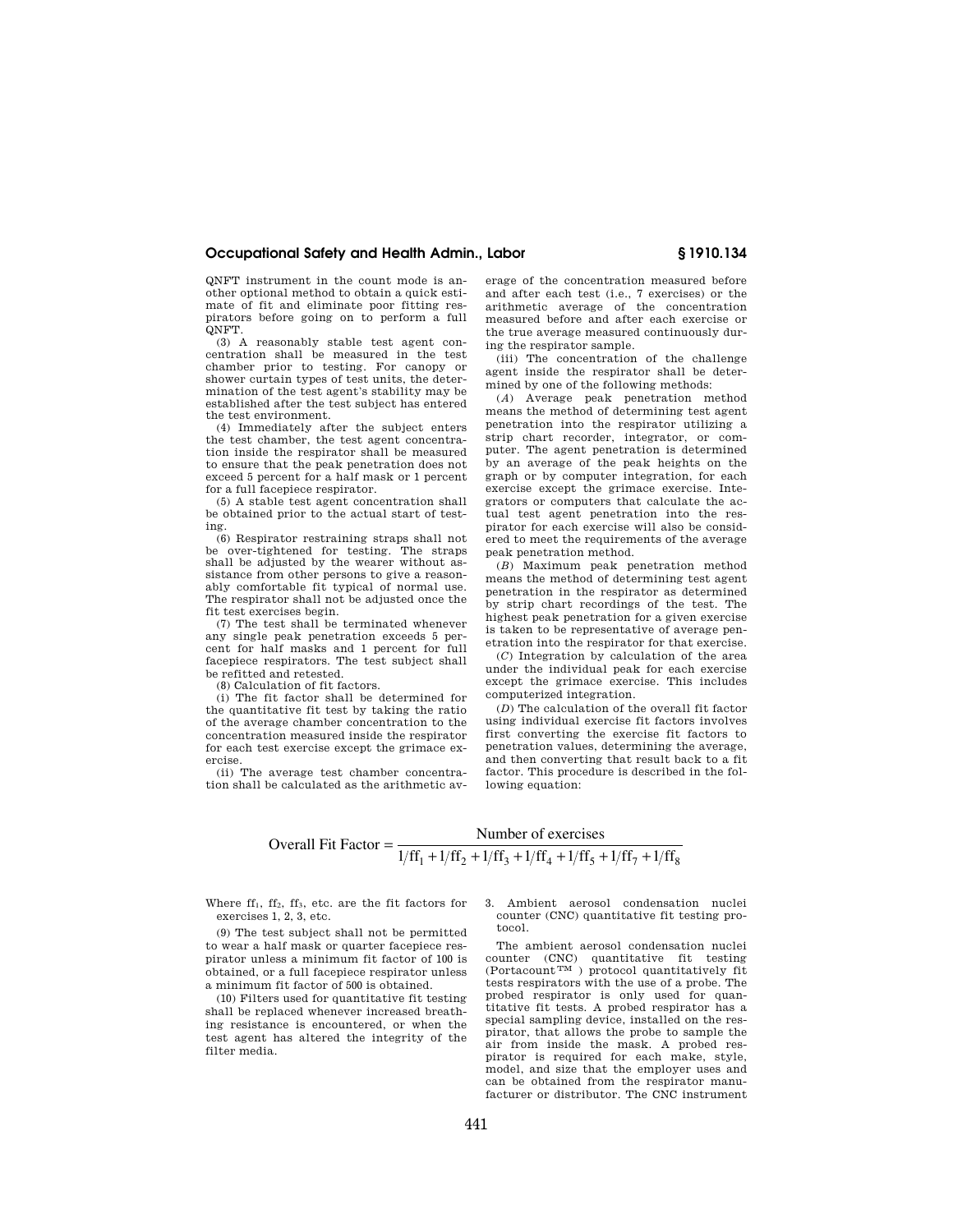manufacturer, TSI Inc., also provides probe attachments (TSI sampling adapters) that permit fit testing in an employee's own respirator. A minimum fit factor pass level of at least 100 is necessary for a half-mask respirator and a minimum fit factor pass level of at least 500 is required for a full facepiece negative pressure respirator. The entire screening and testing procedure shall be explained to the test subject prior to the conduct of the screening test.

(a) Portacount Fit Test Requirements. (1) Check the respirator to make sure the sampling probe and line are properly attached to the facepiece and that the respirator is fitted with a particulate filter capable of preventing significant penetration by the ambient particles used for the fit test (e.g., NIOSH 42 CFR 84 series 100, series 99, or series 95 particulate filter) per manufacturer's instruction.

(2) Instruct the person to be tested to don the respirator for five minutes before the fit test starts. This purges the ambient particles trapped inside the respirator and permits the wearer to make certain the respirator is comfortable. This individual shall already have been trained on how to wear the respirator properly.

(3) Check the following conditions for the adequacy of the respirator fit: Chin properly placed; Adequate strap tension, not overly tightened; Fit across nose bridge; Respirator of proper size to span distance from nose to chin; Tendency of the respirator to slip; Selfobservation in a mirror to evaluate fit and respirator position.

(4) Have the person wearing the respirator do a user seal check. If leakage is detected, determine the cause. If leakage is from a poorly fitting facepiece, try another size of the same model respirator, or another model of respirator.

(5) Follow the manufacturer's instructions for operating the Portacount and proceed with the test.

(6) The test subject shall be instructed to perform the exercises in section I. A. 14. of .<br>this appendix.

(7) After the test exercises, the test subject shall be questioned by the test conductor regarding the comfort of the respirator upon completion of the protocol. If it has become unacceptable, another model of respirator shall be tried.

(b) Portacount Test Instrument.

(1) The Portacount will automatically stop and calculate the overall fit factor for the entire set of exercises. The overall fit factor is what counts. The Pass or Fail message will indicate whether or not the test was successful. If the test was a Pass, the fit test is over.

(2) Since the pass or fail criterion of the Portacount is user programmable, the test operator shall ensure that the pass or fail criterion meet the requirements for min-

**§ 1910.134 29 CFR Ch. XVII (7–1–11 Edition)** 

imum respirator performance in this Appendix.

(3) A record of the test needs to be kept on file, assuming the fit test was successful. The record must contain the test subject's name; overall fit factor; make, model, style, and size of respirator used; and date tested.

### 4. Controlled negative pressure (CNP) quantitative fit testing protocol.

The CNP protocol provides an alternative to aerosol fit test methods. The CNP fit test method technology is based on exhausting air from a temporarily sealed respirator facepiece to generate and then maintain a constant negative pressure inside the facepiece. The rate of air exhaust is controlled so that a constant negative pressure is maintained in the respirator during the fit test. The level of pressure is selected to replicate the mean inspiratory pressure that causes leakage into the respirator under normal use conditions. With pressure held constant, air flow out of the respirator is equal to air flow into the respirator. Therefore, measurement of the exhaust stream that is required to hold the pressure in the temporarily sealed respirator constant yields a direct measure of leakage air flow into the respirator. The CNP fit test method measures leak rates through the facepiece as a method for determining the facepiece fit for negative pressure respirators. The CNP instrument manufacturer Occupational Health Dynamics of Birmingham, Alabama also provides attachments (sampling manifolds) that replace the filter cartridges to permit fit testing in an employee's own respirator. To perform the test, the test subject closes his or her mouth and holds his/her breath, after which an air pump removes air from the respirator facepiece at a pre-selected constant pressure. The facepiece fit is expressed as the leak rate through the facepiece, expressed as milliliters per minute. The quality and validity of the CNP fit tests are determined by the degree to which the in-mask pressure tracks the test pressure during the system measurement time of approximately five seconds. Instantaneous feedback in the form of a realtime pressure trace of the in-mask pressure is provided and used to determine test validity and quality. A minimum fit factor pass level of 100 is necessary for a half-mask respirator and a minimum fit factor of at least 500 is required for a full facepiece respirator. The entire screening and testing procedure shall be explained to the test subject prior to the conduct of the screening test.

(a) CNP Fit Test Requirements.

(1) The instrument shall have a non-adjustable test pressure of 15.0 mm water pressure.

(2) The CNP system defaults selected for test pressure shall be set at  $-15$  mm of water (-0.58 inches of water) and the modeled inspiratory flow rate shall be 53.8 liters per minute for performing fit tests.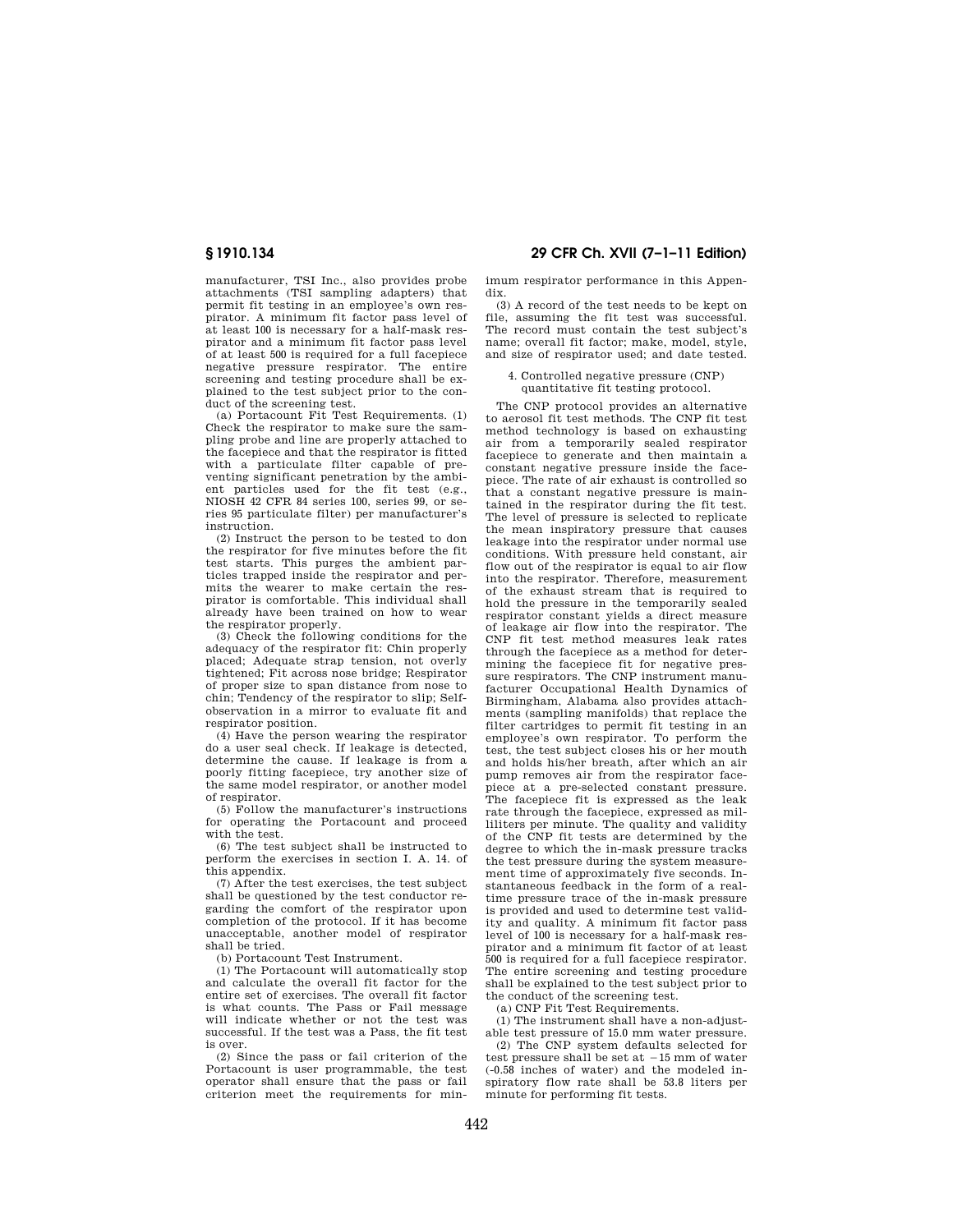NOTE: CNP systems have built-in capability to conduct fit testing that is specific to unique work rate, mask, and gender situations that might apply in a specific workplace. Use of system default values, which were selected to represent respirator wear with medium cartridge resistance at a lowmoderate work rate, will allow inter-test comparison of the respirator fit.)

(3) The individual who conducts the CNP fit testing shall be thoroughly trained to perform the test.

(4) The respirator filter or cartridge needs to be replaced with the CNP test manifold. The inhalation valve downstream from the manifold either needs to be temporarily removed or propped open.

(5) The employer must train the test subject to hold his or her breath for at least 10 seconds.

(6) The test subject must don the test respirator without any assistance from the test administrator who is conducting the CNP fit test. The respirator must not be adjusted once the fit-test exercises begin. Any adjustment voids the test, and the test subject must repeat the fit test.

(7) The QNFT protocol shall be followed according to section I. C. 1. of this appendix with an exception for the CNP test exercises. (b) CNP Test Exercises.

(1) Normal breathing. In a normal standing position, without talking, the subject shall breathe normally for 1 minute. After the normal breathing exercise, the subject needs to hold head straight ahead and hold his or her breath for 10 seconds during the test measurement.

(2) Deep breathing. In a normal standing position, the subject shall breathe slowly and deeply for 1 minute, being careful not to hyperventilate. After the deep breathing exercise, the subject shall hold his or her head straight ahead and hold his or her breath for 10 seconds during test measurement.

(3)Turning head side to side. Standing in place, the subject shall slowly turn his or her head from side to side between the extreme positions on each side for 1 minute. The head shall be held at each extreme momentarily so the subject can inhale at each side. After the turning head side to side exercise, the subject needs to hold head full left and hold his or her breath for 10 seconds during test measurement. Next, the subject needs to hold head full right and hold his or her breath for 10 seconds during test measurement.

(4) Moving head up and down. Standing in place, the subject shall slowly move his or her head up and down for 1 minute. The subject shall be instructed to inhale in the up position (i.e., when looking toward the ceiling). After the moving head up and down exercise, the subject shall hold his or her head full up and hold his or her breath for 10 seconds during test measurement. Next, the subject shall hold his or her head full down and hold his or her breath for 10 seconds during test measurement.

(5) Talking. The subject shall talk out loud slowly and loud enough so as to be heard clearly by the test conductor. The subject can read from a prepared text such as the Rainbow Passage, count backward from 100, or recite a memorized poem or song for 1 minute. After the talking exercise, the subject shall hold his or her head straight ahead and hold his or her breath for 10 seconds during the test measurement.

(6) Grimace. The test subject shall grimace by smiling or frowning for 15 seconds.

(7) Bending Over. The test subject shall bend at the waist as if he or she were to touch his or her toes for 1 minute. Jogging in place shall be substituted for this exercise in those test environments such as shroud-type QNFT units that prohibit bending at the waist. After the bending over exercise, the subject shall hold his or her head straight ahead and hold his or her breath for 10 seconds during the test measurement.

(8) Normal Breathing. The test subject shall remove and re-don the respirator within a one-minute period. Then, in a normal standing position, without talking, the subject shall breathe normally for 1 minute. After the normal breathing exercise, the subject shall hold his or her head straight ahead and hold his or her breath for 10 seconds during the test measurement. After the test exercises, the test subject shall be questioned by the test conductor regarding the comfort of the respirator upon completion of the protocol. If it has become unacceptable, another model of a respirator shall be tried.

(c) CNP Test Instrument.

(1) The test instrument must have an effective audio-warning device, or a visual-warning device in the form of a screen tracing, that indicates when the test subject fails to hold his or her breath during the test. The test must be terminated and restarted from the beginning when the test subject fails to hold his or her breath during the test. The test subject then may be refitted and retested.

(2) A record of the test shall be kept on file, assuming the fit test was successful. The record must contain the test subject's name; overall fit factor; make, model, style and size of respirator used; and date tested. 5. Controlled negative pressure (CNP)

REDON quantitative fit testing protocol.

(a) When administering this protocol to test subjects, employers must comply with the requirements specified in paragraphs (a) and (c) of part I.C.4 of this appendix (''Controlled negative pressure (CNP) quantitative fit testing protocol''), as well as use the test exercises described below in paragraph (b) of this protocol instead of the test exercises specified in paragraph (b) of part I.C.4 of this appendix.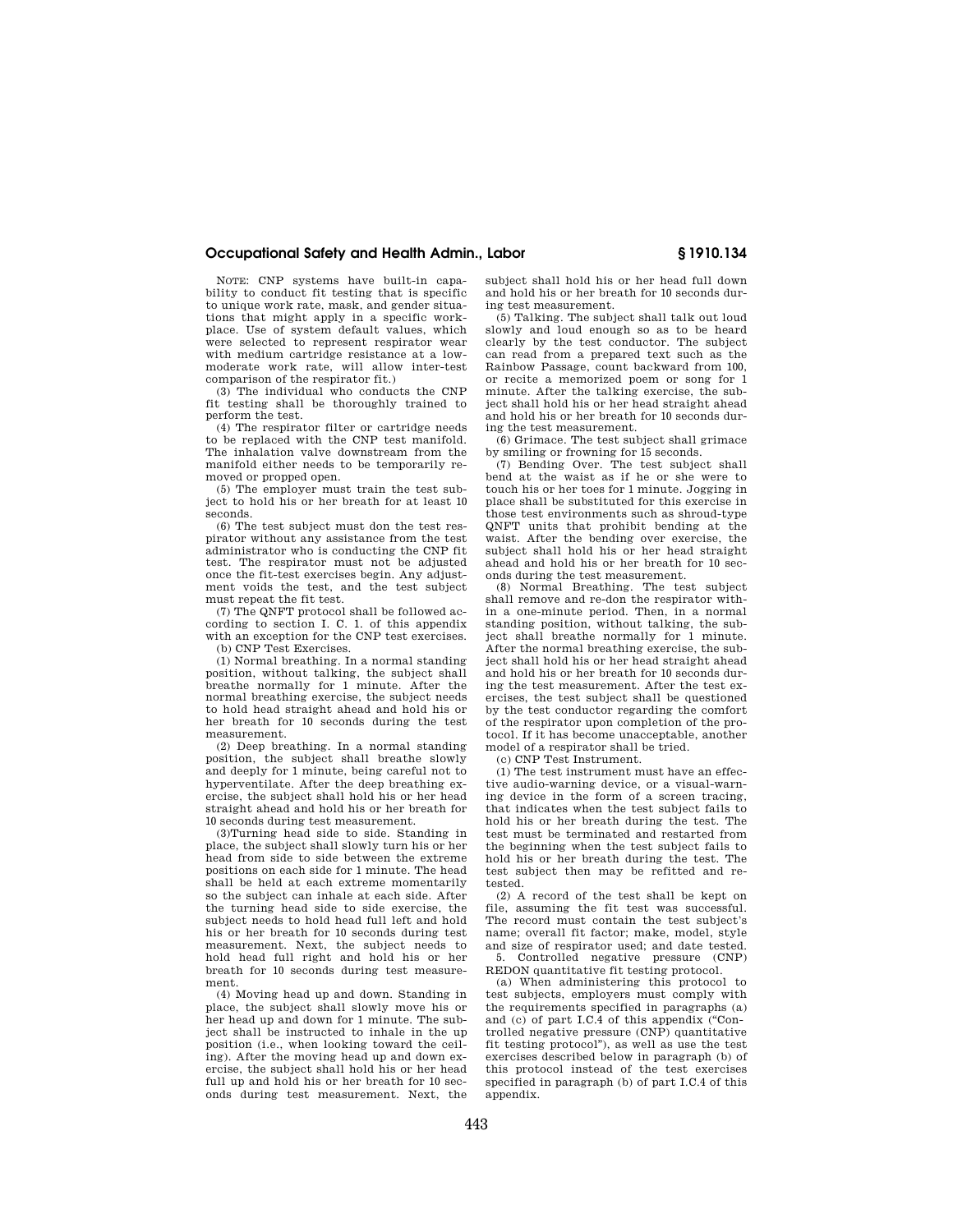**§ 1910.134 29 CFR Ch. XVII (7–1–11 Edition)** 

(b) Employers must ensure that each test subject being fit tested using this protocol follows the exercise and measurement procedures, including the order of administration. described below in Table A–1 of this appendix.

|  |  | TABLE A-1—CNP REDON QUANTITATIVE FIT TESTING PROTOCOL |  |  |
|--|--|-------------------------------------------------------|--|--|
|  |  |                                                       |  |  |

| Exercises <sup>1</sup> | Exercise procedure                                                                                            | Measurement procedure                                 |
|------------------------|---------------------------------------------------------------------------------------------------------------|-------------------------------------------------------|
| Facing Forward         | Stand and breathe normally, without talking, for 30   Face forward, while holding breath<br>seconds.          | for 10 seconds.                                       |
|                        | Bend at the waist, as if going to touch his or her Face parallel to the floor, while<br>toes, for 30 seconds. | holding breath for 10 seconds                         |
|                        | For about three seconds, shake head back and forth  <br>vigorously several times while shouting.              | Face forward, while holding breath<br>for 10 seconds  |
|                        | Remove the respirator mask, loosen all facepiece<br>straps, and then redon the respirator mask.               | Face forward, while holding breath<br>for 10 seconds. |
|                        | Remove the respirator mask, loosen all facepiece<br>straps, and then redon the respirator mask again.         | Face forward, while holding breath<br>for 10 seconds. |

1Exercises are listed in the order in which they are to be administered.

(c) After completing the test exercises, the test administrator must question each test subject regarding the comfort of the respirator. When a test subject states that the respirator is unacceptable, the employer must ensure that the test administrator repeats the protocol using another respirator model.

(d) Employers must determine the overall fit factor for each test subject by calculating the harmonic mean of the fit testing exercises as follows:

Overall Fit Factor = 
$$
\frac{N}{[I/FF_1 + I/FF_2 + ... I/FF_N]}
$$

Where:

N = The number of exercises;

 $\mathbf{FF}_1 = \mathbf{The\ fit\ factor\ for\ the\ first\ exercise; }$ 

 $FF<sub>2</sub>$  = The fit factor for the second exercise;

and  $FF_N$  = The fit factor for the nth exercise.

## PART II. NEW FIT TEST PROTOCOLS

A. Any person may submit to OSHA an application for approval of a new fit test protocol. If the application meets the following criteria, OSHA will initiate a rulemaking proceeding under section 6(b)(7) of the OSH Act to determine whether to list the new protocol as an approved protocol in this appendix A.

B. The application must include a detailed description of the proposed new fit test protocol. This application must be supported by either:

1. A test report prepared by an independent government research laboratory (e.g., Lawrence Livermore National Laboratory, Los Alamos National Laboratory, the National Institute for Standards and Technology) stating that the laboratory has tested the protocol and had found it to be accurate and reliable; or

2. An article that has been published in a peer-reviewed industrial hygiene journal describing the protocol and explaining how test data support the protocol's accuracy and reliability.

C. If OSHA determines that additional information is required before the Agency commences a rulemaking proceeding under this section, OSHA will so notify the applicant and afford the applicant the opportunity to submit the supplemental information. Initiation of a rulemaking proceeding will be deferred until OSHA has received and evaluated the supplemental information.

### APPENDIX B–1 TO §1910.134: USER SEAL CHECK PROCEDURES (MANDATORY)

The individual who uses a tight-fitting respirator is to perform a user seal check to ensure that an adequate seal is achieved each time the respirator is put on. Either the positive and negative pressure checks listed in this appendix, or the respirator manufacturer's recommended user seal check method shall be used. User seal checks are not substitutes for qualitative or quantitative fit tests.

### *I. Facepiece Positive and/or Negative Pressure Checks*

A. *Positive pressure check.* Close off the exhalation valve and exhale gently into the facepiece. The face fit is considered satisfactory if a slight positive pressure can be built up inside the facepiece without any evidence of outward leakage of air at the seal. For most respirators this method of leak testing requires the wearer to first remove the exhalation valve cover before closing off the exhalation valve and then carefully replacing it after the test.

B. *Negative pressure check.* Close off the inlet opening of the canister or cartridge(s) by covering with the palm of the hand(s) or by replacing the filter seal(s), inhale gently so that the facepiece collapses slightly, and hold the breath for ten seconds. The design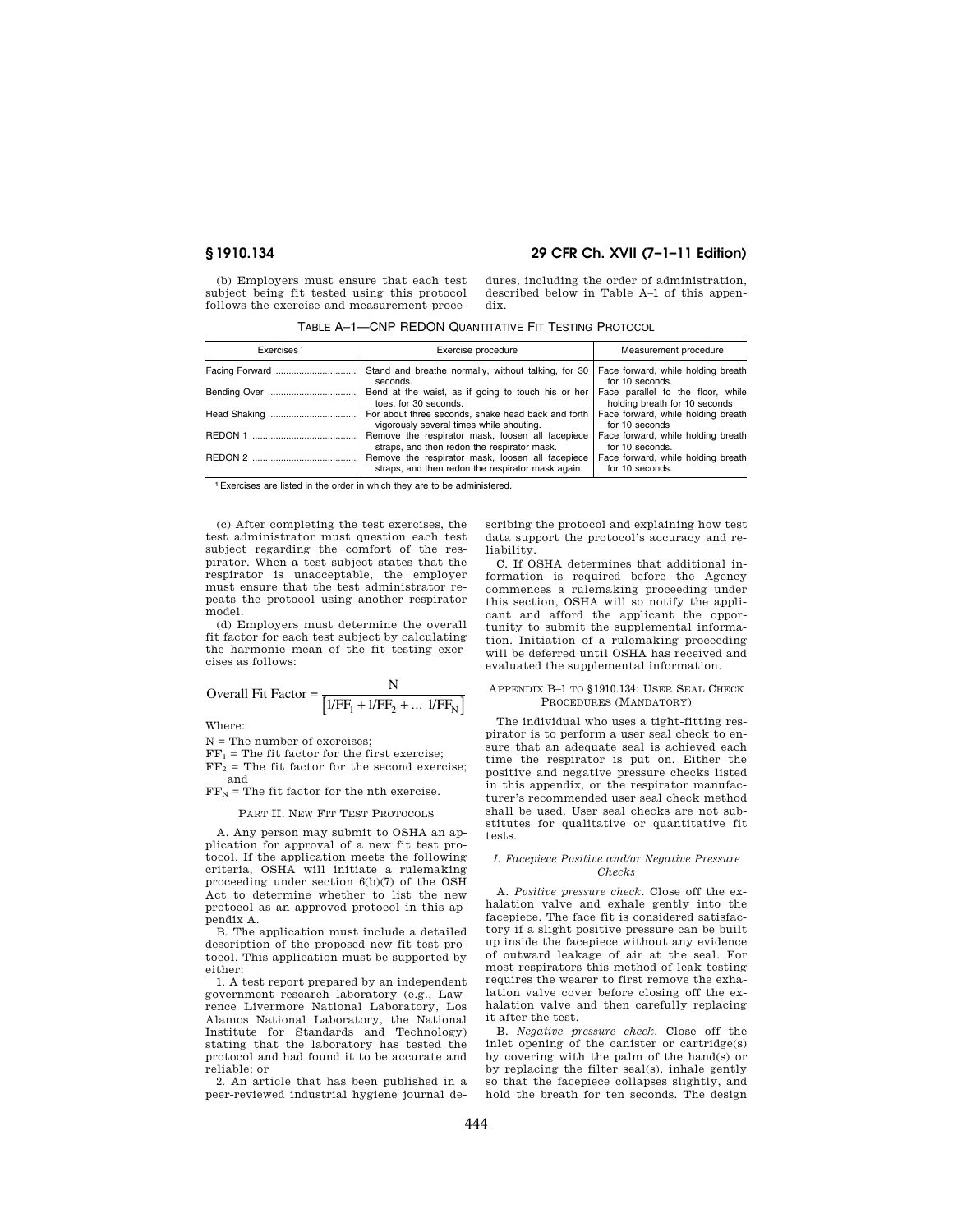of the inlet opening of some cartridges cannot be effectively covered with the palm of the hand. The test can be performed by covering the inlet opening of the cartridge with a thin latex or nitrile glove. If the facepiece remains in its slightly collapsed condition and no inward leakage of air is detected, the tightness of the respirator is considered satisfactory.

### *II. Manufacturer's Recommended User Seal Check Procedures*

The respirator manufacturer's recommended procedures for performing a user seal check may be used instead of the positive and/or negative pressure check procedures provided that the employer demonstrates that the manufacturer's procedures are equally effective.

### APPENDIX B–2 TO §1910.134: RESPIRATOR CLEANING PROCEDURES (MANDATORY)

These procedures are provided for employer use when cleaning respirators. They are general in nature, and the employer as an alternative may use the cleaning recommendations provided by the manufacturer of the respirators used by their employees, provided such procedures are as effective as those listed here in appendix B–2. Equivalent effectiveness simply means that the procedures used must accomplish the objectives set forth in appendix B–2, i.e., must ensure that the respirator is properly cleaned and disinfected in a manner that prevents damage to the respirator and does not cause harm to the user.

## *I. Procedures for Cleaning Respirators*

A. Remove filters, cartridges, or canisters. Disassemble facepieces by removing speaking diaphragms, demand and pressure-demand valve assemblies, hoses, or any components recommended by the manufacturer. Discard or repair any defective parts.

B. Wash components in warm (43 °C [110 °F] maximum) water with a mild detergent or with a cleaner recommended by the manufacturer. A stiff bristle (not wire) brush may be used to facilitate the removal of dirt.

C. Rinse components thoroughly in clean, warm (43 °C [110 °F] maximum), preferably running water. Drain.

D. When the cleaner used does not contain a disinfecting agent, respirator components should be immersed for two minutes in one of the following:

1. Hypochlorite solution (50 ppm of chlorine) made by adding approximately one milliliter of laundry bleach to one liter of water at 43 °C (110 °F); or,

2. Aqueous solution of iodine (50 ppm iodine) made by adding approximately 0.8 milliliters of tincture of iodine (6–8 grams ammonium and/or potassium iodide/100 cc of

45% alcohol) to one liter of water at 43 °C (110  $^\circ\mathrm{F});$  or,

3. Other commercially available cleansers of equivalent disinfectant quality when used as directed, if their use is recommended or approved by the respirator manufacturer.

E. Rinse components thoroughly in clean, warm (43 °C [110 °F] maximum), preferably running water. Drain. The importance of thorough rinsing cannot be overemphasized. Detergents or disinfectants that dry on facepieces may result in dermatitis. In addition, some disinfectants may cause deterioration of rubber or corrosion of metal parts if not completely removed.

F. Components should be hand-dried with a clean lint-free cloth or air-dried.

G. Reassemble facepiece, replacing filters, cartridges, and canisters where necessary.

H. Test the respirator to ensure that all components work properly.

APPENDIX C TO §1910.134: OSHA RESPIRATOR MEDICAL EVALUATION QUESTIONNAIRE (MAN-DATORY)

To the employer: Answers to questions in Section 1, and to question 9 in Section 2 of part A, do not require a medical examination.

To the employee:

Can you read (circle one): Yes/No

Your employer must allow you to answer this questionnaire during normal working hours, or at a time and place that is convenient to you. To maintain your confidentiality, your employer or supervisor must not look at or review your answers, and your employer must tell you how to deliver or send this questionnaire to the health care professional who will review it.

Part A. Section 1. (Mandatory) The following information must be provided by every employee who has been selected to use any type of respirator (please print).

- 1. Today's date:
- 2. Your name:
- 3. Your age (to nearest year):
- 4. Sex (circle one): Male/Female
- 5. Your height:  $\_\_$ ft.  $\_\_$ in.
- 
- 6. Your weight:  $\frac{1}{10}$  lbs.<br>7. Your job title:
- 7. Your job title:<br>8. A phone number where you can be reached by the health care professional who reviews this questionnaire (include the Area Code): lll 9. The best time to phone you at this num-
- ber: ll 10. Has your employer told you how to con-
- tact the health care professional who will review this questionnaire (circle one): Yes/ No
- 11. Check the type of respirator you will use (you can check more than one category):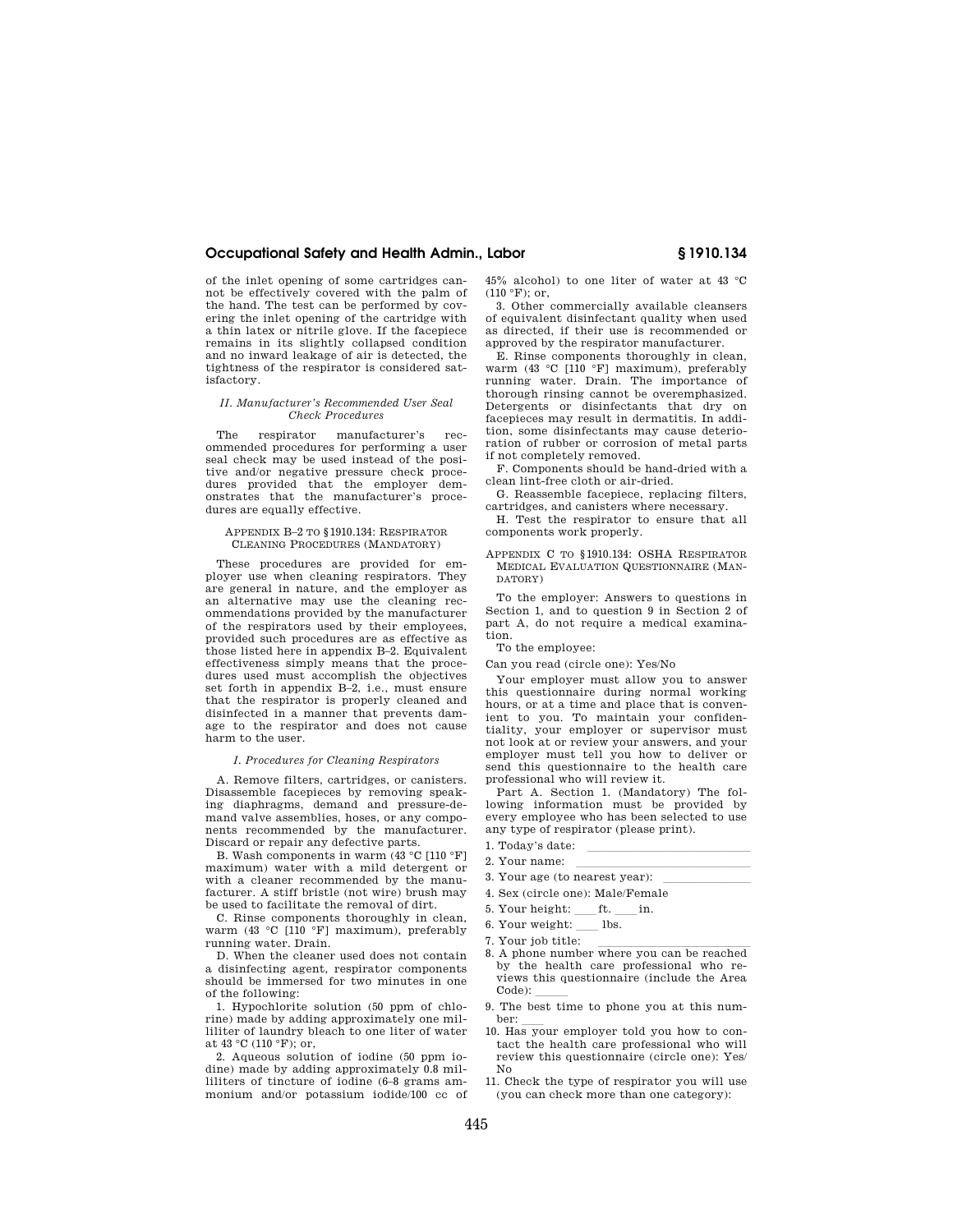- a. N, R, or P disposable respirator (filter-mask, non-cartridge type only).<br>b. \_\_\_\_\_ Other type (for example, half- or
- b. \_\_\_\_ Other type (for example, half- or full-facepiece type, powered-air purifying, supplied-air, self-contained breathing apparatus).
- 12. Have you worn a respirator (circle one): Yes/No
- 7 If "yes," what  $type(s)$ :

Part A. Section 2. (Mandatory) Questions 1 through 9 below must be answered by every employee who has been selected to use any type of respirator (please circle "yes" or " $no$ ").

- 1. Do you *currently* smoke tobacco, or have you smoked tobacco in the last month: Yes/No
- 2. Have you *ever had* any of the following conditions?
	- a. Seizures (fits): Yes/No
- b. Diabetes (sugar disease): Yes/No
- c. Allergic reactions that interfere with your breathing: Yes/No
- d. Claustrophobia (fear of closed-in places): Yes/No
- e. Trouble smelling odors: Yes/No 3. Have you *ever had* any of the following pul-
- monary or lung problems?
- a. Asbestosis: Yes/No
- b. Asthma: Yes/No
- c. Chronic bronchitis: Yes/No
- d. Emphysema: Yes/No
- e. Pneumonia: Yes/No
- f. Tuberculosis: Yes/No
- g. Silicosis: Yes/No
- h. Pneumothorax (collapsed lung): Yes/No
- i. Lung cancer: Yes/No
- j. Broken ribs: Yes/No
- k. Any chest injuries or surgeries: Yes/No
- l. Any other lung problem that you've been told about: Yes/No
- 4. Do you *currently* have any of the following symptoms of pulmonary or lung illness? a. Shortness of breath: Yes/No
	- b. Shortness of breath when walking fast on level ground or walking up a slight hill or incline: Yes/No
	- c. Shortness of breath when walking with other people at an ordinary pace on level ground: Yes/No
- d. Have to stop for breath when walking at your own pace on level ground: Yes/No
- e. Shortness of breath when washing or dressing yourself: Yes/No
- f. Shortness of breath that interferes with your job: Yes/No
- g. Coughing that produces phlegm (thick sputum): Yes/No
- h. Coughing that wakes you early in the morning: Yes/No
- i. Coughing that occurs mostly when you are lying down: Yes/No
- j. Coughing up blood in the last month: Yes/No
- k. Wheezing: Yes/No

## **§ 1910.134 29 CFR Ch. XVII (7–1–11 Edition)**

- l. Wheezing that interferes with your job: Yes/No
- m. Chest pain when you breathe deeply: Yes/No
- n. Any other symptoms that you think may be related to lung problems: Yes/No
- 5. Have you *ever had* any of the following cardiovascular or heart problems?
	- a. Heart attack: Yes/No
- b. Stroke: Yes/No
- c. Angina: Yes/No d. Heart failure: Yes/No
- 
- e. Swelling in your legs or feet (not caused by walking): Yes/No f. Heart arrhythmia (heart beating irregu-
- larly): Yes/No
- g. High blood pressure: Yes/No
- h. Any other heart problem that you've been told about: Yes/No
- 6. Have you *ever had* any of the following cardiovascular or heart symptoms?
	- a. Frequent pain or tightness in your chest: Yes/No
	- b. Pain or tightness in your chest during physical activity: Yes/No
	- c. Pain or tightness in your chest that interferes with your job: Yes/No
- d. In the past two years, have you noticed your heart skipping or missing a beat: Yes/No
- e. Heartburn or indigestion that is not related to eating: Yes/No
- f. Any other symptoms that you think may be related to heart or circulation problems: Yes/No
- 7. Do you *currently* take medication for any of the following problems?
- a. Breathing or lung problems: Yes/No
- b. Heart trouble: Yes/No
- c. Blood pressure: Yes/No
- d. Seizures (fits): Yes/No
- 8. If you've used a respirator, have you *ever had* any of the following problems? (If you've never used a respirator, check the following space and go to question  $9$ )
	- a. Eye irritation: Yes/No
	- b. Skin allergies or rashes: Yes/No
	- c. Anxiety: Yes/No
	- d. General weakness or fatigue: Yes/No
	- e. Any other problem that interferes with your use of a respirator: Yes/No
- 9. Would you like to talk to the health care professional who will review this questionnaire about your answers to this questionnaire: Yes/No

Questions 10 to 15 below must be answered by every employee who has been selected to use either a full-facepiece respirator or a self-contained breathing apparatus (SCBA). For employees who have been selected to use other types of respirators, answering these questions is voluntary.

- 10. Have you *ever lost* vision in either eye (temporarily or permanently): Yes/No
- 11. Do you *currently* have any of the following vision problems?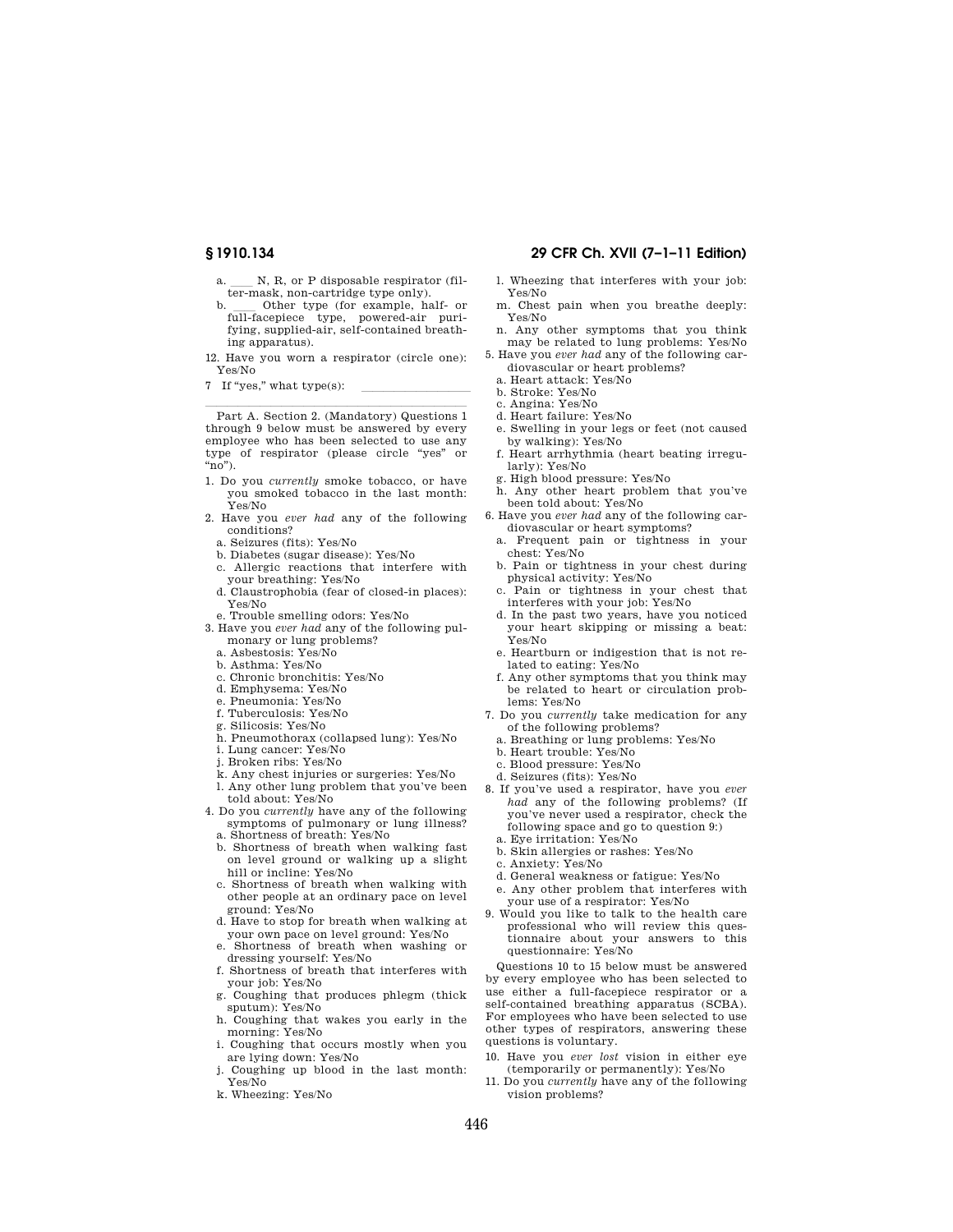- a. Wear contact lenses: Yes/No
- b. Wear glasses: Yes/No c. Color blind: Yes/No
- 
- d. Any other eye or vision problem: Yes/No 12. Have you *ever had* an injury to your ears, including a broken ear drum: Yes/No
- 13. Do you *currently* have any of the following
	- hearing problems?
	- a. Difficulty hearing: Yes/No
	- b. Wear a hearing aid: Yes/No
- c. Any other hearing or ear problem: Yes/ No
- 14. Have you *ever had* a back injury: Yes/No 15. Do you *currently* have any of the following
- musculoskeletal problems? a. Weakness in any of your arms, hands,
- legs, or feet: Yes/No
- b. Back pain: Yes/No
- c. Difficulty fully moving your arms and legs: Yes/No
- d. Pain or stiffness when you lean forward or backward at the waist: Yes/No
- e. Difficulty fully moving your head up or down: Yes/No
- f. Difficulty fully moving your head side to side: Yes/No
- g. Difficulty bending at your knees: Yes/No h. Difficulty squatting to the ground: Yes/ No
- i. Climbing a flight of stairs or a ladder carrying more than 25 lbs: Yes/No
- j. Any other muscle or skeletal problem that interferes with using a respirator: Yes/No

Part B Any of the following questions, and other questions not listed, may be added to the questionnaire at the discretion of the health care professional who will review the questionnaire.

- 1. In your present job, are you working at high altitudes (over 5,000 feet) or in a place that has lower than normal amounts of oxygen: Yes/No
- If "yes," do you have feelings of dizziness, shortness of breath, pounding in your chest, or other symptoms when you're working under these conditions: Yes/No
- 2. At work or at home, have you ever been exposed to hazardous solvents, hazardous airborne chemicals (*e.g.,* gases, fumes, or dust), or have you come into skin contact with hazardous chemicals: Yes/No
- If "yes," name the chemicals if you know them:<br>3. Have you ever worked with any of the ma-
- terials, or under any of the conditions, listed below:
- a. Asbestos: Yes/No
- b. Silica (*e.g.,* in sandblasting): Yes/No
- c. Tungsten/cobalt (*e.g.,* grinding or welding this material): Yes/No
- d. Beryllium: Yes/No
- e. Aluminum: Yes/No
- f. Coal (for example, mining): Yes/No
- g. Iron: Yes/No
- h. Tin: Yes/No
- i. Dusty environments: Yes/No
- j. Any other hazardous exposures: Yes/No
- If "yes," describe these exposures:
- $\overline{4.}$  List any second jobs or side businesses you have:  $\frac{1}{\sqrt{1-\frac{1}{\sqrt{1-\frac{1}{\sqrt{1-\frac{1}{\sqrt{1-\frac{1}{\sqrt{1-\frac{1}{\sqrt{1-\frac{1}{\sqrt{1-\frac{1}{\sqrt{1-\frac{1}{\sqrt{1-\frac{1}{\sqrt{1-\frac{1}{\sqrt{1-\frac{1}{\sqrt{1-\frac{1}{\sqrt{1-\frac{1}{\sqrt{1-\frac{1}{\sqrt{1-\frac{1}{\sqrt{1-\frac{1}{\sqrt{1-\frac{1}{\sqrt{1-\frac{1}{\sqrt{1-\frac{1}{\sqrt{1-\frac{1}{\sqrt{1-\frac{1}{\sqrt{1-\frac{1}{\sqrt{1-\frac{1}{\sqrt$

 $\overline{\phantom{a}}$ . List your previous occupations:

- llllllllllllllllllllllll 6. List your current and previous hobbies: l
- $\overline{\phantom{a}}$ . Have you been in the military services? Yes/No
- If "yes," were you exposed to biological or chemical agents (either in training or combat): Yes/No
- 8. Have you ever worked on a HAZMAT team? Yes/No
- 9. Other than medications for breathing and lung problems, heart trouble, blood pressure, and seizures mentioned earlier in this questionnaire, are you taking any other medications for any reason (including over-the-counter medications): Yes/ No

If "yes," name the medications if you know

- them:  $\frac{10}{10}$  less using any of the following items with your respirator(s)?
- a. HEPA Filters: Yes/No
- b. Canisters (for example, gas masks): Yes/ No
- c. Cartridges: Yes/No
- 11. How often are you expected to use the respirator(s) (circle "yes" or "no" for all answers that apply to you)?:
	- a. Escape only (no rescue): Yes/No
	- b. Emergency rescue only: Yes/No
	- c. Less than 5 hours *per week:* Yes/No
	- d. Less than 2 hours *per day:* Yes/No
	- e. 2 to 4 hours *per day:* Yes/No
	- f. Over 4 hours *per day:* Yes/No
- 12. During the period you are using the respirator(s), is your work effort: a. *Light* (less than 200 kcal per hour): Yes/
- No If "yes," how long does this period last during<br>the average average
	-

shift:\_\_\_\_\_\_\_\_\_hrs.\_\_\_\_\_\_\_\_\_\_\_mins.<br>Examples of a light work effort are *sitting* while writing, typing, drafting, or performing light assembly work; or *standing*  while operating a drill press (1–3 lbs.) or controlling machines.

- b. *Moderate* (200 to 350 kcal per hour): Yes/ No
- If "yes," how long does this period last dur-<br> $\frac{1}{2}$  average the average ing the average shift: hrs. mins.<br>Examples of moderate work effort are *sit-*

*ting* while nailing or filing; *driving* a truck or bus in urban traffic; *standing* while drilling,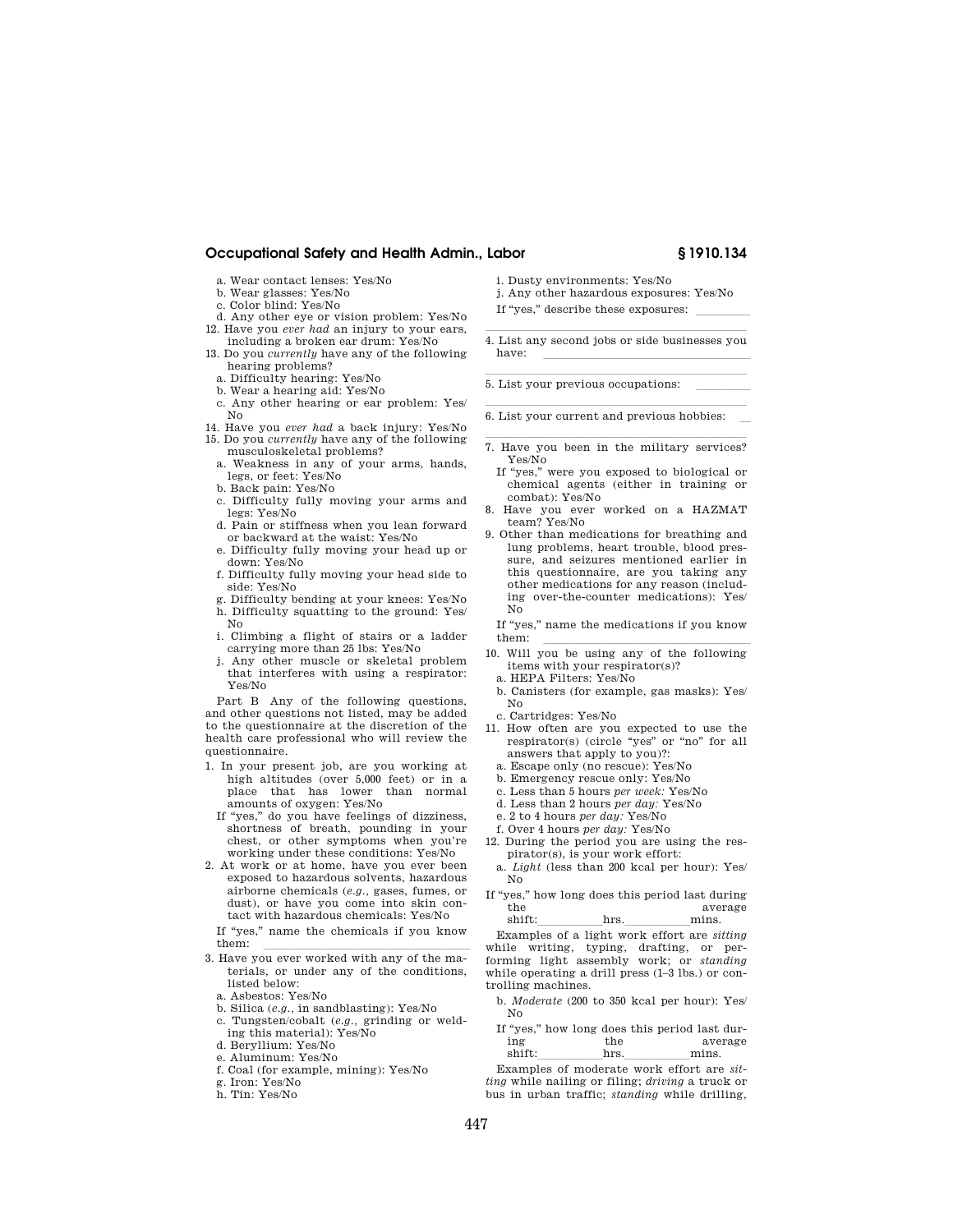nailing, performing assembly work, or transferring a moderate load (about 35 lbs.) at trunk level; *walking* on a level surface about 2 mph or down a 5-degree grade about 3 mph; or *pushing* a wheelbarrow with a heavy load (about 100 lbs.) on a level surface.

- c. *Heavy* (above 350 kcal per hour): Yes/No If "yes," how long does this period last dur-<br>ing the average
- ing the average shift:llllllhrs.llllllmins. Examples of heavy work are *lifting* a heavy

load (about 50 lbs.) from the floor to your waist or shoulder; *working* on a loading dock; *shoveling; standing* while bricklaying or chipping castings; *walking* up an 8-degree grade about 2 mph; *climbing* stairs with a heavy load (about 50 lbs.).

13. Will you be wearing protective clothing and/or equipment (other than the respirator) when you're using your respirator: Yes/No

If "yes," describe this protective clothing and/or equipment:

- 14. Will you be working under hot conditions (temperature exceeding 77 °F): Yes/No
- 15. Will you be working under humid conditions: Yes/No
- 16. Describe the work you'll be doing while you're using your respirator(s): llland i senator and a senator and a senator and a senator and a senator and a senator and
- 17. Describe any special or hazardous conditions you might encounter when you're using your respirator(s) (for example, confined spaces, life-threatening gases):

llland i senator and a senator and a senator and a senator and a senator and a senator and

- $\overline{18}$ . Provide the following information, if you know it, for each toxic substance that you'll be exposed to when you're using your respirator(s):
- Name of the first toxic substance: Estimated maximum exposure level per

shift:<br>Departies of experience per shift

- Duration of exposure per shift  $\frac{1}{\text{Nons of the second toris substance}}$ Name of the second toxic substance:
- Estimated maximum exposure level per
- shift:<br>Dunstian of sympaure non shift.
- Duration of exposure per shift:<br>News af the third terms unhatened Name of the third toxic substance:
- Estimated maximum exposure level per shift:<br>Dunation of expecure per shift.
- Duration of exposure per shift:  $\frac{1}{\text{m}}$
- The name of any other toxic substances that you'll be exposed to while using your respirator:

lllalla sin anno 1980. I se anno 1980 anno 1980 anno 1980 anno 1980 anno 1980 anno 1980. llland i senator and a senator and a senator and a senator and a senator and a senator and llland av den stadsmannsna og stadsmannsna og stadsmannsna og stadsmannsna og stadsmannsna og stadsmannsna og

## **§ 1910.134 29 CFR Ch. XVII (7–1–11 Edition)**

- 19. Describe any special responsibilities you'll have while using your respirator(s) that may affect the safety and well-being of others (for example, rescue, security):
- APPENDIX D TO §1910.134 (MANDATORY) INFOR-MATION FOR EMPLOYEES USING RESPIRATORS WHEN NOT REQUIRED UNDER THE STAND-ARD

llland av den stadsmannsna og stadsmannsna og stadsmannsna og stadsmannsna og stadsmannsna og stadsmannsna og

Respirators are an effective method of protection against designated hazards when properly selected and worn. Respirator use is encouraged, even when exposures are below the exposure limit, to provide an additional level of comfort and protection for workers. However, if a respirator is used improperly or not kept clean, the respirator itself can become a hazard to the worker. Sometimes, workers may wear respirators to avoid exposures to hazards, even if the amount of hazardous substance does not exceed the limits set by OSHA standards. If your employer provides respirators for your voluntary use, or if you provide your own respirator, you need to take certain precautions to be sure that the respirator itself does not present a hazard.

You should do the following:

1. Read and heed all instructions provided by the manufacturer on use, maintenance, cleaning and care, and warnings regarding the respirators limitations.

2. Choose respirators certified for use to protect against the contaminant of concern. NIOSH, the National Institute for Occupational Safety and Health of the U.S. Department of Health and Human Services, certifies respirators. A label or statement of certification should appear on the respirator or respirator packaging. It will tell you what the respirator is designed for and how much it will protect you.

3. Do not wear your respirator into atmospheres containing contaminants for which your respirator is not designed to protect against. For example, a respirator designed to filter dust particles will not protect you against gases, vapors, or very small solid particles of fumes or smoke.

4. Keep track of your respirator so that you do not mistakenly use someone else's respirator.

[63 FR 1270, Jan. 8, 1998; 63 FR 20098, 20099, Apr. 23, 1998, as amended at 69 FR 46993, Aug. 4, 2004; 71 FR 16672, Apr. 3, 2006; 71 FR 50187, Aug. 24, 2006; 73 FR 75584, Dec. 12, 2008]

EFFECTIVE DATE NOTE: At 76 FR 33607, June 8, 2011, §1910.135 was amended by revising paragraphs  $(i)(4)(i)$ ,  $(i)(9)$ , and  $(0)$ , and question 2a in Part A, Section 2 (Mandatory) of Appendix C, effective July 8, 2011. For the convenience of the user, the revised text is set forth as follows: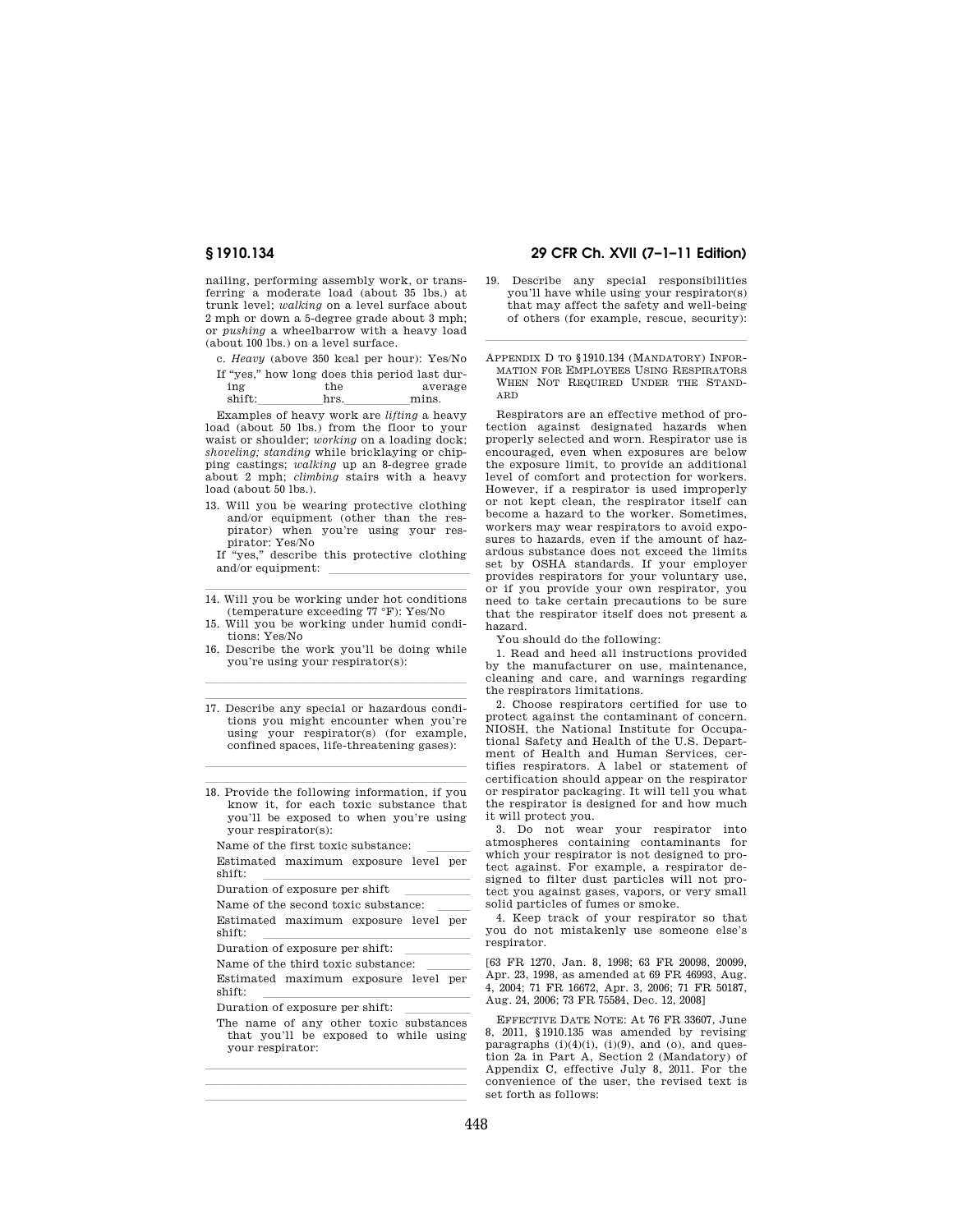**§ 1910.134 Respiratory protection.** 

\* \* \* \* \*  $(i) * * * *$  $(4) * * *$ (i) Cylinders are tested and maintained as

prescribed in the Shipping Container Specification Regulations of the Department of Transportation (49 CFR part 180);

\* \* \* \* \*

(9) The employer shall use only the respirator manufacturer's NIOSH-approved breathing-gas containers, marked and maintained in accordance with the Quality Assurance provisions of the NIOSH approval for the SCBA as issued in accordance with the NIOSH respirator-certification standard at 42 CFR part 84.

\* \* \* \* \*

(o) Appendices. Compliance with Appendix A, Appendix B–1, Appendix B–2, Appendix C, and Appendix D to this section are mandatory.

\* \* \* \* \* APPENDIX C TO §1910.134: \* \* \* \* \* \* \* \* Part A. Section 2. \* \* \* \* \* \* \* \*  $2. * * *$ a. Seizures: Yes/No

\* \* \* \* \*

## **§ 1910.135 Head protection.**

(a) *General requirements.* (1) The employer shall ensure that each affected employee wears a protective helmet when working in areas where there is a potential for injury to the head from falling objects.

(2) The employer shall ensure that a protective helmet designed to reduce electrical shock hazard is worn by each such affected employee when near exposed electrical conductors which could contact the head.

(b) *Criteria for head protection.* (1) Head protection must comply with any of the following consensus standards:

(i) ANSI Z89.1–2003, ''American National Standard for Industrial Head Protection,'' which is incorporated by reference in §1910.6;

(ii) ANSI Z89.1–1997, ''American National Standard for Industrial Head Protection,'' which is incorporated by reference in §1910.6; or

(iii) ANSI Z89.1–1986, ''American National Standard for Personnel Protection—Protective Headwear for Industrial Workers—Requirements,'' which is incorporated by reference in §1910.6.

(2) Head protection devices that the employer demonstrates are at least as effective as head protection devices that are constructed in accordance with one of the above consensus standards will be deemed to be in compliance with the requirements of this section.

[59 FR 16362, Apr. 6, 1994, as amended at 61 FR 9238, Mar. 7, 1996; 61 FR 19548, May 2, 1996; 74 FR 46356, Sept. 9, 2009]

# **§ 1910.136 Foot protection.**

(a) *General requirements.* The employer shall ensure that each affected employee uses protective footwear when working in areas where there is a danger of foot injuries due to falling or rolling objects, or objects piercing the sole, and where such employee's feet are exposed to electrical hazards.

(b) *Criteria for protective footwear.* (1) Protective footwear must comply with any of the following consensus standards:

(i) ASTM F–2412–2005, ''Standard Test Methods for Foot Protection,'' and ASTM F–2413–2005, ''Standard Specification for Performance Requirements for Protective Footwear,'' which are incorporated by reference in §1910.6;

(ii) ANSI Z41–1999, ''American National Standard for Personal Protection—Protective Footwear,'' which is incorporated by reference in §1910.6; or

(iii) ANSI Z41–1991, ''American National Standard for Personal Protection—Protective Footwear,'' which is incorporated by reference in §1910.6.

(2) Protective footwear that the employer demonstrates is at least as effective as protective footwear that is constructed in accordance with one of the above consensus standards will be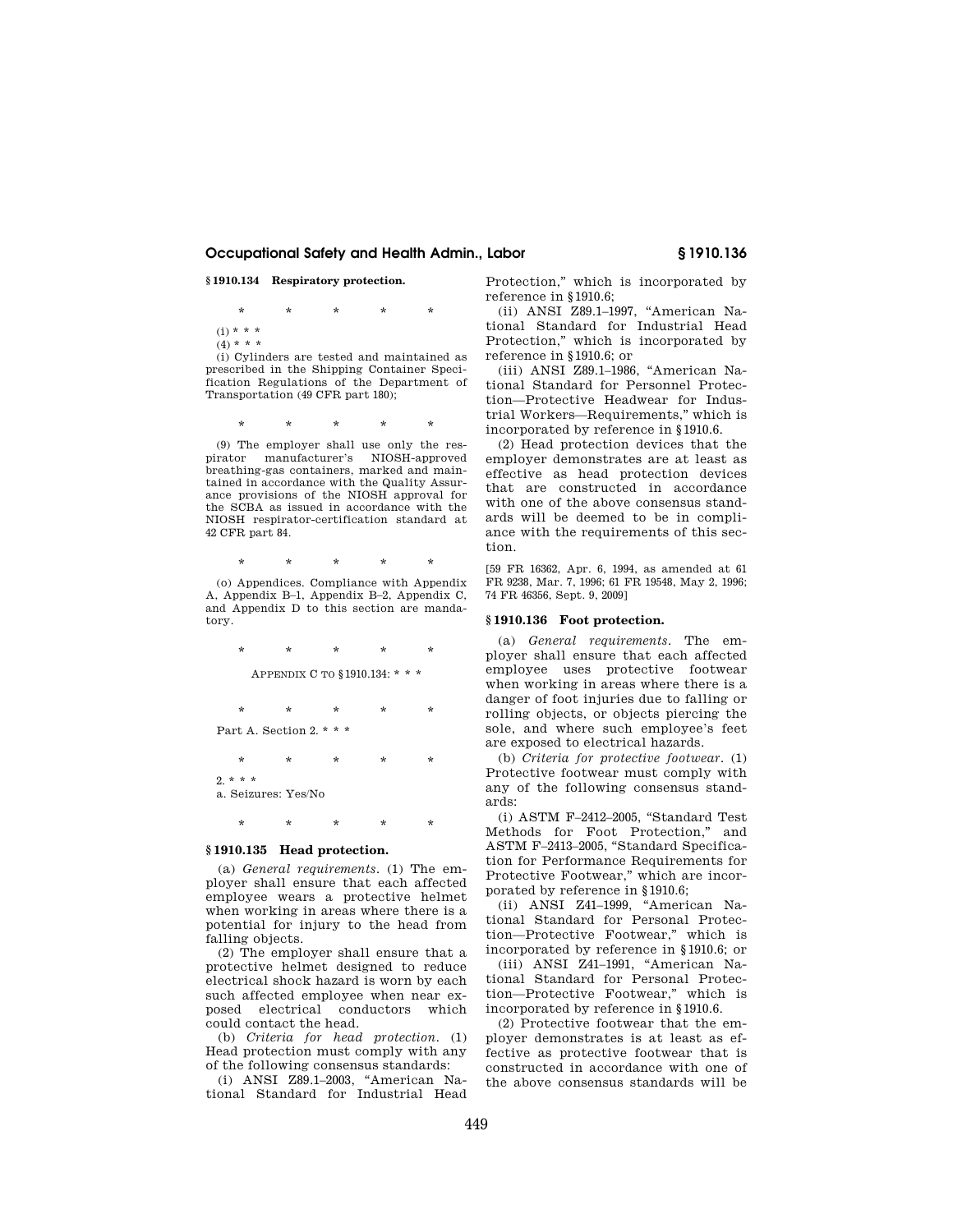deemed to be in compliance with the requirements of this section.

[59 FR 16362, Apr. 6, 1994; 59 FR 33911, July 1, 1994, as amended at 61 FR 9238, Mar. 7, 1996; 61 FR 19548, May 2, 1996; 61 FR 21228, May 9, 1996; 74 FR 46356, Sept. 9, 2009]

### **§ 1910.137 Electrical protective equipment.**

(a) *Design requirements.* Insulating blankets, matting, covers, line hose, gloves, and sleeves made of rubber shall meet the following requirements:

(1) *Manufacture and marking.* (i) Blankets, gloves, and sleeves shall be produced by a seamless process.

(ii) Each item shall be clearly marked as follows:

(A) Class 0 equipment shall be marked Class 0.

(B) Class 1 equipment shall be marked Class 1.

(C) Class 2 equipment shall be marked Class 2.<br>(D) Class 3

equipment shall be marked Class 3.<br>(E) Class 4

equipment shall be marked Class 4.

(F) Non-ozone-resistant equipment other than matting shall be marked Type I.

(G) Ozone-resistant equipment other than matting shall be marked Type II.

(H) Other relevant markings, such as the manufacturer's identification and the size of the equipment, may also be provided.

(iii) Markings shall be nonconducting and shall be applied in such a manner as not to impair the insulating qualities of the equipment.

(iv) Markings on gloves shall be confined to the cuff portion of the glove.

(2) *Electrical requirements.* (i) Equipment shall be capable of withstanding the a-c proof-test voltage specified in Table I–2 or the d-c proof-test voltage specified in Table I–3.

(A) The proof test shall reliably indicate that the equipment can withstand the voltage involved.

(B) The test voltage shall be applied continuously for 3 minutes for equipment other than matting and shall be applied continuously for 1 minute for matting.

(C) Gloves shall also be capable of withstanding the a-c proof-test voltage specified in Table I–2 after a 16-hour water soak. (See the note following paragraph  $(a)(3)(ii)(B)$  of this section.)

(ii) When the a-c proof test is used on gloves, the 60-hertz proof-test current may not exceed the values specified in Table I–2 at any time during the test period.

(A) If the a-c proof test is made at a frequency other than 60 hertz, the permissible proof-test current shall be computed from the direct ratio of the frequencies.

(B) For the test, gloves (right side out) shall be filled with tap water and immersed in water to a depth that is in accordance with Table I–4. Water shall be added to or removed from the glove, as necessary, so that the water level is the same inside and outside the glove.

(C) After the 16-hour water soak specified in paragraph  $(a)(2)(i)(C)$  of this section, the 60-hertz proof-test current may exceed the values given in Table I– 2 by not more than 2 milliamperes.

(iii) Equipment that has been subjected to a minimum breakdown voltage test may not be used for electrical protection. (See the note following paragraph  $(a)(3)(ii)(B)$  of this section.)

(iv) Material used for Type II insulating equipment shall be capable of withstanding an ozone test, with no visible effects. The ozone test shall reliably indicate that the material will resist ozone exposure in actual use. Any visible signs of ozone deterioration of the material, such as checking, cracking, breaks, or pitting, is evidence of failure to meet the requirements for ozone-resistant material. (See the note following paragraph  $(a)(3)(ii)(B)$  of this section.

(3) *Workmanship and finish.* (i) Equipment shall be free of harmful physical irregularities that can be detected by the tests or inspections required under this section.

(ii) Surface irregularities that may be present on all rubber goods because of imperfections on forms or molds or because of inherent difficulties in the manufacturing process and that may appear as indentations, protuberances, or imbedded foreign material are acceptable under the following conditions:

(A) The indentation or protuberance blends into a smooth slope when the material is stretched.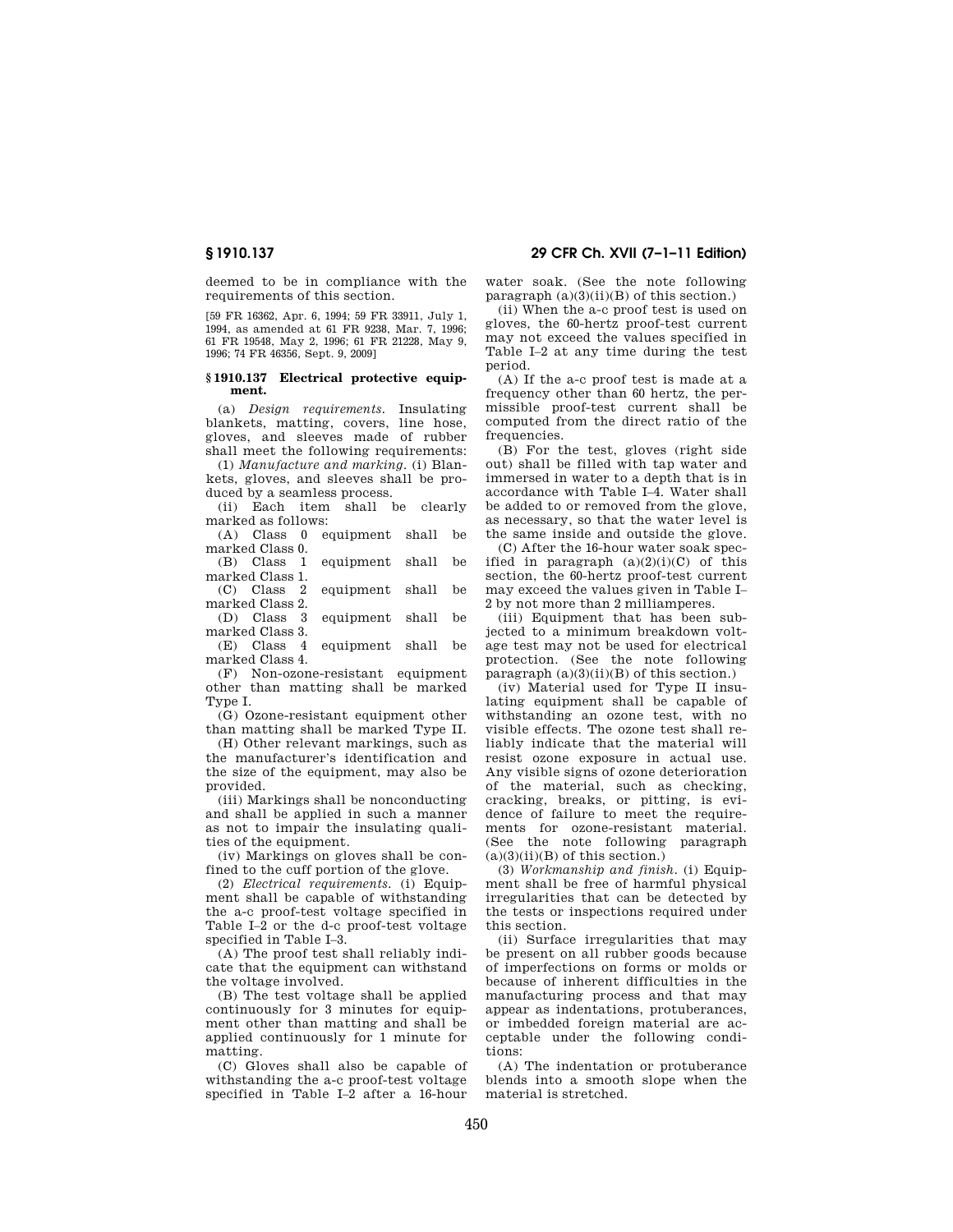(B) Foreign material remains in place when the insulating material is folded and stretches with the insulating material surrounding it.

NOTE: Rubber insulating equipment meeting the following national consensus standards is deemed to be in compliance with paragraph (a) of this section:

American Society for Testing and Materials (ASTM) D 120–87, Specification for Rubber Insulating Gloves.

ASTM D 178–93 (or D 178–88) Specification for Rubber Insulating Matting.

ASTM D 1048–93 (or D 1048–88a) Specification for Rubber Insulating Blankets.

ASTM D 1049–93 (or D 1049–88) Specification for Rubber Insulating Covers.

ASTM D 1050–90, Specification for Rubber Insulating Line Hose.

ASTM D 1051–87, Specification for Rubber Insulating Sleeves.

These standards contain specifications for conducting the various tests required in paragraph (a) of this section. For example, the a-c and d-c proof tests, the breakdown test, the water soak procedure, and the ozone test mentioned in this paragraph are described in detail in the ASTM standards.

(b) *In-service care and use.* (1) Electrical protective equipment shall be maintained in a safe, reliable condition.

(2) The following specific requirements apply to insulating blankets, covers, line hose, gloves, and sleeves made of rubber:

(i) Maximum use voltages shall conform to those listed in Table I–5.

(ii) Insulating equipment shall be inspected for damage before each day's use and immediately following any incident that can reasonably be suspected of having caused damage. Insulating gloves shall be given an air test, along with the inspection.

(iii) Insulating equipment with any of the following defects may not be used:

(A) A hole, tear, puncture, or cut;

(B) Ozone cutting or ozone checking (the cutting action produced by ozone on rubber under mechanical stress into a series of interlacing cracks);

(C) An embedded foreign object;

(D) Any of the following texture changes: swelling, softening, hardening, or becoming sticky or inelastic.

(E) Any other defect that damages the insulating properties.

(iv) Insulating equipment found to have other defects that might affect its insulating properties shall be removed from service and returned for testing under paragraphs (b)(2)(viii) and  $(b)(2)(ix)$  of this section.

(v) Insulating equipment shall be cleaned as needed to remove foreign substances.

(vi) Insulating equipment shall be stored in such a location and in such a manner as to protect it from light, temperature extremes, excessive humidity, ozone, and other injurious substances and conditions.

(vii) Protector gloves shall be worn over insulating gloves, except as follows:

(A) Protector gloves need not be used with Class 0 gloves, under limited-use conditions, where small equipment and parts manipulation necessitate unusually high finger dexterity.

NOTE: Extra care is needed in the visual examination of the glove and in the avoidance of handling sharp objects.

(B) Any other class of glove may be used for similar work without protector gloves if the employer can demonstrate that the possibility of physical damage to the gloves is small and if the class of glove is one class higher than that required for the voltage involved. Insulating gloves that have been used without protector gloves may not be used at a higher voltage until they have been tested under the provisions of paragraphs (b)(2)(viii) and  $(b)(2)(ix)$  of this section.

(viii) Electrical protective equipment shall be subjected to periodic electrical tests. Test voltages and the maximum intervals between tests shall be in accordance with Table I–5 and Table I–6.

(ix) The test method used under paragraphs  $(b)(2)(viii)$  and  $(b)(2)(ix)$  of this section shall reliably indicate whether the insulating equipment can withstand the voltages involved.

NOTE: Standard electrical test methods considered as meeting this requirement are given in the following national consensus standards:

American Society for Testing and Materials (ASTM) D 120–87, Specification for Rubber Insulating Gloves.

ASTM D 1048–93, Specification for Rubber Insulating Blankets.

ASTM D 1049–93, Specification for Rubber Insulating Covers.

ASTM D 1050–90, Specification for Rubber Insulating Line Hose.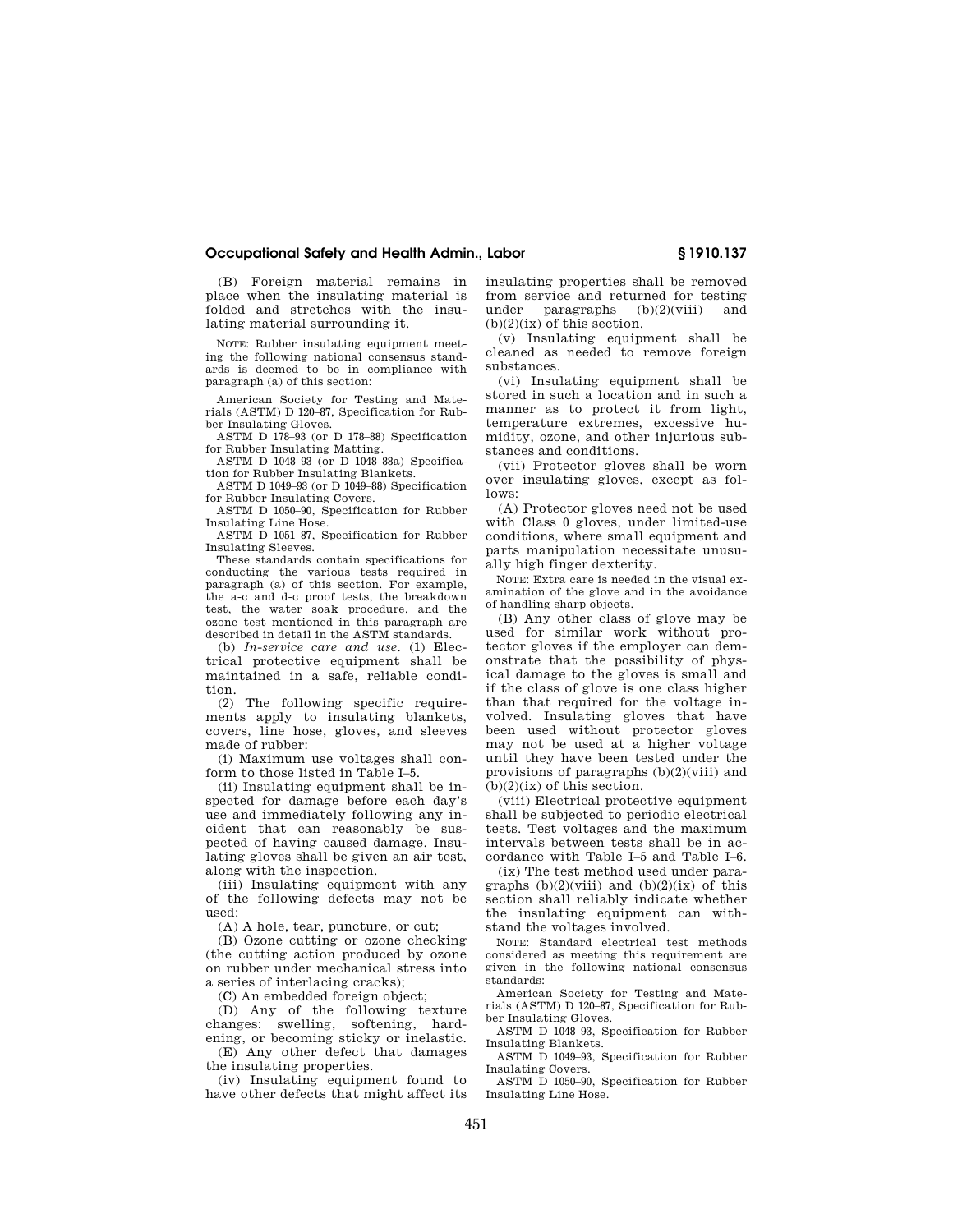**§ 1910.137 29 CFR Ch. XVII (7–1–11 Edition)** 

ASTM D 1051–87, Specification for Rubber Insulating Sleeves.

ASTM F 478–92, Specification for In-Service Care of Insulating Line Hose and Covers. ASTM F 479–93, Specification for In-Serv-

ice Care of Insulating Blankets. ASTM F 496–93b Specification for In-Serv-

ice Care of Insulating Gloves and Sleeves.

(x) Insulating equipment failing to pass inspections or electrical tests may not be used by employees, except as follows:

(A) Rubber insulating line hose may be used in shorter lengths with the defective portion cut off.

(B) Rubber insulating blankets may be repaired using a compatible patch that results in physical and electrical properties equal to those of the blanket.

(C) Rubber insulating blankets may be salvaged by severing the defective area from the undamaged portion of the blanket. The resulting undamaged area may not be smaller than 22 inches by 22 inches (560 mm by 560 mm) for Class 1, 2, 3, and 4 blankets.

(D) Rubber insulating gloves and sleeves with minor physical defects, such as small cuts, tears, or punctures, may be repaired by the application of a compatible patch. Also, rubber insulating gloves and sleeves with minor surface blemishes may be repaired with a compatible liquid compound. The patched area shall have electrical and physical properties equal to those of the surrounding material. Repairs to gloves are permitted only in the area between the wrist and the reinforced edge of the opening.

(xi) Repaired insulating equipment shall be retested before it may be used by employees.

(xii) The employer shall certify that equipment has been tested in accordance with the requirements of paragraphs  $(b)(2)(viii)$ ,  $(b)(2)(ix)$ , and  $(b)(2)(xi)$  of this section. The certification shall identify the equipment that passed the test and the date it was tested.

NOTE: Marking of equipment and entering the results of the tests and the dates of testing onto logs are two acceptable means of meeting this requirement.

TABLE I-2—A-C PROOF-TEST REQUIREMENTS

|                    | Proof-test       | Maximum proof-test current, mA (gloves only) |                            |                              |                            |  |
|--------------------|------------------|----------------------------------------------|----------------------------|------------------------------|----------------------------|--|
| Class of equipment | voltage<br>rms \ | 267-mm<br>(10.5-in)<br>alove                 | 356-mm<br>(14-in)<br>alove | 406-mm<br>$(16-in)$<br>alove | 457-mm<br>(18-in)<br>alove |  |
|                    | 5.000            |                                              | 12                         | 14                           | 16                         |  |
|                    | 10.000           |                                              | 14                         | 16                           | 18                         |  |
| 2                  | 20,000           |                                              | 16                         | 18                           | 20                         |  |
| 3                  | 30.000           |                                              | 18                         | 20                           | 22                         |  |
|                    | 40.000           |                                              |                            | 22                           | 24                         |  |

|  |  | TABLE I-3-D-C PROOF-TEST REQUIREMENTS |
|--|--|---------------------------------------|
|--|--|---------------------------------------|

| Class of equipment |                                            |
|--------------------|--------------------------------------------|
| ◠<br>ີ             | ,000<br>40,000<br>50,000<br>60,000<br>7000 |

NOTE: The d-c voltages listed in this table are not appropriate for proof testing rubber insulating line hose or covers. For this equipment, d-c proof tests shall use a voltage high enough to indicate that the equipment

can be safely used at the voltages listed in Table I–4. See ASTM D 1050–90 and ASTM D 1049–88 for further information on proof tests for rubber insulating line hose and covers.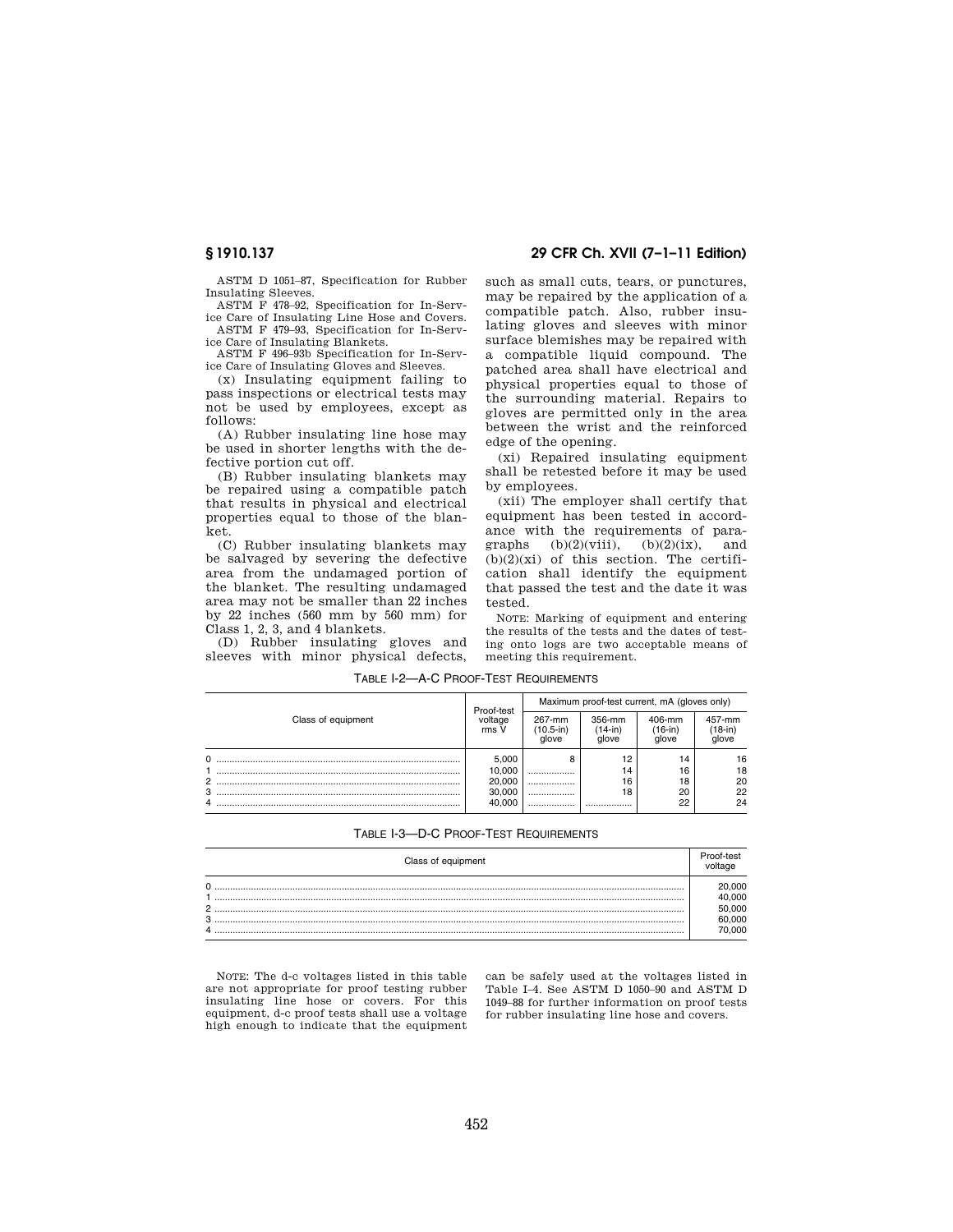# Occupational Safety and Health Admin., Labor Pt. 1910, Subpt. I, App. A

TABLE I–4—GLOVE TESTS—WATER LEVEL 1,2

| Class of glove       | AC proof test               |                                 | DC proof test                |                                 |
|----------------------|-----------------------------|---------------------------------|------------------------------|---------------------------------|
|                      | mm.                         | in.                             | mm.                          | ın.                             |
| $\sim$<br>$\sqrt{2}$ | 38<br>38<br>64<br>89<br>127 | l.5<br>1.5<br>2.5<br>3.5<br>5.0 | 38<br>51<br>76<br>102<br>153 | 1.5<br>2.0<br>3.0<br>4.0<br>6.0 |

<sup>1</sup>The water level is given as the clearance from the cuff of the glove to the water line, with a tolerance of ±13 mm. (±0.5 in.).<br><sup>2</sup>If atmospheric conditions make the specified clearances impractical, the clearances may mm. (1 in.).

| Table I—5—Rubber Insulating Equipment Voltage Requirements |  |
|------------------------------------------------------------|--|
|------------------------------------------------------------|--|

| Class of equipment | Maximum use<br>а-с—<br>rms                 | Retest volt-<br>age <sup>2</sup> a-c-rms      | Retest volt-<br>age <sup>2</sup> d-c-avg       |
|--------------------|--------------------------------------------|-----------------------------------------------|------------------------------------------------|
| $\circ$<br>3       | .000<br>7.500<br>7.000<br>26.500<br>36.000 | 5.000<br>10.000<br>20.000<br>30,000<br>40.00C | 20.000<br>40.000<br>50.000<br>60,000<br>70.000 |

<sup>1</sup>The maximum use voltage is the a-c voltage (rms) classification of the protective equipment that designates the maximum nominal design voltage of the energized system that may be safely worked. The nominal design voltag or

wye circuit is removed.<br>
<sup>2</sup>The proof-test voltage shall be applied continuously for at least 1 minute, but no more than 3 minutes.

TABLE I–6—RUBBER INSULATING EQUIPMENT TEST INTERVALS

| Type of equipment | When to test                                                                                                                                                                                         |
|-------------------|------------------------------------------------------------------------------------------------------------------------------------------------------------------------------------------------------|
|                   | Before first issue and every 12 months thereafter. <sup>1</sup><br>Before first issue and every 6 months thereafter. <sup>1</sup><br>Before first issue and every 12 months thereafter. <sup>1</sup> |

1 If the insulating equipment has been electrically tested but not issued for service, it may not be placed into service unless it has been electrically tested within the previous 12 months.

[59 FR 4435, Jan. 31, 1994; 59 FR 33662, June 30, 1994]

### **§ 1910.138 Hand protection.**

(a) *General requirements.* Employers shall select and require employees to use appropriate hand protection when employees' hands are exposed to hazards such as those from skin absorption of harmful substances; severe cuts or lacerations; severe abrasions; punctures; chemical burns; thermal burns; and harmful temperature extremes.

(b) *Selection.* Employers shall base the selection of the appropriate hand protection on an evaluation of the performance characteristics of the hand protection relative to the task(s) to be performed, conditions present, duration of use, and the hazards and potential hazards identified.

[59 FR 16362, Apr. 6, 1994; 59 FR 33911, July 1, 1994]

APPENDIX A TO SUBPART I OF PART 1910—REFERENCES FOR FURTHER IN-FORMATION (NON-MANDATORY)

The documents in appendix A provide information which may be helpful in understanding and implementing the standards in Subpart I.

1. Bureau of Labor Statistics (BLS). ''Accidents Involving Eye Injuries.'' Report 597, Washington, D.C.: BLS, 1980.

2. Bureau of Labor Statistics (BLS). ''Accidents Involving Face Injuries.'' Report 604, Washington, D.C.: BLS, 1980.

<sup>(2)</sup> If the electrical equipment and devices are insulated or isolated or both so that the multiphase exposure on a grounded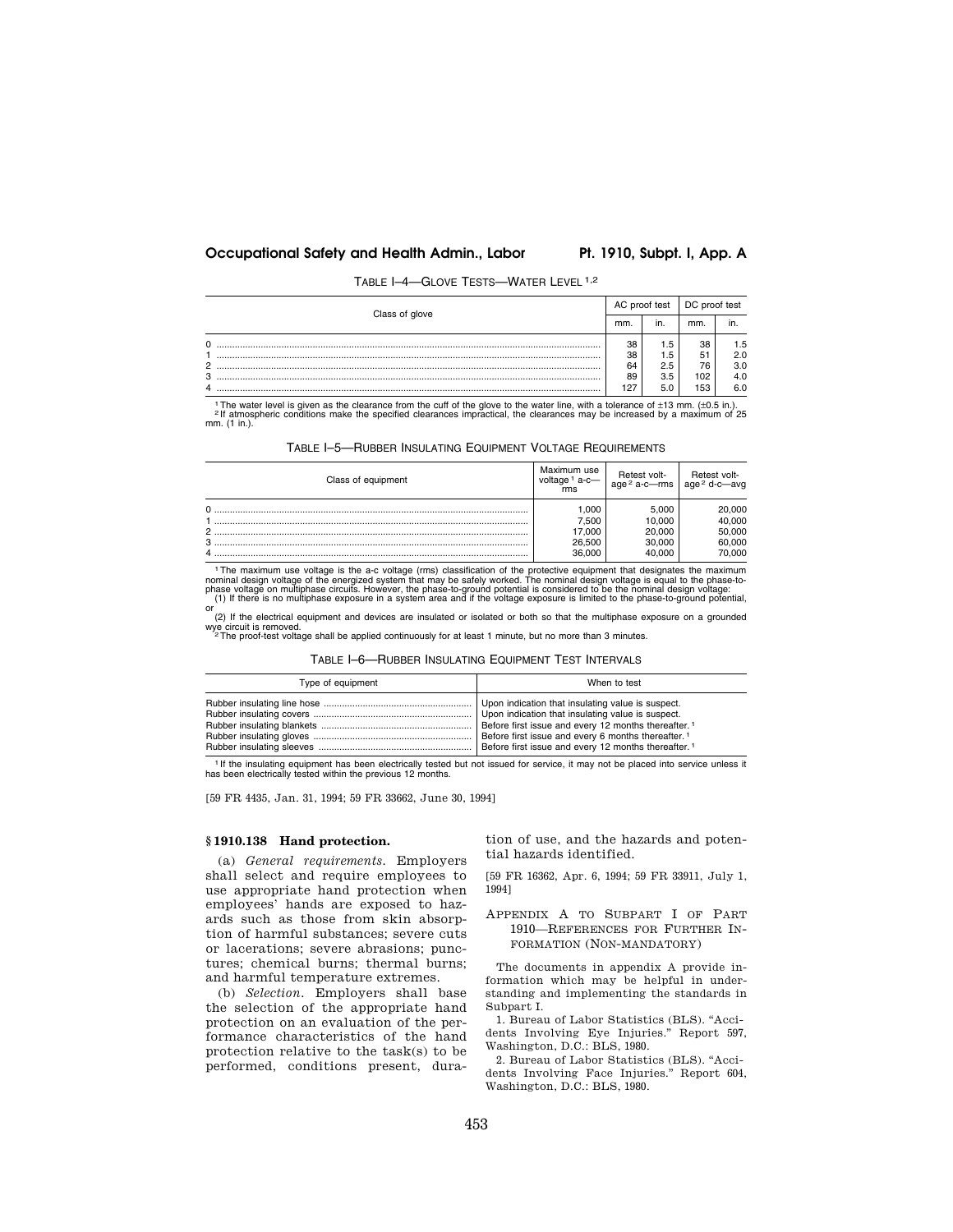3. Bureau of Labor Statistics (BLS). ''Accidents Involving Head Injuries.'' Report 605, Washington, D.C.: BLS, 1980.

4. Bureau of Labor Statistics (BLS). ''Accidents Involving Foot Injuries.'' Report 626, Washington, D.C.: BLS, 1981.

5. National Safety Council. ''Accident Facts'', Annual edition, Chicago, IL: 1981.

6. Bureau of Labor Statistics (BLS). ''Oc-cupational Injuries and Illnesses in the United States by Industry,'' Annual edition, Washington, D.C.: BLS.

7. National Society to Prevent Blindness. ''A Guide for Controlling Eye Injuries in Industry,'' Chicago, Il: 1982.

[59 FR 16362, Apr. 6, 1994]

APPENDIX B TO SUBPART I TO PART 1910—NON-MANDATORY COMPLIANCE GUIDELINES FOR HAZARD ASSESS-MENT AND PERSONAL PROTECTIVE EQUIPMENT SELECTION

This appendix is intended to provide compliance assistance for employers and employees in implementing requirements for a hazard assessment and the selection of personal protective equipment.

1. *Controlling hazards.* PPE devices alone should not be relied on to provide protection against hazards, but should be used in conjunction with guards, engineering controls, and sound manufacturing practices.

2. *Assessment and selection.* It is necessary to consider certain general guidelines for assessing the foot, head, eye and face, and hand hazard situations that exist in an occupational or educational operation or process, and to match the protective devices to the particular hazard. It should be the responsibility of the safety officer to exercise common sense and appropriate expertise to accomplish these tasks.

3. *Assessment guidelines.* In order to assess the need for PPE the following steps should be taken:

a. *Survey.* Conduct a walk-through survey of the areas in question. The purpose of the survey is to identify sources of hazards to workers and co-workers. Consideration should be given to the basic hazard categories:

- (a) Impact
- (b) Penetration
- (c) Compression (roll-over)

(d) Chemical

(e) Heat

(f) Harmful dust

(g) Light (optical) radiation

b. *Sources.* During the walk-through survey the safety officer should observe: (a) sources of motion; i.e., machinery or processes where any movement of tools, machine elements or particles could exist, or movement of personnel that could result in collision with stationary objects; (b) sources of high tempera-

**Pt. 1910, Subpt. I, App. B 29 CFR Ch. XVII (7–1–11 Edition)** 

tures that could result in burns, eye injury or ignition of protective equipment, etc.; (c) types of chemical exposures; (d) sources of harmful dust; (e) sources of light radiation, i.e., welding, brazing, cutting, furnaces, heat treating, high intensity lights, etc.; (f) sources of falling objects or potential for dropping objects; (g) sources of sharp objects which might pierce the feet or cut the hands; (h) sources of rolling or pinching objects which could crush the feet; (i) layout of workplace and location of co-workers; and (j) any electrical hazards. In addition, injury/accident data should be reviewed to help identify problem areas.

c. *Organize data.* Following the walkthrough survey, it is necessary to organize the data and information for use in the assessment of hazards. The objective is to prepare for an analysis of the hazards in the environment to enable proper selection of protective equipment.

d. *Analyze data.* Having gathered and organized data on a workplace, an estimate of the potential for injuries should be made. Each of the basic hazards (paragraph 3.a.) should be reviewed and a determination made as to the type, level of risk, and seriousness of potential injury from each of the hazards found in the area. The possibility of exposure to several hazards simultaneously should be considered.

4. *Selection guidelines.* After completion of the procedures in paragraph 3, the general procedure for selection of protective equipment is to: a) Become familiar with the potential hazards and the type of protective equipment that is available, and what it can do; i.e., splash protection, impact protection, etc.; b) compare the hazards associated with the environment; i.e., impact velocities, masses, projectile shape, radiation intensities, with the capabilities of the available protective equipment; c) select the protective equipment which ensures a level of protection greater than the minimum required to protect employees from the hazards; and d) fit the user with the protective device and give instructions on care and use of the PPE. It is very important that end users be made aware of all warning labels for and limitations of their PPE.

5. *Fitting the device.* Careful consideration must be given to comfort and fit. PPE that fits poorly will not afford the necessary protection. Continued wearing of the device is more likely if it fits the wearer comfortably. Protective devices are generally available in a variety of sizes. Care should be taken to ensure that the right size is selected.

6. *Devices with adjustable features.* Adjustments should be made on an individual basis for a comfortable fit that will maintain the protective device in the proper position. Particular care should be taken in fitting devices for eye protection against dust and chemical splash to ensure that the devices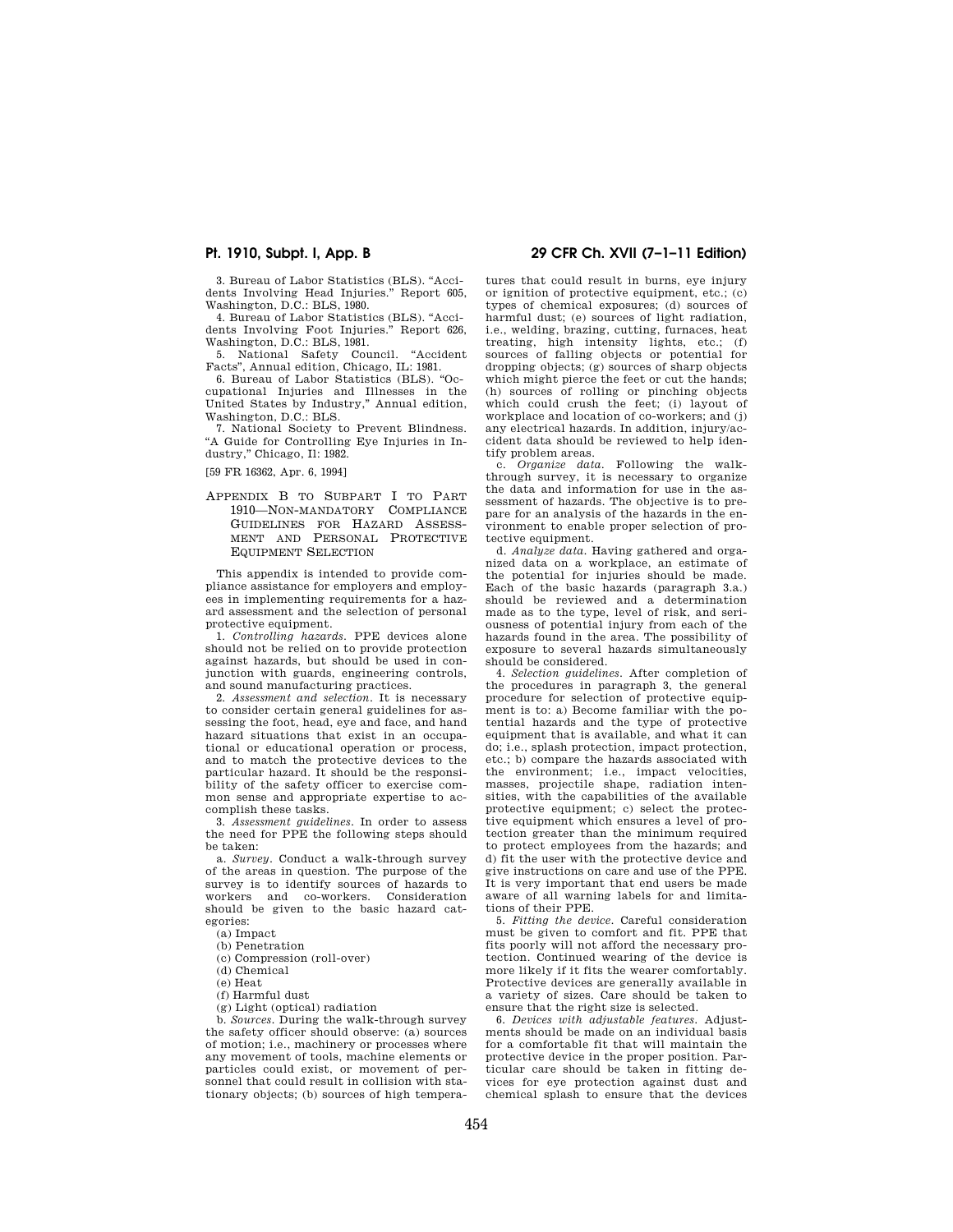### **Occupational Safety and Health Admin., Labor Pt. 1910, Subpt. I, App. B**

are sealed to the face. In addition, proper fitting of helmets is important to ensure that it will not fall off during work operations. In some cases a chin strap may be necessary to keep the helmet on an employee's head. (Chin straps should break at a reasonably low force, however, so as to prevent a strangulation hazard). Where manufacturer's instructions are available, they should be followed carefully.

7. *Reassessment of hazards.* It is the responsibility of the safety officer to reassess the workplace hazard situation as necessary, by identifying and evaluating new equipment and processes, reviewing accident records, and reevaluating the suitability of previously selected PPE.

8. *Selection chart guidelines for eye and face protection.* Some occupations (not a complete list) for which eye protection should be routinely considered are: carpenters, electricians, machinists, mechanics and repairers, millwrights, plumbers and pipe fitters, sheet metal workers and tinsmiths, assemblers, sanders, grinding machine operators, lathe and milling machine operators, sawyers, welders, laborers, chemical process operators and handlers, and timber cutting and logging workers. The following chart provides general guidance for the proper selection of eye and face protection to protect against hazards associated with the listed hazard "source" operations.

### EYE AND FACE PROTECTION SELECTION CHART

| Source                                                                                                                                       | Assessment of Hazard                                                     | Protection                                                                                                                                   |
|----------------------------------------------------------------------------------------------------------------------------------------------|--------------------------------------------------------------------------|----------------------------------------------------------------------------------------------------------------------------------------------|
| IMPACT-Chipping, grinding machining, masonry<br>work, woodworking, sawing, drilling, chiseling,<br>powered fastening, riveting, and sanding. | Flying fragments, objects,<br>large chips, particles sand,<br>dirt. etc. | Spectacles with side protection, goggles,<br>face shields. See notes (1), (3), (5), (6),<br>(10). For severe exposure,<br>use<br>faceshield. |
| dipping, and welding.                                                                                                                        |                                                                          | Faceshields, goggles, spectacles with side<br>protection. For severe exposure use<br>faceshield. See notes $(1)$ , $(2)$ , $(3)$ .           |
|                                                                                                                                              | Splash from molten metals                                                | Faceshields worn over goggles. See notes<br>(1), (2), (3).                                                                                   |
|                                                                                                                                              | High temperature exposure                                                | Screen face shields, reflective<br>face<br>shields. See notes (1), (2), (3).                                                                 |
| CHEMICALS-Acid and<br>chemicals<br>handling,<br>degreasing plating.                                                                          |                                                                          | Goggles, eyecup and cover types. For se-<br>vere exposure, use face shield. See<br>notes (3), (11).                                          |
|                                                                                                                                              | Irritating mists                                                         | Special-purpose goggles.                                                                                                                     |
| DUST-Woodworking, buffing, general dusty con-<br>ditions.                                                                                    | Nuisance dust                                                            | Goggles, eyecup and cover types. See<br>note $(8)$ .                                                                                         |
| LIGHT and/or RADIATION-                                                                                                                      |                                                                          |                                                                                                                                              |
| Welding: Electric arc                                                                                                                        |                                                                          | Welding helmets or welding shields. Typ-<br>ical shades: 10-14. See notes (9), (12)                                                          |
| Welding: Gas                                                                                                                                 | Optical radiation                                                        | Welding goggles or welding face shield.<br>Typical shades: gas welding 4-8, cutting<br>3-6, brazing 3-4. See note (9)                        |
| Cutting, Torch brazing, Torch soldering                                                                                                      | Optical radiation                                                        | Spectacles or welding face-shield. Typical<br>shades, 1.5-3. See notes (3), (9)                                                              |
| Glare                                                                                                                                        | Poor vision                                                              | Spectacles with shaded or special-purpose<br>lenses, as suitable. See notes (9), (10).                                                       |

Notes to Eye and Face Protection Selection Chart:

(1) Care should be taken to recognize the possibility of multiple and simultaneous exposure to a variety of hazards. Adequate<br>otection against the highest level of each of the hazards should be provided. Protective devices

tection.<br>(2) Operations involving heat may also involve light radiation. As required by the standard, protection from both hazards must<br>he provided

be provided.<br>
(3) Faceshields should only be worn over primary eye protection (spectacles or goggles).<br>
(3) Faceshields should only be worn over primary eye protection (spectacles or goggles).<br>
(4) As required by the stand

necessary.<br>
(9) Welding helmets or faceshields should be used only over primary eye protection (spectacles or goggles).<br>
(9) Non-sideshield spectacles are available for frontal protection only, but are not acceptable eye p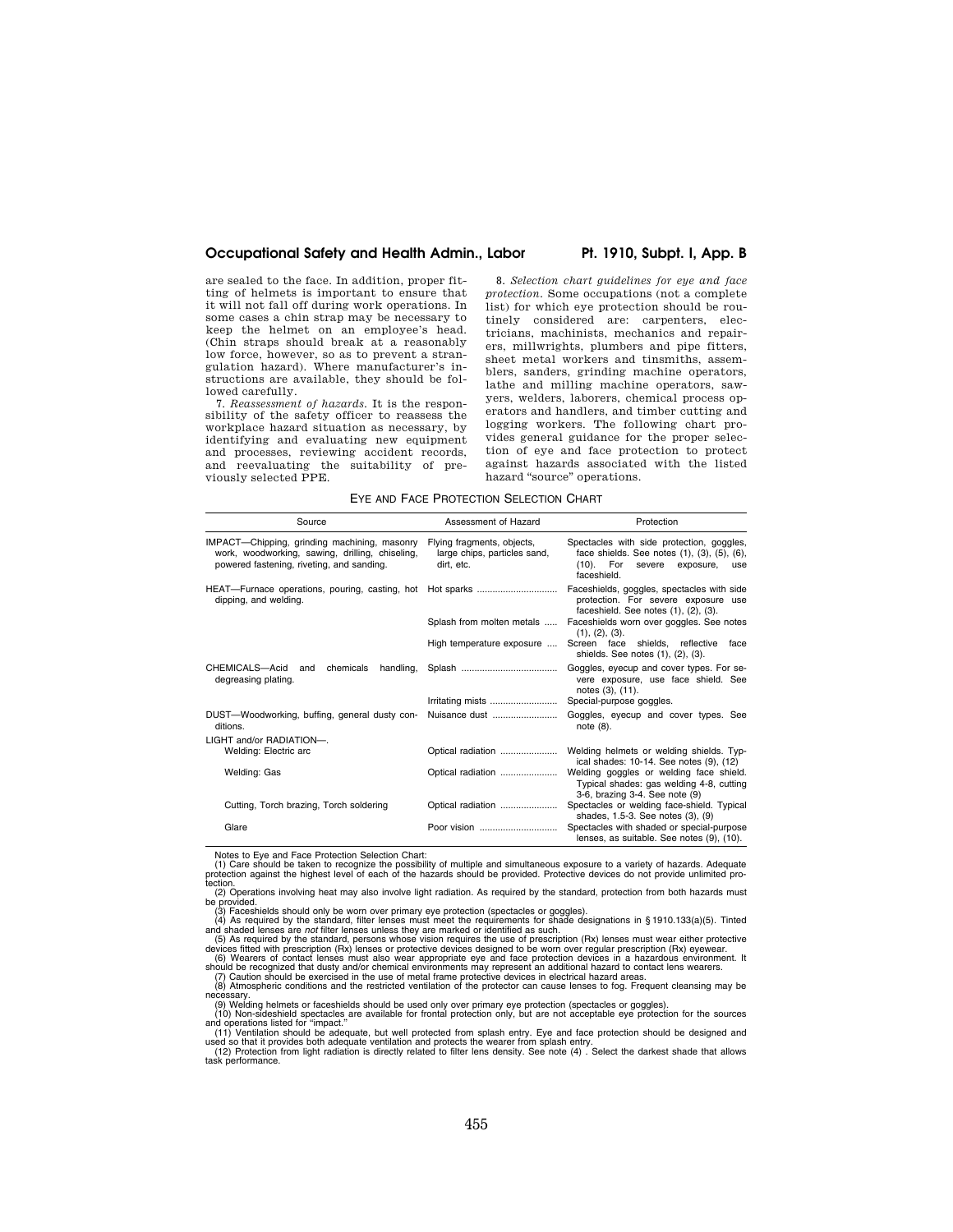9. *Selection guidelines for head protection.* All head protection (helmets) is designed to provide protection from impact and penetration hazards caused by falling objects. Head protection is also available which provides protection from electric shock and burn. When selecting head protection, knowledge of potential electrical hazards is important. Class A helmets, in addition to impact and penetration resistance, provide electrical protection from low-voltage conductors (they are proof tested to 2,200 volts). Class B helmets, in addition to impact and penetration resistance, provide electrical protection from high-voltage conductors (they are proof tested to 20,000 volts). Class C helmets provide impact and penetration resistance (they are usually made of aluminum which conducts electricity), and should not be used around electrical hazards.

Where falling object hazards are present, helmets must be worn. Some examples include: working below other workers who are using tools and materials which could fall; working around or under conveyor belts which are carrying parts or materials; working below machinery or processes which might cause material or objects to fall; and working on exposed energized conductors.

Some examples of occupations for which head protection should be routinely considered are: carpenters, electricians, linemen, mechanics and repairers, plumbers and pipe fitters, assemblers, packers, wrappers, sawyers, welders, laborers, freight handlers, timber cutting and logging, stock handlers, and warehouse laborers.

Beginning with the ANSI Z89.1–1997 standard, ANSI updated the classification system for protective helmets. Prior revisions used type classifications to distinguish between caps and full brimmed hats. Beginning in 1997, Type I designated helmets designed to reduce the force of impact resulting from a blow only to the top of the head, while Type II designated helmets designed to reduce the force of impact resulting from a blow to the top or sides of the head. Accordingly, if a hazard assessment indicates that lateral impact to the head is foreseeable, employers must select Type II helmets for their employees. To improve comprehension and usefulness, the 1997 revision also redesignated the electrical-protective classifications for helmets as follows: "Class G-General"; helmets designed to reduce the danger of contact with low-voltage conductors; ''Class E— Electrical''; helmets designed to reduce the danger of contact with conductors at higher voltage levels; and ''Class C—Conductive''; helmets that provide no protection against contact with electrical hazards.

10. *Selection guidelines for foot protection.*  Safety shoes and boots which meet the ANSI Z41–1991 Standard provide both impact and compression protection. Where necessary, safety shoes can be obtained which provide

# **Pt. 1910, Subpt. I, App. B 29 CFR Ch. XVII (7–1–11 Edition)**

puncture protection. In some work situations, metatarsal protection should be provided, and in other special situations electrical conductive or insulating safety shoes would be appropriate.

Safety shoes or boots with impact protection would be required for carrying or handling materials such as packages, objects, parts or heavy tools, which could be dropped; and, for other activities where objects might fall onto the feet. Safety shoes or boots with compression protection would be required for work activities involving skid trucks (manual material handling carts) around bulk rolls (such as paper rolls) and around heavy pipes, all of which could potentially roll over an employee's feet. Safety shoes or boots with puncture protection would be required where sharp objects such as nails, wire, tacks, screws, large staples, scrap metal etc., could be stepped on by employees causing a foot injury.

Some occupations (not a complete list) for which foot protection should be routinely considered are: shipping and receiving clerks, stock clerks, carpenters, electricians, machinists, mechanics and repairers, plumbers and pipe fitters, structural metal workers, assemblers, drywall installers and lathers, packers, wrappers, craters, punch and stamping press operators, sawyers, welders, laborers, freight handlers, gardeners and grounds-keepers, timber cutting and logging workers, stock handlers and warehouse laborers.

11. *Selection guidelines for hand protection.*  Gloves are often relied upon to prevent cuts, abrasions, burns, and skin contact with chemicals that are capable of causing local or systemic effects following dermal exposure. OSHA is unaware of any gloves that provide protection against *all* potential hand hazards, and commonly available glove materials provide only limited protection against many chemicals. Therefore, it is important to select the most appropriate glove for a particular application and to determine how long it can be worn, and whether it can be reused.

It is also important to know the performance characteristics of gloves relative to the specific hazard anticipated; e.g., chemical hazards, cut hazards, flame hazards, etc. These performance characteristics should be assessed by using standard test procedures. Before purchasing gloves, the employer should request documentation from the manufacturer that the gloves meet the appropriate test standard(s) for the hazard(s) anticipated.

Other factors to be considered for glove selection in general include:

(A) As long as the performance characteristics are acceptable, in certain circumstances, it may be more cost effective to regularly change cheaper gloves than to reuse more expensive types; and,